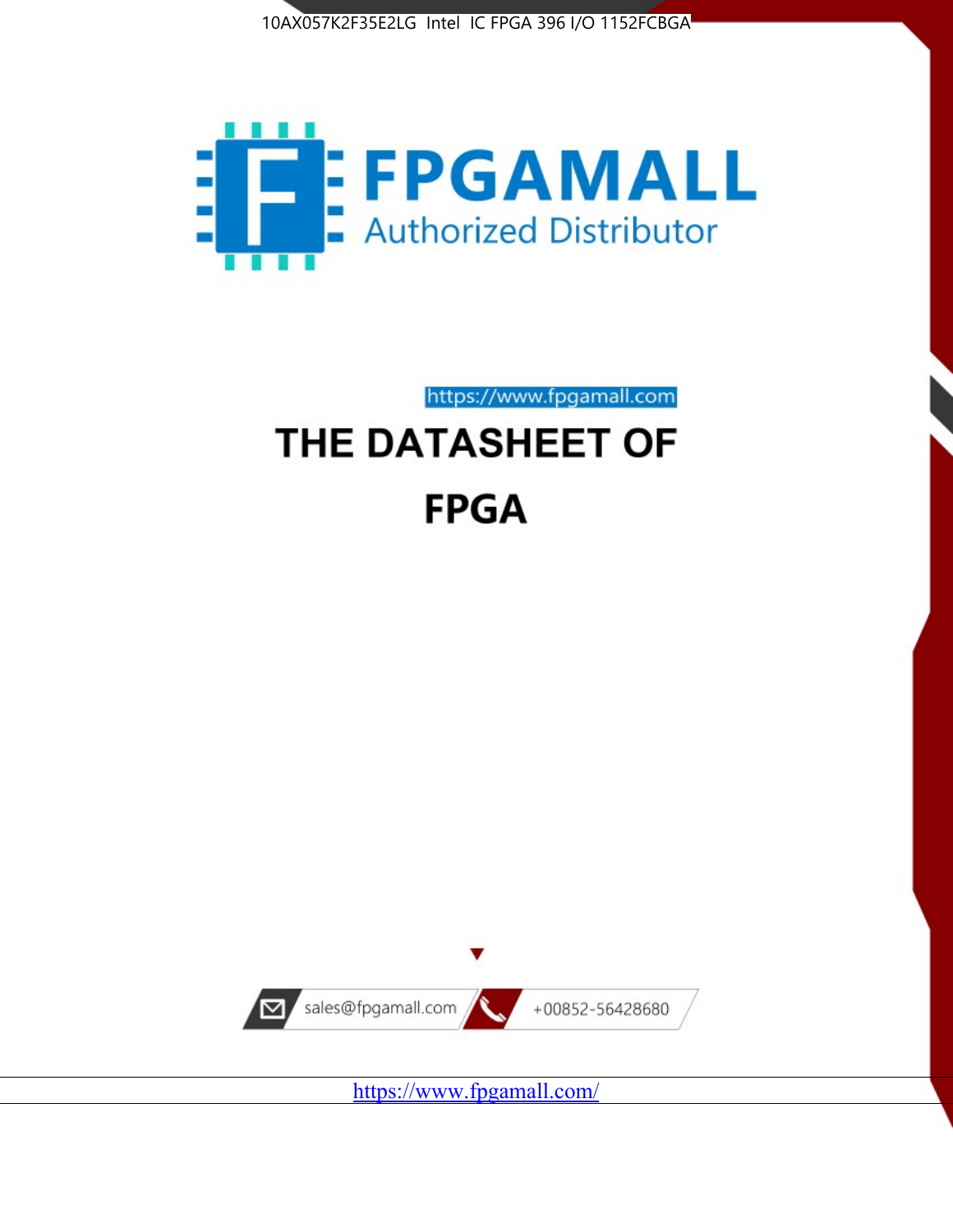10AX057K2F35E2LG Intel IC FPGA 396 I/O 1152FCBGA



# **Intel® Arria® 10 Device Overview**



**A10-OVERVIEW | 2018.12.06** Latest document on the web: **[PDF](https://www.intel.com/content/dam/www/programmable/us/en/pdfs/literature/hb/arria-10/a10_overview.pdf)** | **[HTML](https://www.intel.com/content/www/us/en/programmable/documentation/sam1403480274650.html)**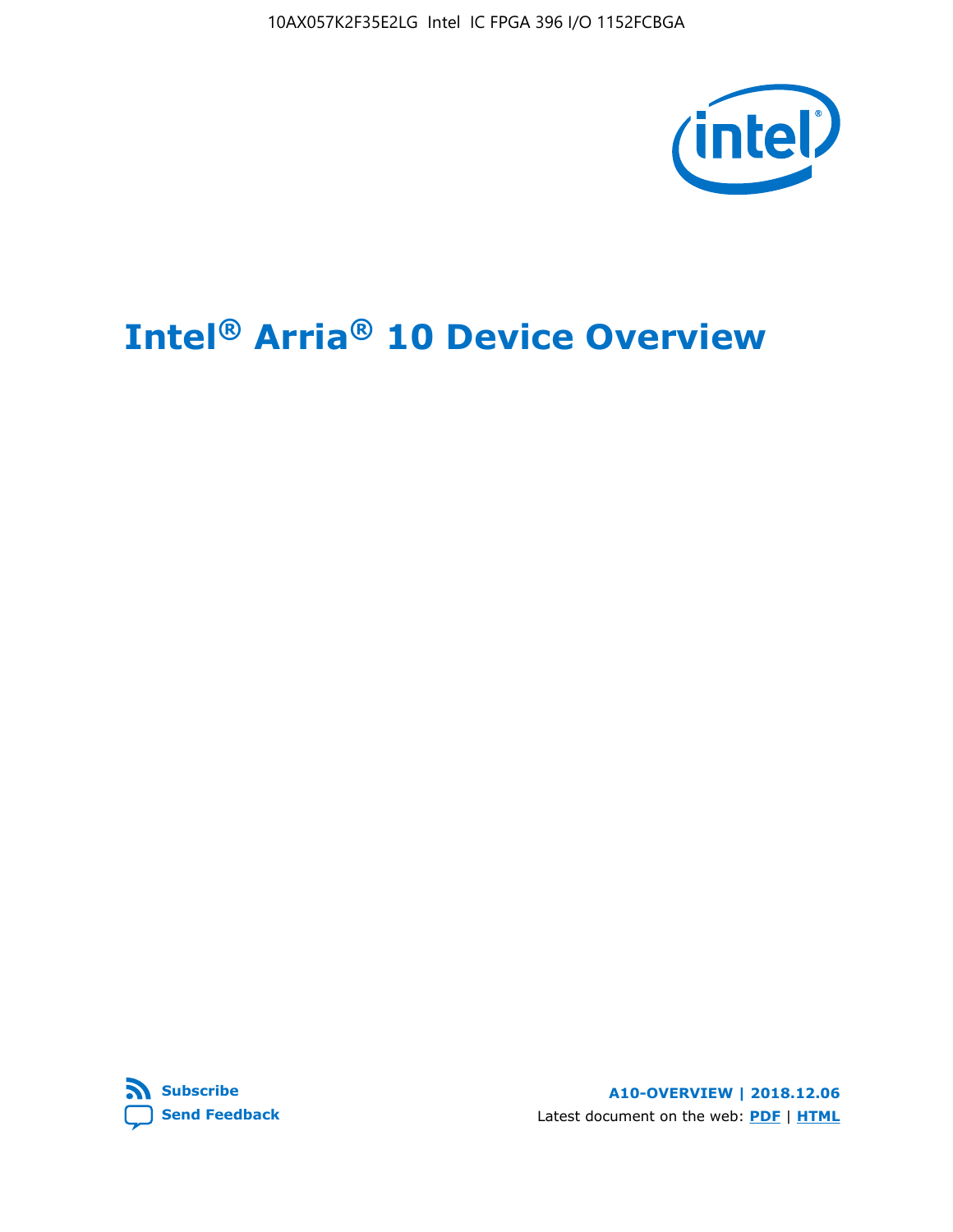

**Contents** 

# **Contents**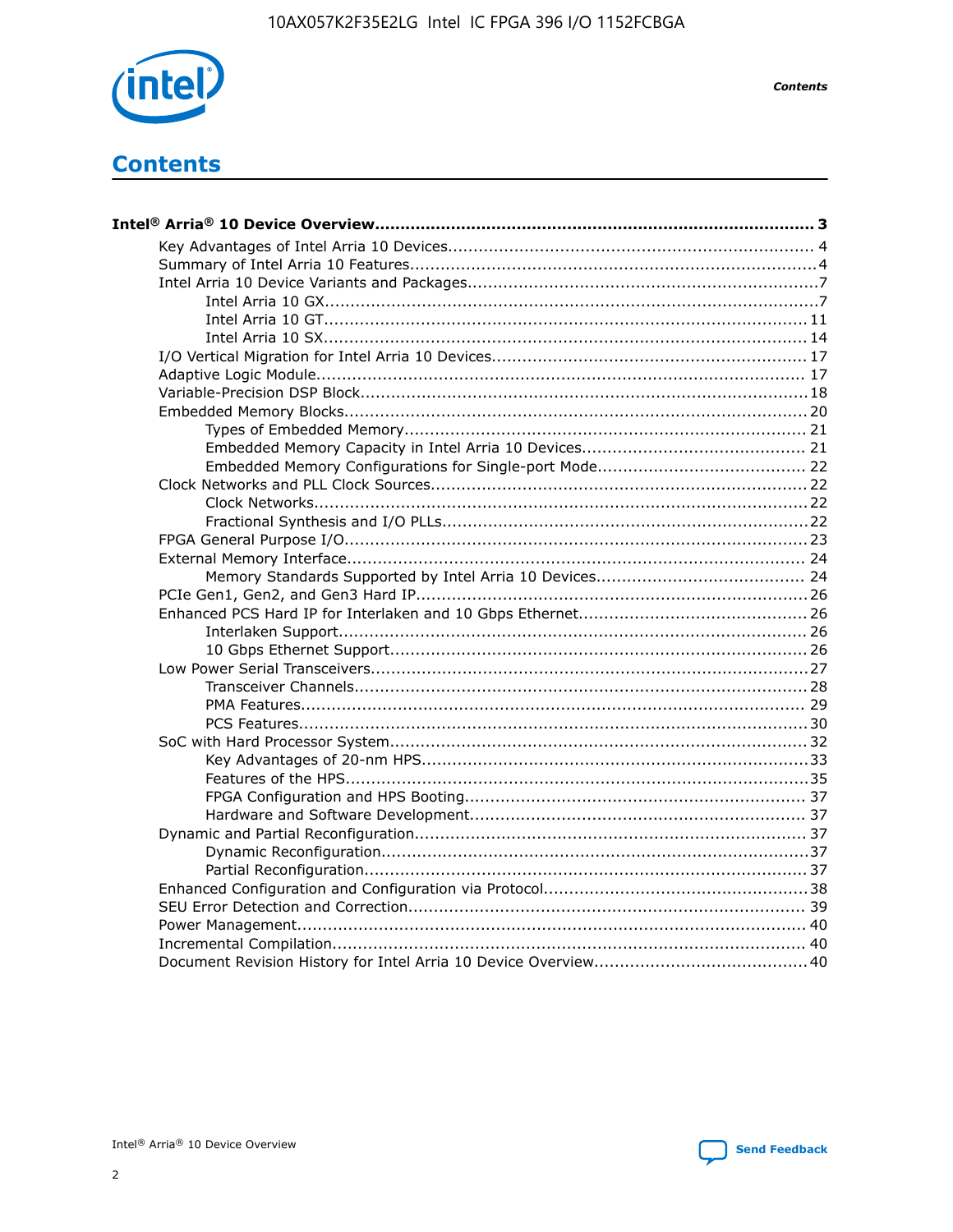**A10-OVERVIEW | 2018.12.06**

**[Send Feedback](mailto:FPGAtechdocfeedback@intel.com?subject=Feedback%20on%20Intel%20Arria%2010%20Device%20Overview%20(A10-OVERVIEW%202018.12.06)&body=We%20appreciate%20your%20feedback.%20In%20your%20comments,%20also%20specify%20the%20page%20number%20or%20paragraph.%20Thank%20you.)**



# **Intel® Arria® 10 Device Overview**

The Intel<sup>®</sup> Arria<sup>®</sup> 10 device family consists of high-performance and power-efficient 20 nm mid-range FPGAs and SoCs.

Intel Arria 10 device family delivers:

- Higher performance than the previous generation of mid-range and high-end FPGAs.
- Power efficiency attained through a comprehensive set of power-saving technologies.

The Intel Arria 10 devices are ideal for high performance, power-sensitive, midrange applications in diverse markets.

| <b>Market</b>         | <b>Applications</b>                                                                                               |
|-----------------------|-------------------------------------------------------------------------------------------------------------------|
| Wireless              | Channel and switch cards in remote radio heads<br>٠<br>Mobile backhaul<br>٠                                       |
| Wireline              | 40G/100G muxponders and transponders<br>٠<br>100G line cards<br>٠<br><b>Bridging</b><br>٠<br>Aggregation<br>٠     |
| <b>Broadcast</b>      | Studio switches<br>٠<br>Servers and transport<br>٠<br>Videoconferencing<br>٠<br>Professional audio and video<br>٠ |
| Computing and Storage | Flash cache<br>٠<br>Cloud computing servers<br>٠<br>Server acceleration<br>٠                                      |
| Medical               | Diagnostic scanners<br>٠<br>Diagnostic imaging<br>٠                                                               |
| Military              | Missile guidance and control<br>٠<br>Radar<br>٠<br>Electronic warfare<br>٠<br>Secure communications<br>٠          |

#### **Table 1. Sample Markets and Ideal Applications for Intel Arria 10 Devices**

#### **Related Information**

- [Intel Arria 10 Device Handbook: Known Issues](http://www.altera.com/support/kdb/solutions/rd07302013_646.html) Lists the planned updates to the *Intel Arria 10 Device Handbook* chapters.
- [Intel Arria 10 GX/GT Device Errata and Design Recommendations](https://www.intel.com/content/www/us/en/programmable/documentation/agz1493851706374.html#yqz1494433888646)
- [Intel Arria 10 SX Device Errata and Design Recommendations](https://www.intel.com/content/www/us/en/programmable/documentation/cru1462832385668.html#cru1462832558642)

Intel Corporation. All rights reserved. Intel, the Intel logo, Altera, Arria, Cyclone, Enpirion, MAX, Nios, Quartus and Stratix words and logos are trademarks of Intel Corporation or its subsidiaries in the U.S. and/or other countries. Intel warrants performance of its FPGA and semiconductor products to current specifications in accordance with Intel's standard warranty, but reserves the right to make changes to any products and services at any time without notice. Intel assumes no responsibility or liability arising out of the application or use of any information, product, or service described herein except as expressly agreed to in writing by Intel. Intel customers are advised to obtain the latest version of device specifications before relying on any published information and before placing orders for products or services. \*Other names and brands may be claimed as the property of others.

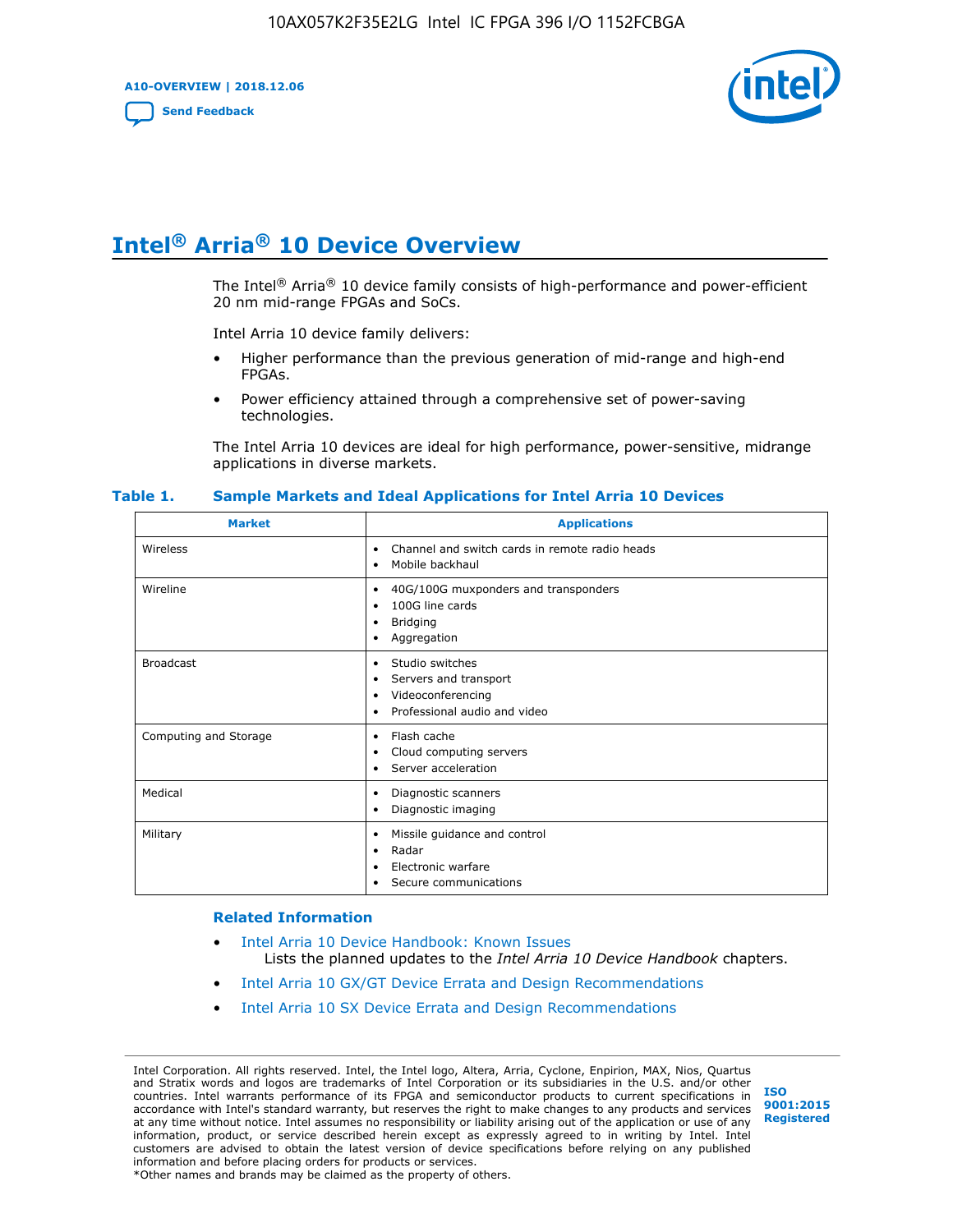

## **Key Advantages of Intel Arria 10 Devices**

## **Table 2. Key Advantages of the Intel Arria 10 Device Family**

| <b>Advantage</b>                                                                                          | <b>Supporting Feature</b>                                                                                                                                                                                                                                                                                                |  |  |  |  |  |
|-----------------------------------------------------------------------------------------------------------|--------------------------------------------------------------------------------------------------------------------------------------------------------------------------------------------------------------------------------------------------------------------------------------------------------------------------|--|--|--|--|--|
| Enhanced core architecture                                                                                | Built on TSMC's 20 nm process technology<br>٠<br>60% higher performance than the previous generation of mid-range FPGAs<br>٠<br>15% higher performance than the fastest previous-generation FPGA<br>٠                                                                                                                    |  |  |  |  |  |
| High-bandwidth integrated<br>transceivers                                                                 | Short-reach rates up to 25.8 Gigabits per second (Gbps)<br>٠<br>Backplane capability up to 12.5 Gbps<br>٠<br>Integrated 10GBASE-KR and 40GBASE-KR4 Forward Error Correction (FEC)<br>٠                                                                                                                                   |  |  |  |  |  |
| Improved logic integration and<br>hard IP blocks                                                          | 8-input adaptive logic module (ALM)<br>٠<br>Up to 65.6 megabits (Mb) of embedded memory<br>٠<br>Variable-precision digital signal processing (DSP) blocks<br>Fractional synthesis phase-locked loops (PLLs)<br>Hard PCI Express Gen3 IP blocks<br>Hard memory controllers and PHY up to 2,400 Megabits per second (Mbps) |  |  |  |  |  |
| Second generation hard<br>processor system (HPS) with<br>integrated ARM* Cortex*-A9*<br>MPCore* processor | Tight integration of a dual-core ARM Cortex-A9 MPCore processor, hard IP, and an<br>٠<br>FPGA in a single Intel Arria 10 system-on-a-chip (SoC)<br>Supports over 128 Gbps peak bandwidth with integrated data coherency between<br>$\bullet$<br>the processor and the FPGA fabric                                        |  |  |  |  |  |
| Advanced power savings                                                                                    | Comprehensive set of advanced power saving features<br>٠<br>Power-optimized MultiTrack routing and core architecture<br>٠<br>Up to 40% lower power compared to previous generation of mid-range FPGAs<br>Up to 60% lower power compared to previous generation of high-end FPGAs                                         |  |  |  |  |  |

## **Summary of Intel Arria 10 Features**

## **Table 3. Summary of Features for Intel Arria 10 Devices**

| <b>Feature</b>                  | <b>Description</b>                                                                                                                                                                                                                                                                                                                                                                                 |
|---------------------------------|----------------------------------------------------------------------------------------------------------------------------------------------------------------------------------------------------------------------------------------------------------------------------------------------------------------------------------------------------------------------------------------------------|
| Technology                      | TSMC's 20-nm SoC process technology<br>Allows operation at a lower $V_{\text{CC}}$ level of 0.82 V instead of the 0.9 V standard $V_{\text{CC}}$ core voltage                                                                                                                                                                                                                                      |
| Packaging                       | 1.0 mm ball-pitch Fineline BGA packaging<br>٠<br>0.8 mm ball-pitch Ultra Fineline BGA packaging<br>Multiple devices with identical package footprints for seamless migration between different<br><b>FPGA</b> densities<br>Devices with compatible package footprints allow migration to next generation high-end<br>Stratix $@10$ devices<br>RoHS, leaded $(1)$ , and lead-free (Pb-free) options |
| High-performance<br>FPGA fabric | Enhanced 8-input ALM with four registers<br>Improved multi-track routing architecture to reduce congestion and improve compilation time<br>Hierarchical core clocking architecture<br>Fine-grained partial reconfiguration                                                                                                                                                                         |
| Internal memory<br>blocks       | M20K-20-Kb memory blocks with hard error correction code (ECC)<br>Memory logic array block (MLAB)-640-bit memory                                                                                                                                                                                                                                                                                   |
|                                 | continued                                                                                                                                                                                                                                                                                                                                                                                          |



<sup>(1)</sup> Contact Intel for availability.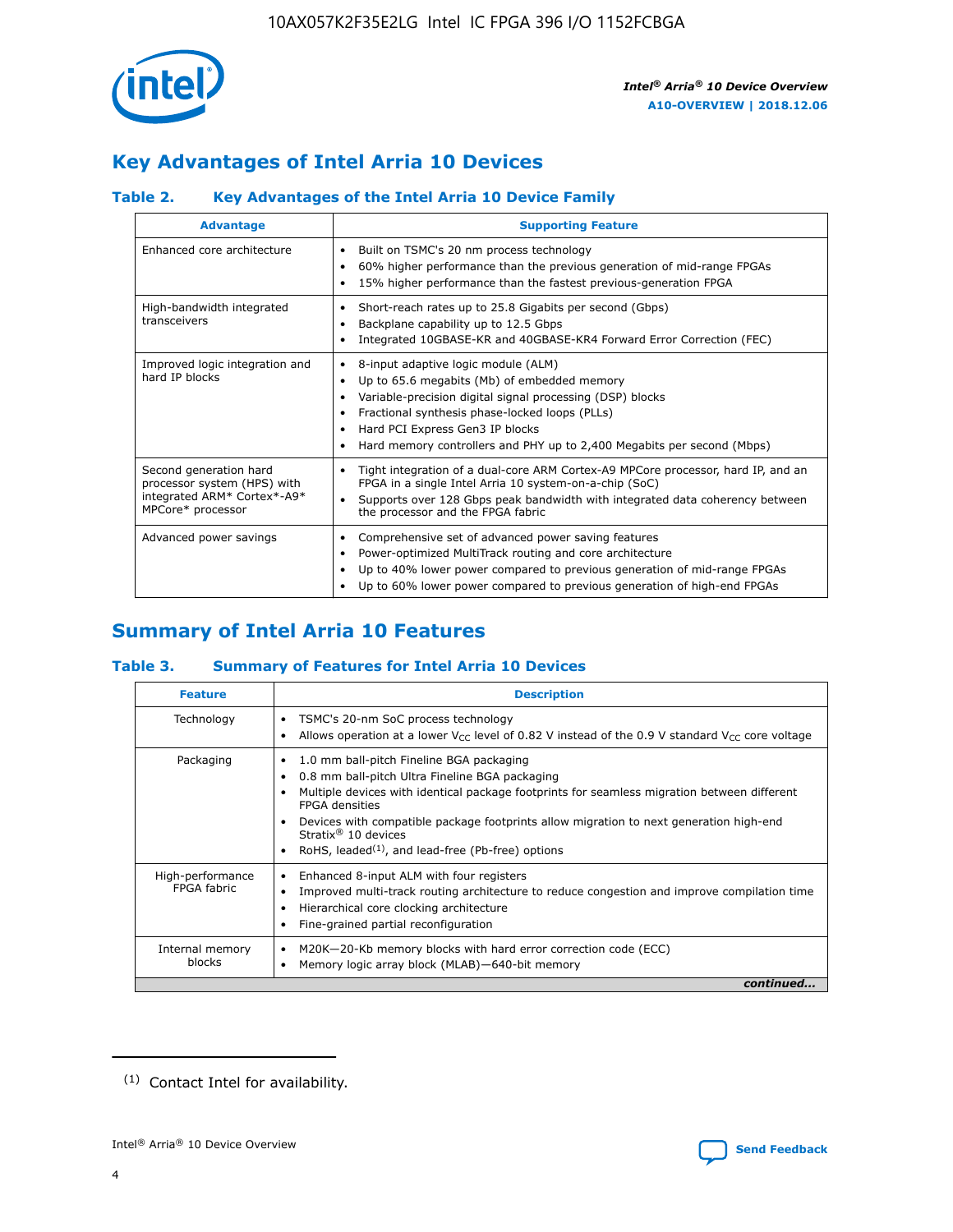$\mathbf{r}$ 



| <b>Feature</b>                         |                                                                                                        | <b>Description</b>                                                                                                                                                                                                                                                                                                                                                                                                                                                                                                                                                                                                                                                                                                                                                                                                                                                            |  |  |  |  |  |  |
|----------------------------------------|--------------------------------------------------------------------------------------------------------|-------------------------------------------------------------------------------------------------------------------------------------------------------------------------------------------------------------------------------------------------------------------------------------------------------------------------------------------------------------------------------------------------------------------------------------------------------------------------------------------------------------------------------------------------------------------------------------------------------------------------------------------------------------------------------------------------------------------------------------------------------------------------------------------------------------------------------------------------------------------------------|--|--|--|--|--|--|
| Embedded Hard IP<br>blocks             | Variable-precision DSP                                                                                 | Native support for signal processing precision levels from $18 \times 19$ to<br>$\bullet$<br>54 x 54<br>Native support for 27 x 27 multiplier mode<br>$\bullet$<br>64-bit accumulator and cascade for systolic finite impulse responses<br>$\bullet$<br>(FIRs)<br>Internal coefficient memory banks<br>$\bullet$<br>Preadder/subtractor for improved efficiency<br>Additional pipeline register to increase performance and reduce<br>power<br>Supports floating point arithmetic:<br>- Perform multiplication, addition, subtraction, multiply-add,<br>multiply-subtract, and complex multiplication.<br>- Supports multiplication with accumulation capability, cascade<br>summation, and cascade subtraction capability.<br>- Dynamic accumulator reset control.<br>- Support direct vector dot and complex multiplication chaining<br>multiply floating point DSP blocks. |  |  |  |  |  |  |
|                                        | Memory controller                                                                                      | DDR4, DDR3, and DDR3L                                                                                                                                                                                                                                                                                                                                                                                                                                                                                                                                                                                                                                                                                                                                                                                                                                                         |  |  |  |  |  |  |
|                                        | PCI Express*                                                                                           | PCI Express (PCIe*) Gen3 (x1, x2, x4, or x8), Gen2 (x1, x2, x4, or x8)<br>and Gen1 (x1, x2, x4, or x8) hard IP with complete protocol stack,<br>endpoint, and root port                                                                                                                                                                                                                                                                                                                                                                                                                                                                                                                                                                                                                                                                                                       |  |  |  |  |  |  |
|                                        | Transceiver I/O                                                                                        | 10GBASE-KR/40GBASE-KR4 Forward Error Correction (FEC)<br>PCS hard IPs that support:<br>٠<br>- 10-Gbps Ethernet (10GbE)<br>- PCIe PIPE interface<br>- Interlaken<br>- Gbps Ethernet (GbE)<br>- Common Public Radio Interface (CPRI) with deterministic latency<br>support<br>- Gigabit-capable passive optical network (GPON) with fast lock-<br>time support<br>13.5G JESD204b<br>$\bullet$<br>8B/10B, 64B/66B, 64B/67B encoders and decoders<br>$\bullet$<br>Custom mode support for proprietary protocols                                                                                                                                                                                                                                                                                                                                                                   |  |  |  |  |  |  |
| Core clock networks                    | $\bullet$                                                                                              | Up to 800 MHz fabric clocking, depending on the application:<br>- 667 MHz external memory interface clocking with 2,400 Mbps DDR4 interface<br>- 800 MHz LVDS interface clocking with 1,600 Mbps LVDS interface<br>Global, regional, and peripheral clock networks<br>Clock networks that are not used can be gated to reduce dynamic power                                                                                                                                                                                                                                                                                                                                                                                                                                                                                                                                   |  |  |  |  |  |  |
| Phase-locked loops<br>(PLLs)           | High-resolution fractional synthesis PLLs:<br>٠<br>Integer PLLs:<br>- Adjacent to general purpose I/Os | - Precision clock synthesis, clock delay compensation, and zero delay buffering (ZDB)<br>- Support integer mode and fractional mode<br>- Fractional mode support with third-order delta-sigma modulation<br>- Support external memory and LVDS interfaces                                                                                                                                                                                                                                                                                                                                                                                                                                                                                                                                                                                                                     |  |  |  |  |  |  |
| FPGA General-purpose<br>$I/Os$ (GPIOs) | On-chip termination (OCT)<br>٠                                                                         | 1.6 Gbps LVDS-every pair can be configured as receiver or transmitter                                                                                                                                                                                                                                                                                                                                                                                                                                                                                                                                                                                                                                                                                                                                                                                                         |  |  |  |  |  |  |
| <b>External Memory</b><br>Interface    | $\bullet$                                                                                              | 1.2 V to 3.0 V single-ended LVTTL/LVCMOS interfacing<br>Hard memory controller- DDR4, DDR3, and DDR3L support<br>$-$ DDR4 $-$ speeds up to 1,200 MHz/2,400 Mbps<br>- DDR3-speeds up to 1,067 MHz/2,133 Mbps<br>Soft memory controller—provides support for RLDRAM $3^{(2)}$ , QDR IV $^{(2)}$ , and QDR II+<br>continued                                                                                                                                                                                                                                                                                                                                                                                                                                                                                                                                                      |  |  |  |  |  |  |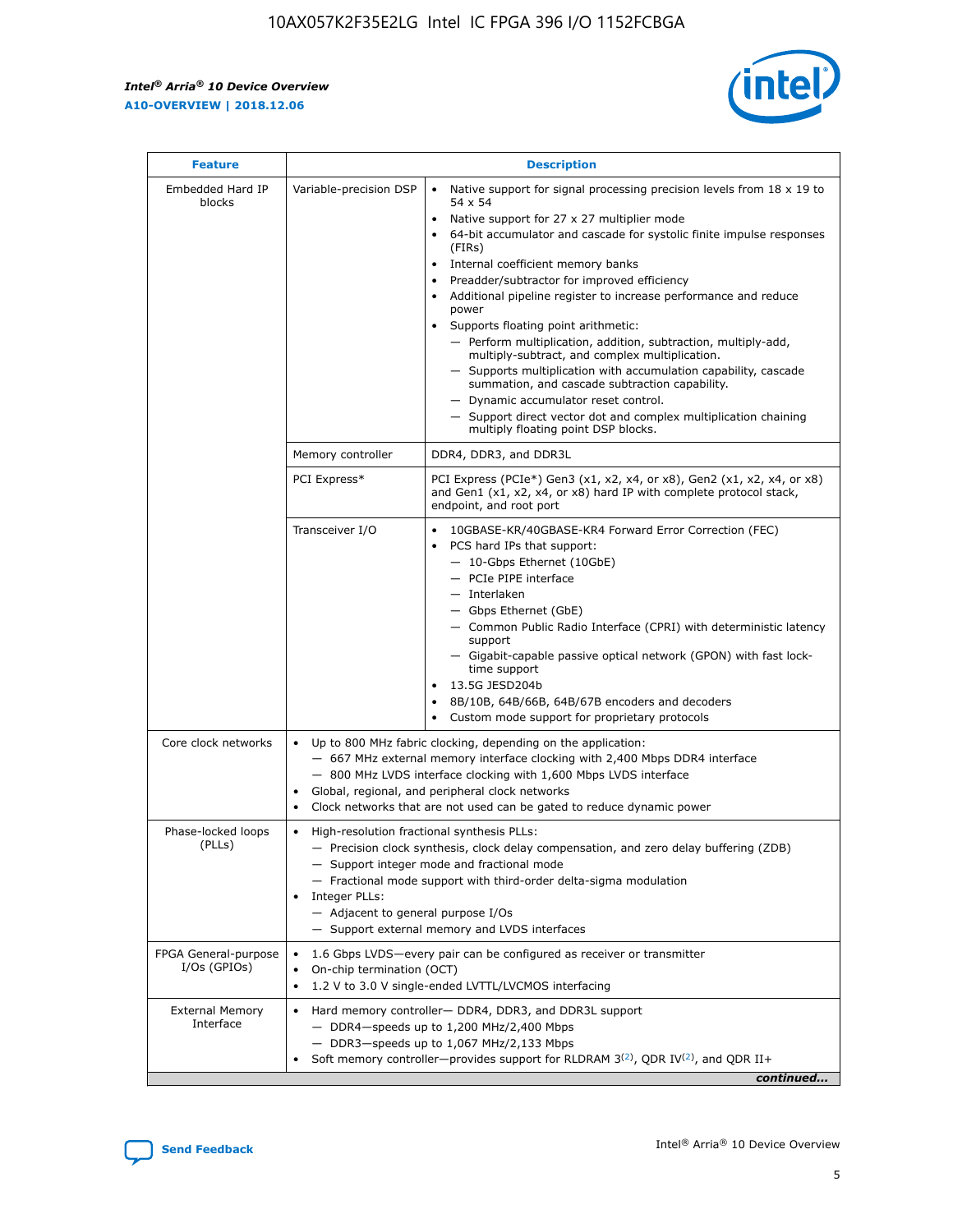

| <b>Feature</b>                                    | <b>Description</b>                                                                                                                                                                                                                                                                                                                                                                                                                                                                                                                                                                                                                         |
|---------------------------------------------------|--------------------------------------------------------------------------------------------------------------------------------------------------------------------------------------------------------------------------------------------------------------------------------------------------------------------------------------------------------------------------------------------------------------------------------------------------------------------------------------------------------------------------------------------------------------------------------------------------------------------------------------------|
| Low-power serial<br>transceivers                  | • Continuous operating range:<br>- Intel Arria 10 GX-1 Gbps to 17.4 Gbps<br>- Intel Arria 10 GT-1 Gbps to 25.8 Gbps<br>Backplane support:<br>$-$ Intel Arria 10 GX-up to 12.5<br>- Intel Arria 10 GT-up to 12.5<br>Extended range down to 125 Mbps with oversampling<br>ATX transmit PLLs with user-configurable fractional synthesis capability<br>Electronic Dispersion Compensation (EDC) support for XFP, SFP+, QSFP, and CFP optical<br>module<br>• Adaptive linear and decision feedback equalization<br>Transmitter pre-emphasis and de-emphasis<br>$\bullet$<br>Dynamic partial reconfiguration of individual transceiver channels |
| <b>HPS</b><br>(Intel Arria 10 SX<br>devices only) | Dual-core ARM Cortex-A9 MPCore processor-1.2 GHz CPU with<br>Processor and system<br>$\bullet$<br>1.5 GHz overdrive capability<br>256 KB on-chip RAM and 64 KB on-chip ROM<br>System peripherals-general-purpose timers, watchdog timers, direct<br>memory access (DMA) controller, FPGA configuration manager, and<br>clock and reset managers<br>Security features-anti-tamper, secure boot, Advanced Encryption<br>$\bullet$<br>Standard (AES) and authentication (SHA)<br>ARM CoreSight* JTAG debug access port, trace port, and on-chip<br>trace storage                                                                              |
|                                                   | <b>External interfaces</b><br>Hard memory interface-Hard memory controller (2,400 Mbps DDR4,<br>$\bullet$<br>and 2,133 Mbps DDR3), Quad serial peripheral interface (QSPI) flash<br>controller, NAND flash controller, direct memory access (DMA)<br>controller, Secure Digital/MultiMediaCard (SD/MMC) controller<br>Communication interface-10/100/1000 Ethernet media access<br>$\bullet$<br>control (MAC), USB On-The-GO (OTG) controllers, I <sup>2</sup> C controllers,<br>UART 16550, serial peripheral interface (SPI), and up to 62<br>HPS GPIO interfaces (48 direct-share I/Os)                                                 |
|                                                   | High-performance ARM AMBA* AXI bus bridges that support<br>Interconnects to core<br>$\bullet$<br>simultaneous read and write<br>HPS-FPGA bridges-include the FPGA-to-HPS, HPS-to-FPGA, and<br>$\bullet$<br>lightweight HPS-to-FPGA bridges that allow the FPGA fabric to issue<br>transactions to slaves in the HPS, and vice versa<br>Configuration bridge that allows HPS configuration manager to<br>configure the core logic via dedicated 32-bit configuration port<br>FPGA-to-HPS SDRAM controller bridge-provides configuration<br>interfaces for the multiport front end (MPFE) of the HPS SDRAM<br>controller                     |
| Configuration                                     | Tamper protection—comprehensive design protection to protect your valuable IP investments<br>Enhanced 256-bit advanced encryption standard (AES) design security with authentication<br>٠<br>Configuration via protocol (CvP) using PCIe Gen1, Gen2, or Gen3<br>continued                                                                                                                                                                                                                                                                                                                                                                  |

<sup>(2)</sup> Intel Arria 10 devices support this external memory interface using hard PHY with soft memory controller.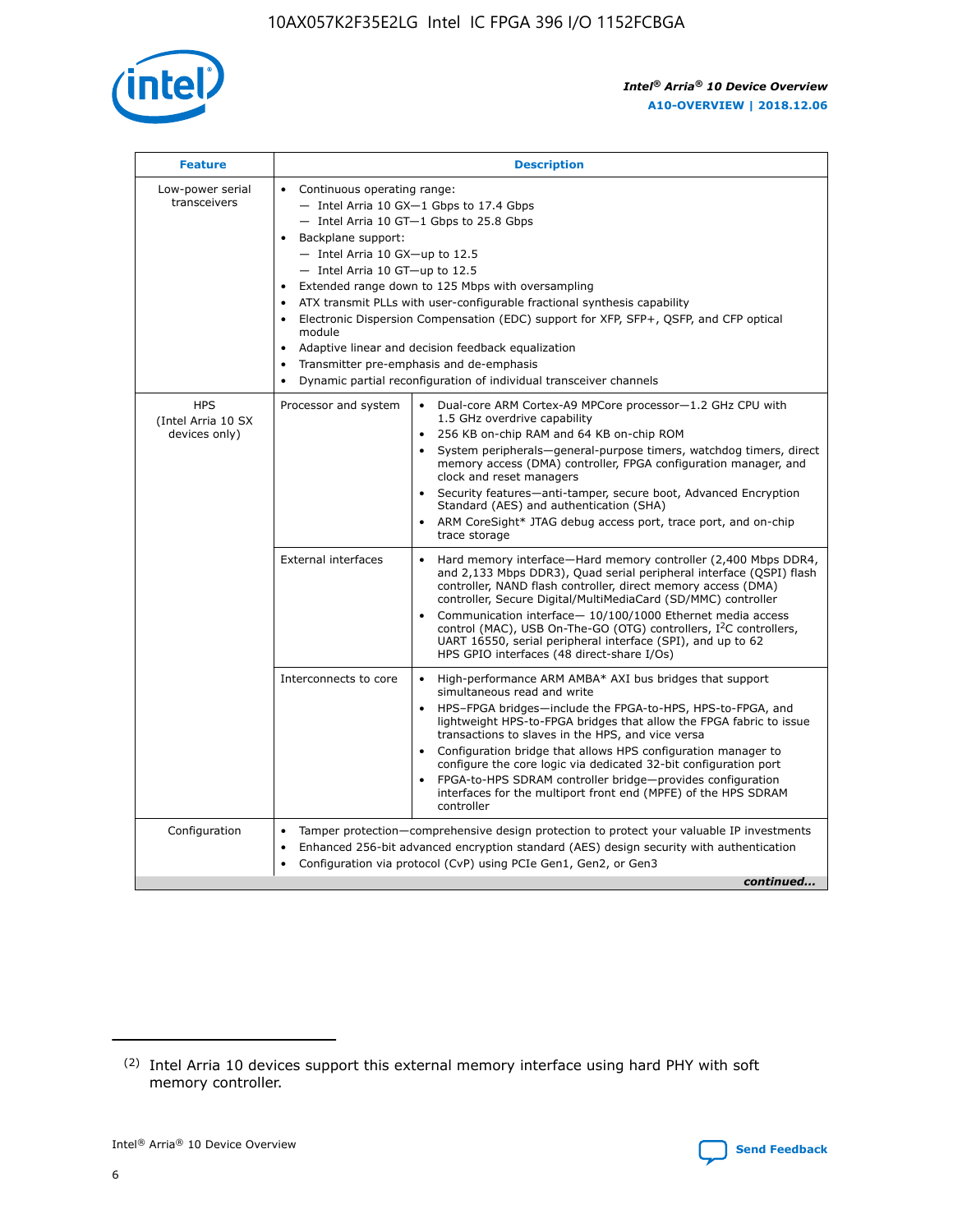

| <b>Feature</b>     | <b>Description</b>                                                                                                                                                                                               |
|--------------------|------------------------------------------------------------------------------------------------------------------------------------------------------------------------------------------------------------------|
|                    | Dynamic reconfiguration of the transceivers and PLLs<br>Fine-grained partial reconfiguration of the core fabric<br>Active Serial x4 Interface<br>$\bullet$                                                       |
| Power management   | SmartVID<br>Low static power device options<br>Programmable Power Technology<br>Intel Quartus <sup>®</sup> Prime integrated power analysis                                                                       |
| Software and tools | Intel Quartus Prime design suite<br>Transceiver toolkit<br>Platform Designer system integration tool<br>DSP Builder for Intel FPGAs<br>OpenCL <sup>™</sup> support<br>Intel SoC FPGA Embedded Design Suite (EDS) |

## **Related Information**

[Intel Arria 10 Transceiver PHY Overview](https://www.intel.com/content/www/us/en/programmable/documentation/nik1398707230472.html#nik1398706768037) Provides details on Intel Arria 10 transceivers.

## **Intel Arria 10 Device Variants and Packages**

#### **Table 4. Device Variants for the Intel Arria 10 Device Family**

| <b>Variant</b>    | <b>Description</b>                                                                                                                                                                                                     |
|-------------------|------------------------------------------------------------------------------------------------------------------------------------------------------------------------------------------------------------------------|
| Intel Arria 10 GX | FPGA featuring 17.4 Gbps transceivers for short reach applications with 12.5 backplane driving<br>capability.                                                                                                          |
| Intel Arria 10 GT | FPGA featuring:<br>17.4 Gbps transceivers for short reach applications with 12.5 backplane driving capability.<br>25.8 Gbps transceivers for supporting CAUI-4 and CEI-25G applications with CFP2 and CFP4<br>modules. |
| Intel Arria 10 SX | SoC integrating ARM-based HPS and FPGA featuring 17.4 Gbps transceivers for short reach<br>applications with 12.5 backplane driving capability.                                                                        |

## **Intel Arria 10 GX**

This section provides the available options, maximum resource counts, and package plan for the Intel Arria 10 GX devices.

The information in this section is correct at the time of publication. For the latest information and to get more details, refer to the Intel FPGA Product Selector.

#### **Related Information**

#### [Intel FPGA Product Selector](http://www.altera.com/products/selector/psg-selector.html) Provides the latest information on Intel products.

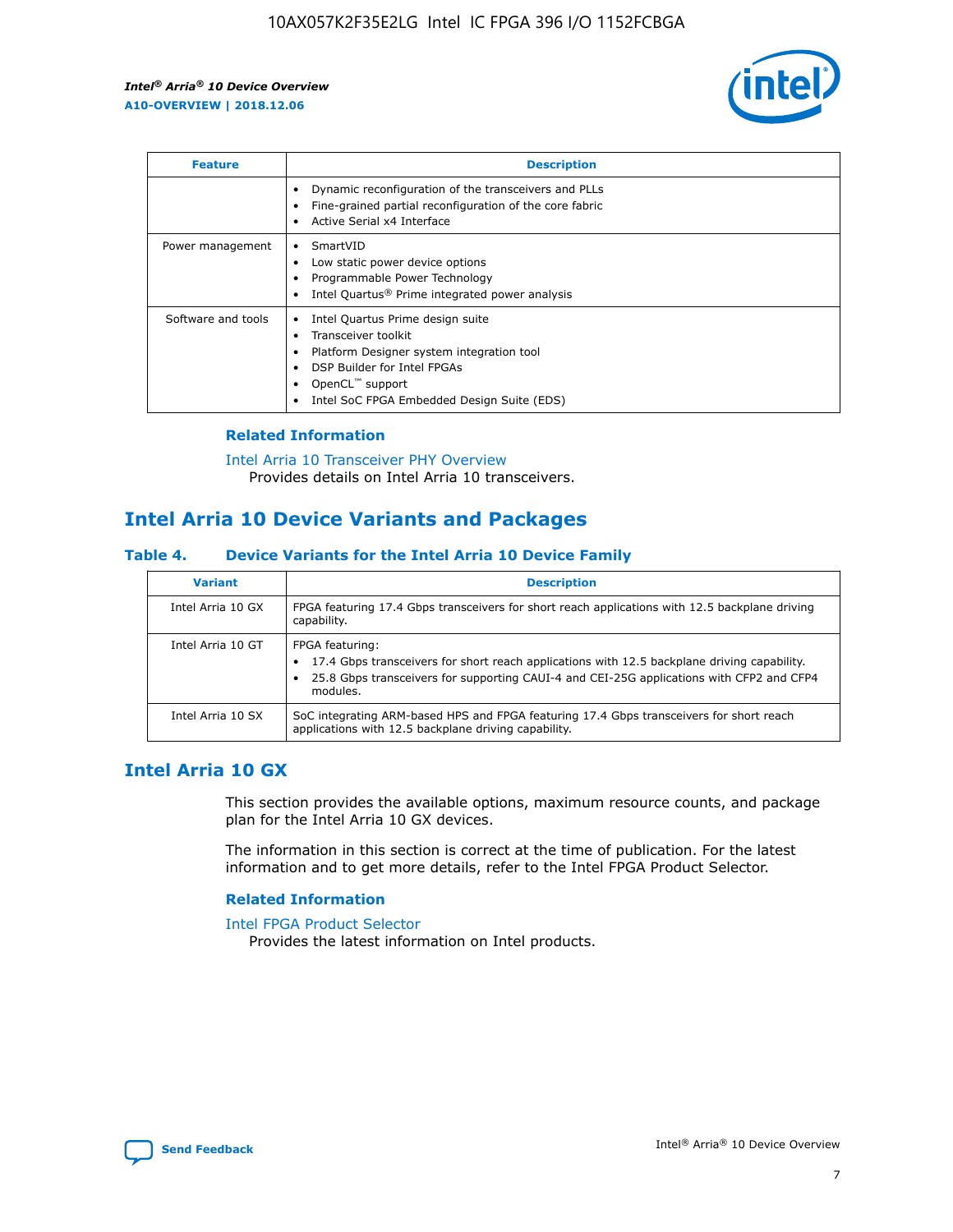

## **Available Options**





#### **Related Information**

[Transceiver Performance for Intel Arria 10 GX/SX Devices](https://www.intel.com/content/www/us/en/programmable/documentation/mcn1413182292568.html#mcn1413213965502) Provides more information about the transceiver speed grade.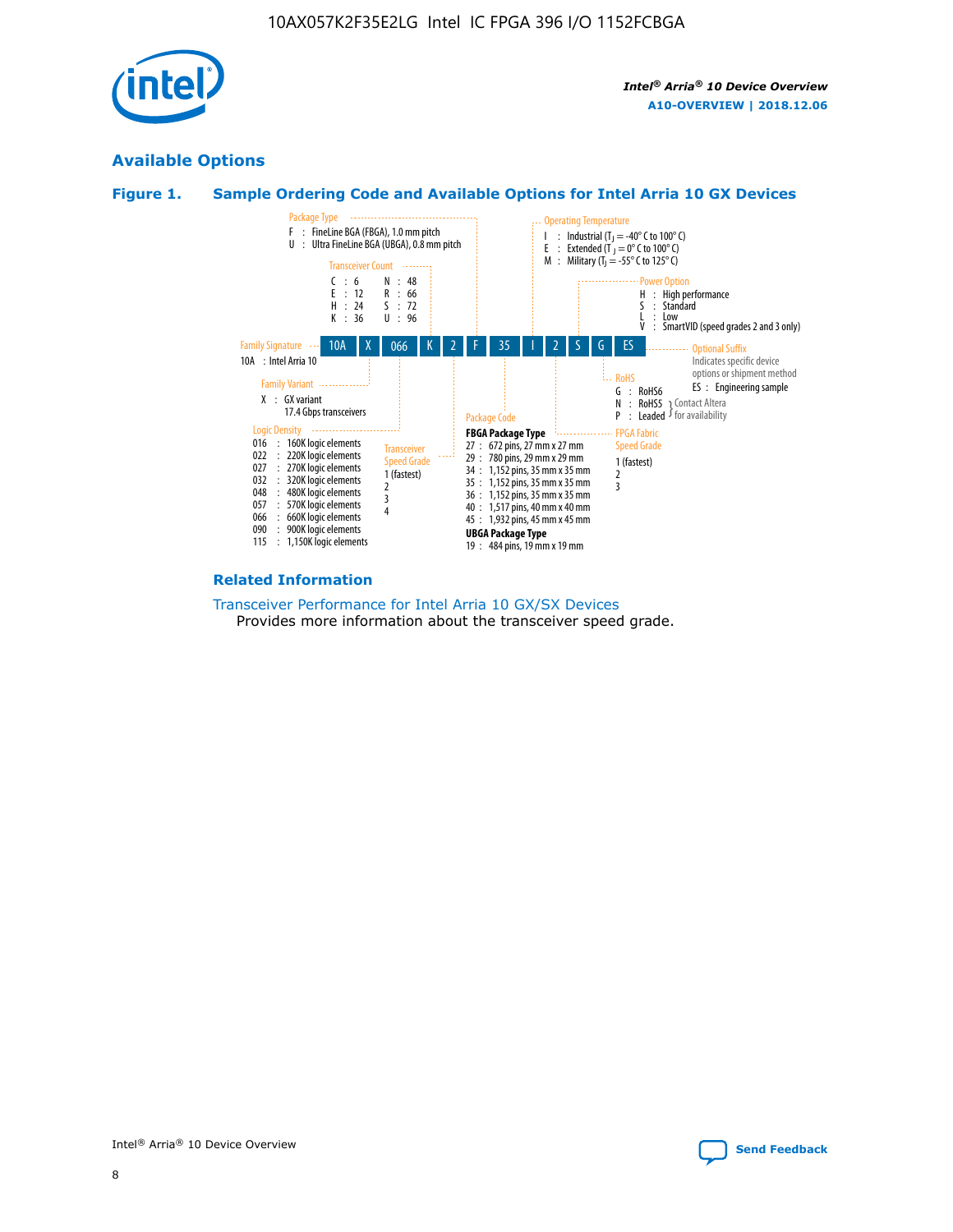

## **Maximum Resources**

#### **Table 5. Maximum Resource Counts for Intel Arria 10 GX Devices (GX 160, GX 220, GX 270, GX 320, and GX 480)**

| <b>Resource</b>         |                              | <b>Product Line</b> |                                                 |                    |                |                |  |  |
|-------------------------|------------------------------|---------------------|-------------------------------------------------|--------------------|----------------|----------------|--|--|
|                         |                              | <b>GX 160</b>       | <b>GX 220</b><br><b>GX 270</b><br><b>GX 320</b> |                    |                | <b>GX 480</b>  |  |  |
| Logic Elements (LE) (K) |                              | 160                 | 220                                             | 270                | 320            | 480            |  |  |
| <b>ALM</b>              |                              | 61,510              | 80,330                                          | 101,620            | 119,900        | 183,590        |  |  |
| Register                |                              | 246,040             | 321,320                                         | 406,480<br>479,600 |                | 734,360        |  |  |
| Memory (Kb)             | M <sub>20</sub> K            | 8,800               | 11,740                                          | 15,000             | 17,820         | 28,620         |  |  |
|                         | <b>MLAB</b>                  | 1,050               | 1,690                                           | 2,452              | 2,727          | 4,164          |  |  |
|                         | Variable-precision DSP Block |                     | 192<br>830<br>985                               |                    |                | 1,368          |  |  |
| 18 x 19 Multiplier      |                              | 312                 | 384                                             | 1,970<br>1,660     |                | 2,736          |  |  |
| PLL                     | Fractional<br>Synthesis      | 6                   | 6                                               | 8                  | 8              | 12             |  |  |
|                         | I/O                          | 6                   | 6                                               | 8                  | 8              | 12             |  |  |
| 17.4 Gbps Transceiver   |                              | 12                  | 12                                              | 24                 | 24             | 36             |  |  |
| GPIO <sup>(3)</sup>     |                              | 288                 | 288                                             | 384<br>384         |                | 492            |  |  |
| LVDS Pair $(4)$         |                              | 120                 | 120                                             | 168                | 168            | 222            |  |  |
| PCIe Hard IP Block      |                              | 1                   | 1                                               | 2                  | $\overline{2}$ | $\overline{2}$ |  |  |
| Hard Memory Controller  |                              | 6                   | 6                                               | 8                  | 8              | 12             |  |  |

<sup>(4)</sup> Each LVDS I/O pair can be used as differential input or output.



<sup>(3)</sup> The number of GPIOs does not include transceiver I/Os. In the Intel Quartus Prime software, the number of user I/Os includes transceiver I/Os.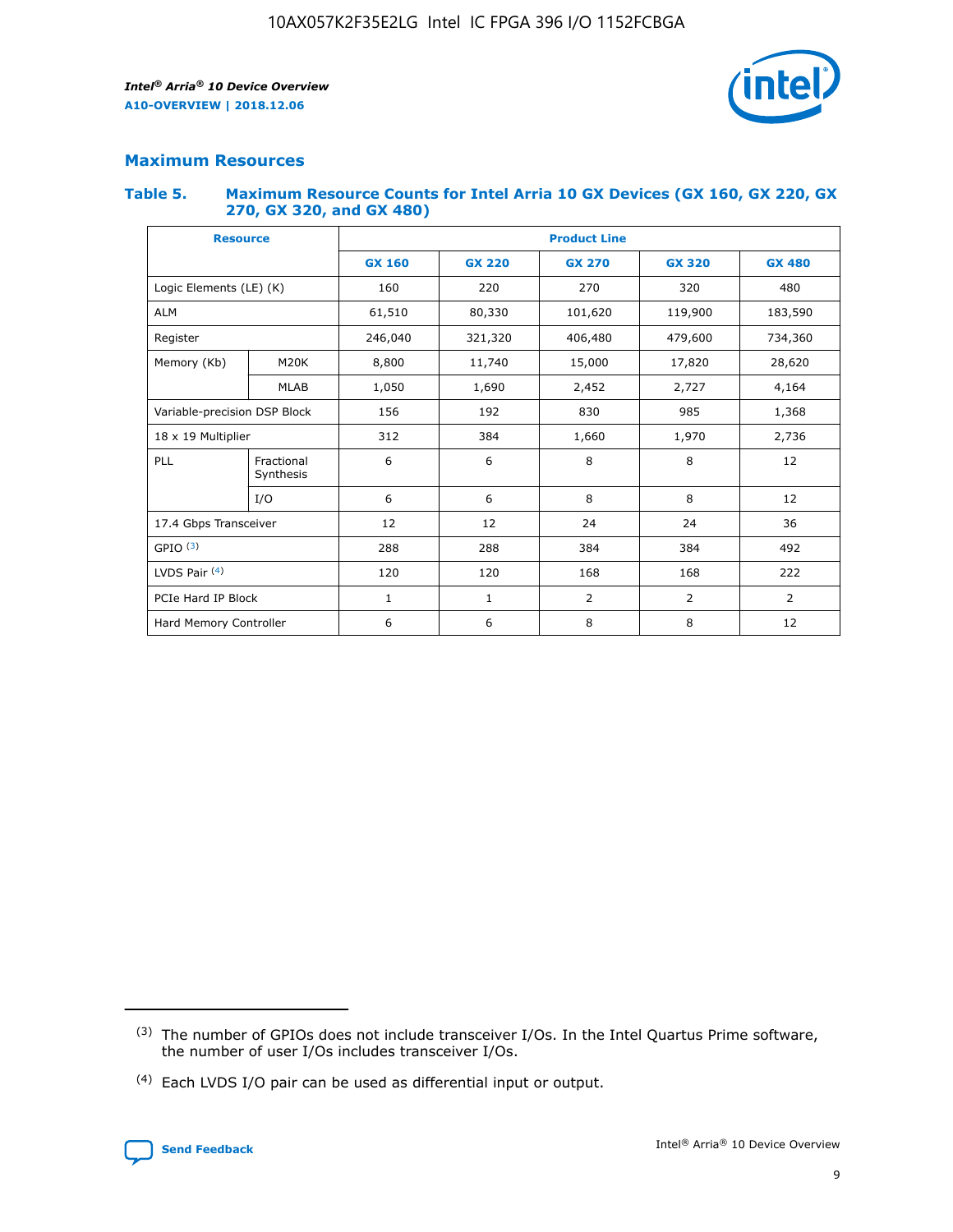

## **Table 6. Maximum Resource Counts for Intel Arria 10 GX Devices (GX 570, GX 660, GX 900, and GX 1150)**

|                              | <b>Resource</b>         | <b>Product Line</b> |                |                |                |  |  |  |
|------------------------------|-------------------------|---------------------|----------------|----------------|----------------|--|--|--|
|                              |                         | <b>GX 570</b>       | <b>GX 660</b>  | <b>GX 900</b>  | <b>GX 1150</b> |  |  |  |
| Logic Elements (LE) (K)      |                         | 570                 | 660            | 900            | 1,150          |  |  |  |
| <b>ALM</b>                   |                         | 217,080             | 251,680        | 339,620        | 427,200        |  |  |  |
| Register                     |                         | 868,320             | 1,006,720      | 1,358,480      | 1,708,800      |  |  |  |
| Memory (Kb)                  | <b>M20K</b>             | 36,000              | 42,620         | 48,460         | 54,260         |  |  |  |
|                              | <b>MLAB</b>             | 5,096               | 5,788          | 9,386          | 12,984         |  |  |  |
| Variable-precision DSP Block |                         | 1,523               | 1,687          | 1,518          | 1,518          |  |  |  |
| $18 \times 19$ Multiplier    |                         | 3,046               | 3,374          | 3,036          | 3,036          |  |  |  |
| PLL                          | Fractional<br>Synthesis | 16                  | 16             | 32             | 32             |  |  |  |
|                              | I/O                     | 16                  | 16             | 16             | 16             |  |  |  |
| 17.4 Gbps Transceiver        |                         | 48                  | 48             | 96             | 96             |  |  |  |
| GPIO <sup>(3)</sup>          |                         | 696                 | 696            | 768            | 768            |  |  |  |
| LVDS Pair $(4)$              |                         | 324                 | 324            | 384            | 384            |  |  |  |
| PCIe Hard IP Block           |                         | 2                   | $\overline{2}$ | $\overline{4}$ | $\overline{4}$ |  |  |  |
| Hard Memory Controller       |                         | 16                  | 16             |                | 16             |  |  |  |

## **Package Plan**

## **Table 7. Package Plan for Intel Arria 10 GX Devices (U19, F27, and F29)**

Refer to I/O and High Speed I/O in Intel Arria 10 Devices chapter for the number of 3 V I/O, LVDS I/O, and LVDS channels in each device package.

| <b>Product Line</b> | U <sub>19</sub><br>$(19 \text{ mm} \times 19 \text{ mm})$<br>484-pin UBGA) |          |             |         | <b>F27</b><br>(27 mm × 27 mm,<br>672-pin FBGA) |             | <b>F29</b><br>(29 mm × 29 mm,<br>780-pin FBGA) |          |             |  |
|---------------------|----------------------------------------------------------------------------|----------|-------------|---------|------------------------------------------------|-------------|------------------------------------------------|----------|-------------|--|
|                     | 3 V I/O                                                                    | LVDS I/O | <b>XCVR</b> | 3 V I/O | <b>LVDS I/O</b>                                | <b>XCVR</b> | 3 V I/O                                        | LVDS I/O | <b>XCVR</b> |  |
| GX 160              | 48                                                                         | 192      | 6           | 48      | 192                                            | 12          | 48                                             | 240      | 12          |  |
| GX 220              | 48                                                                         | 192      | 6           | 48      | 192                                            | 12          | 48                                             | 240      | 12          |  |
| GX 270              |                                                                            |          |             | 48      | 192                                            | 12          | 48                                             | 312      | 12          |  |
| GX 320              |                                                                            |          |             | 48      | 192                                            | 12          | 48                                             | 312      | 12          |  |
| GX 480              |                                                                            |          |             |         |                                                |             | 48                                             | 312      | 12          |  |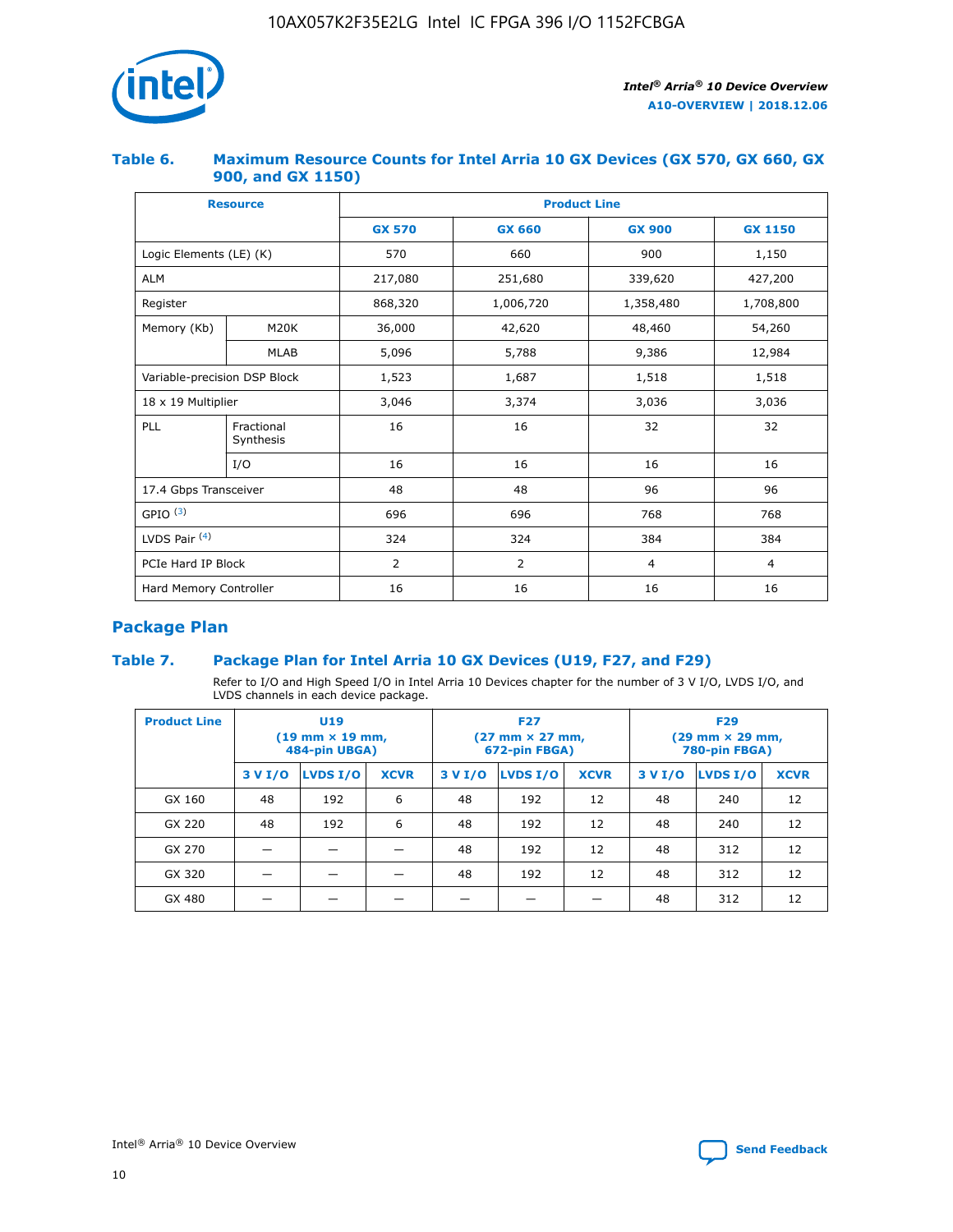

#### **Table 8. Package Plan for Intel Arria 10 GX Devices (F34, F35, NF40, and KF40)**

Refer to I/O and High Speed I/O in Intel Arria 10 Devices chapter for the number of 3 V I/O, LVDS I/O, and LVDS channels in each device package.

| <b>Product Line</b> | <b>F34</b><br>$(35 \text{ mm} \times 35 \text{ mm})$<br><b>1152-pin FBGA)</b> |                    | <b>F35</b><br>$(35 \text{ mm} \times 35 \text{ mm})$<br><b>1152-pin FBGA)</b> |           | <b>KF40</b><br>$(40$ mm $\times$ 40 mm,<br>1517-pin FBGA) |             |           | <b>NF40</b><br>$(40 \text{ mm} \times 40 \text{ mm})$<br>1517-pin FBGA) |             |           |                    |             |
|---------------------|-------------------------------------------------------------------------------|--------------------|-------------------------------------------------------------------------------|-----------|-----------------------------------------------------------|-------------|-----------|-------------------------------------------------------------------------|-------------|-----------|--------------------|-------------|
|                     | 3V<br>I/O                                                                     | <b>LVDS</b><br>I/O | <b>XCVR</b>                                                                   | 3V<br>I/O | <b>LVDS</b><br>I/O                                        | <b>XCVR</b> | 3V<br>I/O | <b>LVDS</b><br>I/O                                                      | <b>XCVR</b> | 3V<br>I/O | <b>LVDS</b><br>I/O | <b>XCVR</b> |
| GX 270              | 48                                                                            | 336                | 24                                                                            | 48        | 336                                                       | 24          |           |                                                                         |             |           |                    |             |
| GX 320              | 48                                                                            | 336                | 24                                                                            | 48        | 336                                                       | 24          |           |                                                                         |             |           |                    |             |
| GX 480              | 48                                                                            | 444                | 24                                                                            | 48        | 348                                                       | 36          |           |                                                                         |             |           |                    |             |
| GX 570              | 48                                                                            | 444                | 24                                                                            | 48        | 348                                                       | 36          | 96        | 600                                                                     | 36          | 48        | 540                | 48          |
| GX 660              | 48                                                                            | 444                | 24                                                                            | 48        | 348                                                       | 36          | 96        | 600                                                                     | 36          | 48        | 540                | 48          |
| GX 900              |                                                                               | 504                | 24                                                                            | —         |                                                           | -           |           |                                                                         |             |           | 600                | 48          |
| GX 1150             |                                                                               | 504                | 24                                                                            |           |                                                           |             |           |                                                                         |             |           | 600                | 48          |

#### **Table 9. Package Plan for Intel Arria 10 GX Devices (RF40, NF45, SF45, and UF45)**

Refer to I/O and High Speed I/O in Intel Arria 10 Devices chapter for the number of 3 V I/O, LVDS I/O, and LVDS channels in each device package.

| <b>Product Line</b> | <b>RF40</b><br>$(40$ mm $\times$ 40 mm,<br>1517-pin FBGA) |                    | <b>NF45</b><br>$(45 \text{ mm} \times 45 \text{ mm})$<br><b>1932-pin FBGA)</b> |            |                    | <b>SF45</b><br>$(45 \text{ mm} \times 45 \text{ mm})$<br><b>1932-pin FBGA)</b> |            |                    | <b>UF45</b><br>$(45 \text{ mm} \times 45 \text{ mm})$<br><b>1932-pin FBGA)</b> |           |                    |             |
|---------------------|-----------------------------------------------------------|--------------------|--------------------------------------------------------------------------------|------------|--------------------|--------------------------------------------------------------------------------|------------|--------------------|--------------------------------------------------------------------------------|-----------|--------------------|-------------|
|                     | 3V<br>I/O                                                 | <b>LVDS</b><br>I/O | <b>XCVR</b>                                                                    | 3 V<br>I/O | <b>LVDS</b><br>I/O | <b>XCVR</b>                                                                    | 3 V<br>I/O | <b>LVDS</b><br>I/O | <b>XCVR</b>                                                                    | 3V<br>I/O | <b>LVDS</b><br>I/O | <b>XCVR</b> |
| GX 900              |                                                           | 342                | 66                                                                             | _          | 768                | 48                                                                             |            | 624                | 72                                                                             |           | 480                | 96          |
| GX 1150             |                                                           | 342                | 66                                                                             | _          | 768                | 48                                                                             |            | 624                | 72                                                                             |           | 480                | 96          |

## **Related Information**

[I/O and High-Speed Differential I/O Interfaces in Intel Arria 10 Devices chapter, Intel](https://www.intel.com/content/www/us/en/programmable/documentation/sam1403482614086.html#sam1403482030321) [Arria 10 Device Handbook](https://www.intel.com/content/www/us/en/programmable/documentation/sam1403482614086.html#sam1403482030321)

Provides the number of 3 V and LVDS I/Os, and LVDS channels for each Intel Arria 10 device package.

## **Intel Arria 10 GT**

This section provides the available options, maximum resource counts, and package plan for the Intel Arria 10 GT devices.

The information in this section is correct at the time of publication. For the latest information and to get more details, refer to the Intel FPGA Product Selector.

#### **Related Information**

#### [Intel FPGA Product Selector](http://www.altera.com/products/selector/psg-selector.html)

Provides the latest information on Intel products.

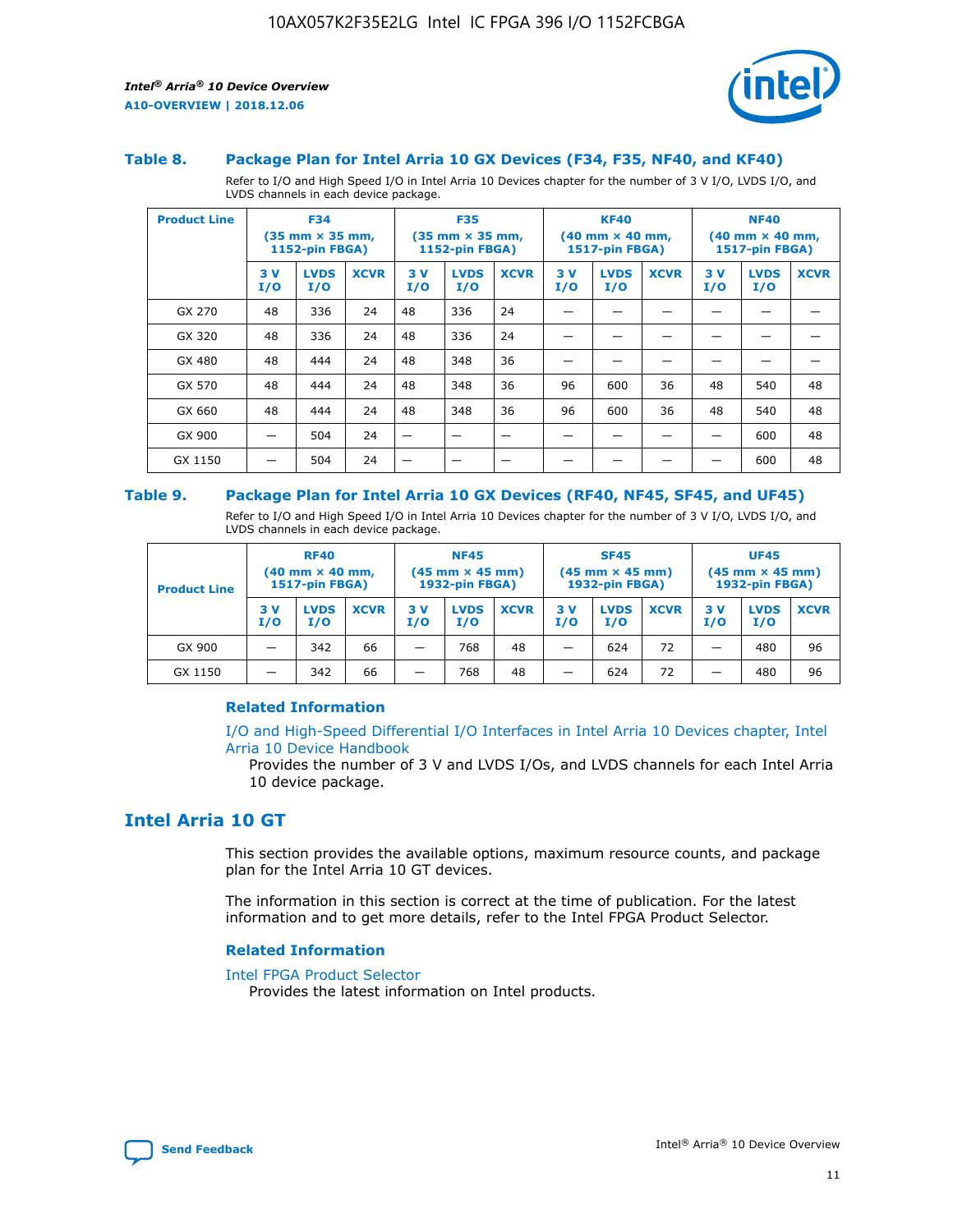

## **Available Options**

## **Figure 2. Sample Ordering Code and Available Options for Intel Arria 10 GT Devices**

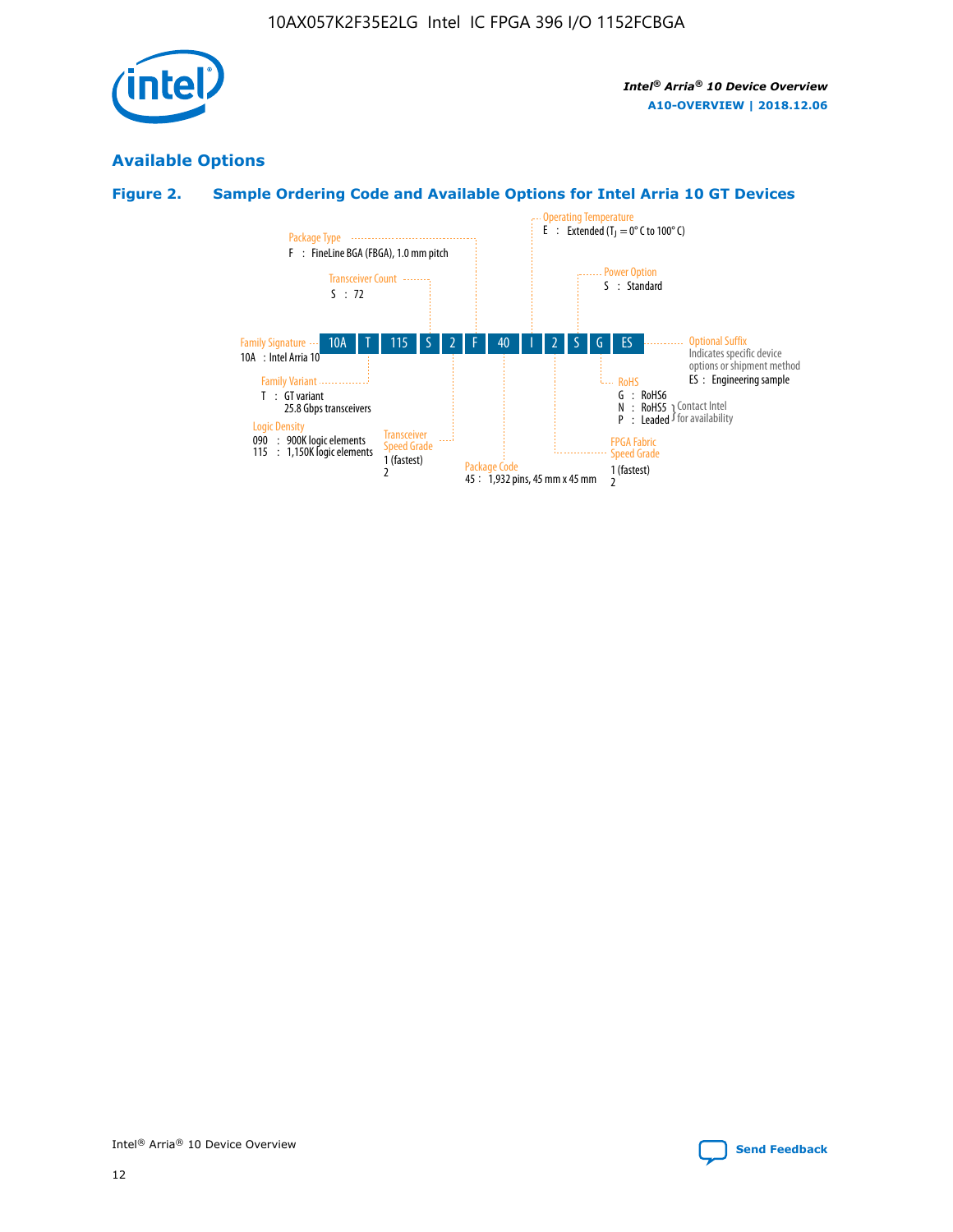

## **Maximum Resources**

#### **Table 10. Maximum Resource Counts for Intel Arria 10 GT Devices**

| <b>Resource</b>              |                      | <b>Product Line</b> |                |  |
|------------------------------|----------------------|---------------------|----------------|--|
|                              |                      | <b>GT 900</b>       | <b>GT 1150</b> |  |
| Logic Elements (LE) (K)      |                      | 900                 | 1,150          |  |
| <b>ALM</b>                   |                      | 339,620             | 427,200        |  |
| Register                     |                      | 1,358,480           | 1,708,800      |  |
| Memory (Kb)                  | M20K                 | 48,460              | 54,260         |  |
|                              | <b>MLAB</b>          | 9,386               | 12,984         |  |
| Variable-precision DSP Block |                      | 1,518               | 1,518          |  |
| 18 x 19 Multiplier           |                      | 3,036               | 3,036          |  |
| PLL                          | Fractional Synthesis | 32                  | 32             |  |
|                              | I/O                  | 16                  | 16             |  |
| Transceiver                  | 17.4 Gbps            | 72(5)               | 72(5)          |  |
|                              | 25.8 Gbps            | 6                   | 6              |  |
| GPIO <sup>(6)</sup>          |                      | 624                 | 624            |  |
| LVDS Pair $(7)$              |                      | 312                 | 312            |  |
| PCIe Hard IP Block           |                      | $\overline{4}$      | $\overline{4}$ |  |
| Hard Memory Controller       |                      | 16                  | 16             |  |

## **Related Information**

#### [Intel Arria 10 GT Channel Usage](https://www.intel.com/content/www/us/en/programmable/documentation/nik1398707230472.html#nik1398707008178)

Configuring GT/GX channels in Intel Arria 10 GT devices.

## **Package Plan**

## **Table 11. Package Plan for Intel Arria 10 GT Devices**

Refer to I/O and High Speed I/O in Intel Arria 10 Devices chapter for the number of 3 V I/O, LVDS I/O, and LVDS channels in each device package.

| <b>Product Line</b> | <b>SF45</b><br>(45 mm × 45 mm, 1932-pin FBGA) |                 |             |  |  |  |
|---------------------|-----------------------------------------------|-----------------|-------------|--|--|--|
|                     | 3 V I/O                                       | <b>LVDS I/O</b> | <b>XCVR</b> |  |  |  |
| GT 900              |                                               | 624             | 72          |  |  |  |
| GT 1150             |                                               | 624             | 72          |  |  |  |

<sup>(7)</sup> Each LVDS I/O pair can be used as differential input or output.



 $(5)$  If all 6 GT channels are in use, 12 of the GX channels are not usable.

<sup>(6)</sup> The number of GPIOs does not include transceiver I/Os. In the Intel Quartus Prime software, the number of user I/Os includes transceiver I/Os.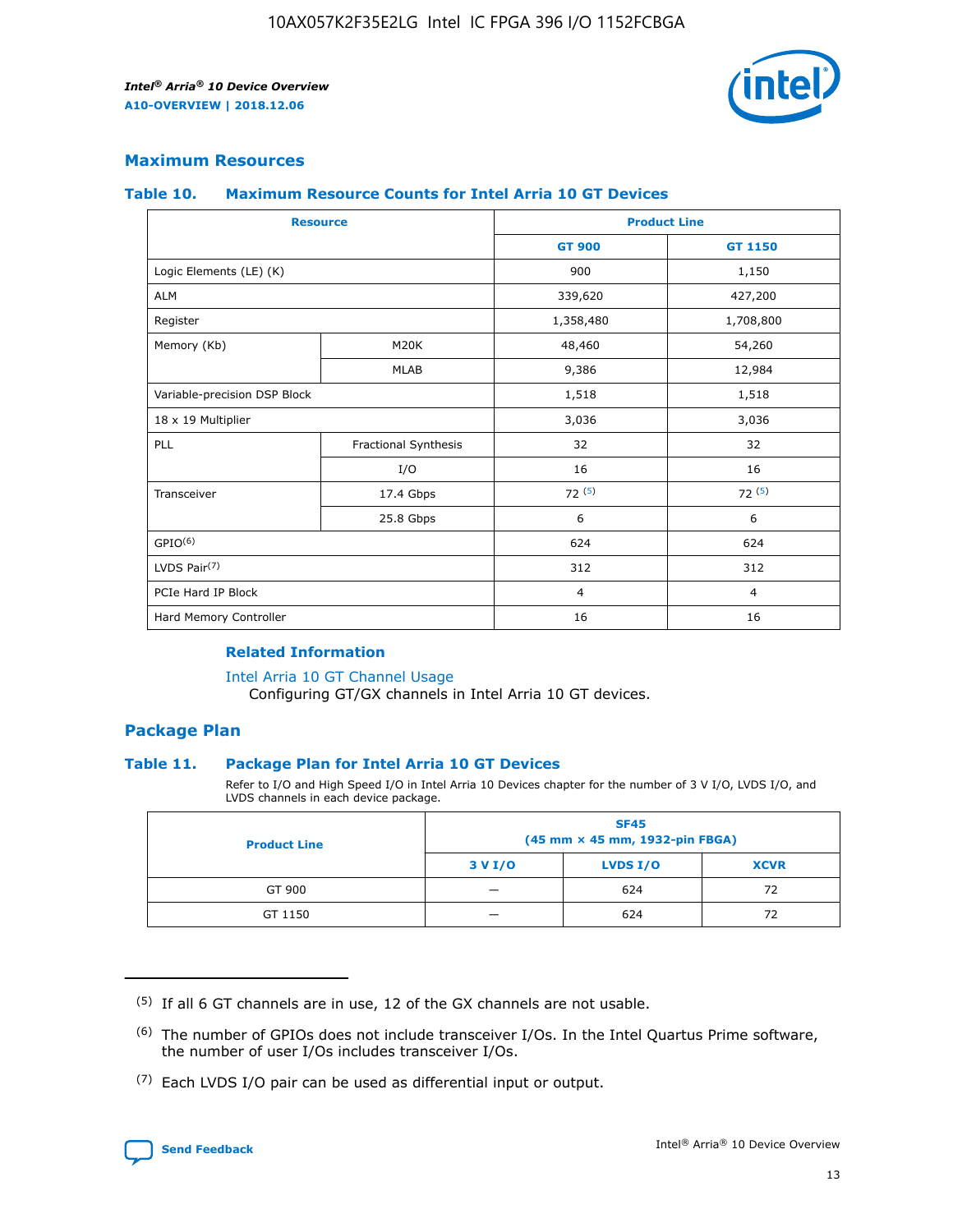

#### **Related Information**

[I/O and High-Speed Differential I/O Interfaces in Intel Arria 10 Devices chapter, Intel](https://www.intel.com/content/www/us/en/programmable/documentation/sam1403482614086.html#sam1403482030321) [Arria 10 Device Handbook](https://www.intel.com/content/www/us/en/programmable/documentation/sam1403482614086.html#sam1403482030321)

Provides the number of 3 V and LVDS I/Os, and LVDS channels for each Intel Arria 10 device package.

## **Intel Arria 10 SX**

This section provides the available options, maximum resource counts, and package plan for the Intel Arria 10 SX devices.

The information in this section is correct at the time of publication. For the latest information and to get more details, refer to the Intel FPGA Product Selector.

#### **Related Information**

[Intel FPGA Product Selector](http://www.altera.com/products/selector/psg-selector.html) Provides the latest information on Intel products.

## **Available Options**

#### **Figure 3. Sample Ordering Code and Available Options for Intel Arria 10 SX Devices**



#### **Related Information**

[Transceiver Performance for Intel Arria 10 GX/SX Devices](https://www.intel.com/content/www/us/en/programmable/documentation/mcn1413182292568.html#mcn1413213965502) Provides more information about the transceiver speed grade.

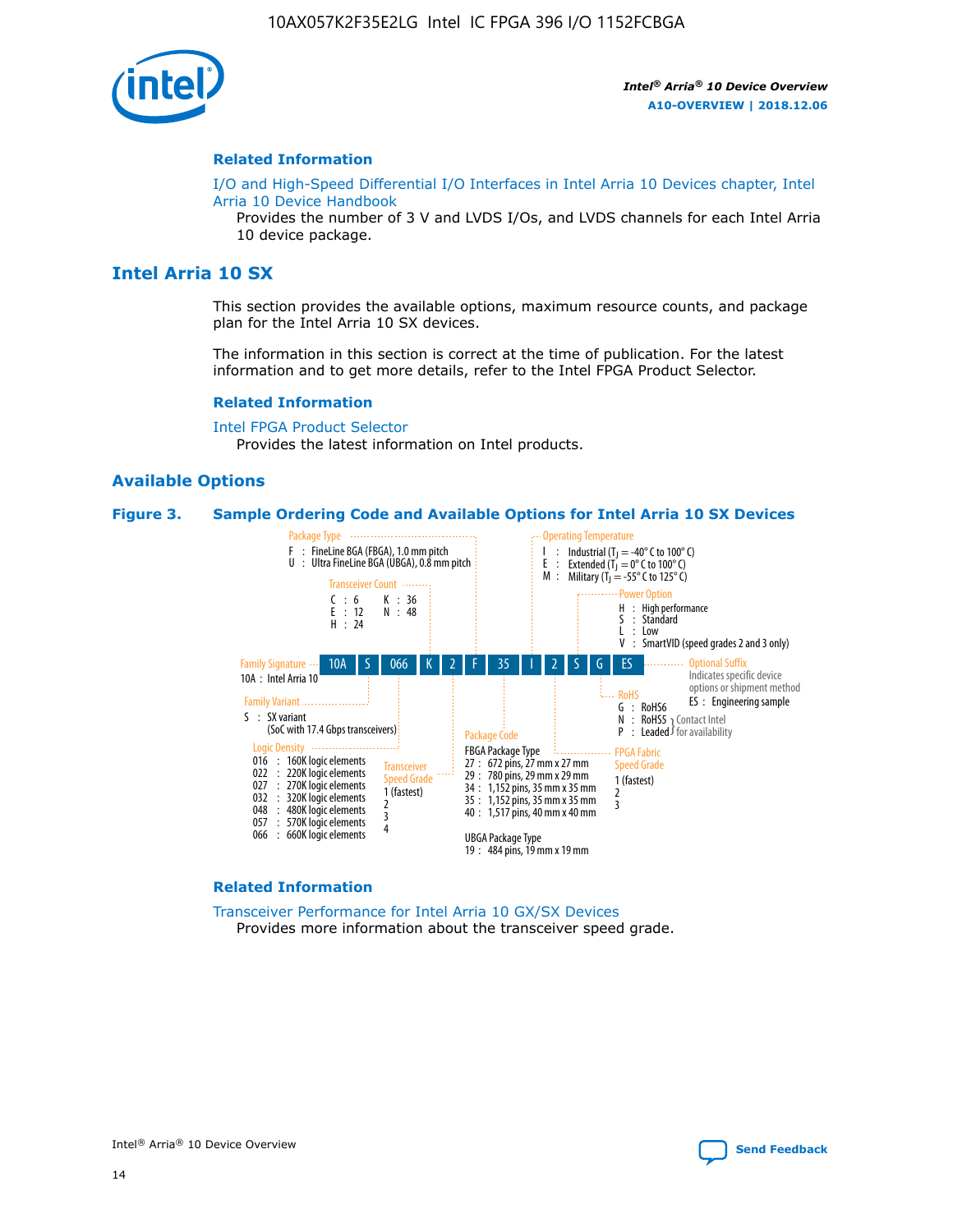

## **Maximum Resources**

#### **Table 12. Maximum Resource Counts for Intel Arria 10 SX Devices**

| <b>Resource</b>                   |                         | <b>Product Line</b> |               |               |                |               |               |               |  |  |  |
|-----------------------------------|-------------------------|---------------------|---------------|---------------|----------------|---------------|---------------|---------------|--|--|--|
|                                   |                         | <b>SX 160</b>       | <b>SX 220</b> | <b>SX 270</b> | <b>SX 320</b>  | <b>SX 480</b> | <b>SX 570</b> | <b>SX 660</b> |  |  |  |
| Logic Elements (LE) (K)           |                         | 160                 | 220           | 270           | 320            | 480           | 570           | 660           |  |  |  |
| <b>ALM</b>                        |                         | 61,510              | 80,330        | 101,620       | 119,900        | 183,590       | 217,080       | 251,680       |  |  |  |
| Register                          |                         | 246,040             | 321,320       | 406,480       | 479,600        | 734,360       | 868,320       | 1,006,720     |  |  |  |
| Memory (Kb)                       | M20K                    | 8,800               | 11,740        | 15,000        | 17,820         | 28,620        | 36,000        | 42,620        |  |  |  |
|                                   | <b>MLAB</b>             | 1,050               | 1,690         | 2,452         | 2,727          | 4,164         | 5,096         | 5,788         |  |  |  |
| Variable-precision DSP Block      |                         | 156                 | 192           | 830           | 985            | 1,368         | 1,523         | 1,687         |  |  |  |
| 18 x 19 Multiplier                |                         | 312                 | 384           | 1,660         | 1,970          | 2,736         | 3,046         | 3,374         |  |  |  |
| PLL                               | Fractional<br>Synthesis | 6                   | 6             | 8             | 8              | 12            | 16            | 16            |  |  |  |
|                                   | I/O                     | 6                   | 6             | 8             | 8              | 12            | 16            | 16            |  |  |  |
| 17.4 Gbps Transceiver             |                         | 12                  | 12            | 24            | 24             | 36            | 48            | 48            |  |  |  |
| GPIO <sup>(8)</sup>               |                         | 288                 | 288           | 384           | 384            | 492           | 696           | 696           |  |  |  |
| LVDS Pair $(9)$                   |                         | 120                 | 120           | 168           | 168            | 174           | 324           | 324           |  |  |  |
|                                   | PCIe Hard IP Block      |                     | $\mathbf{1}$  | 2             | $\overline{2}$ | 2             | 2             | 2             |  |  |  |
| Hard Memory Controller            |                         | 6                   | 6             | 8             | 8              | 12            | 16            | 16            |  |  |  |
| ARM Cortex-A9 MPCore<br>Processor |                         | Yes                 | Yes           | Yes           | Yes            | Yes           | Yes           | Yes           |  |  |  |

## **Package Plan**

## **Table 13. Package Plan for Intel Arria 10 SX Devices (U19, F27, F29, and F34)**

Refer to I/O and High Speed I/O in Intel Arria 10 Devices chapter for the number of 3 V I/O, LVDS I/O, and LVDS channels in each device package.

| <b>Product Line</b> | U <sub>19</sub><br>$(19 \text{ mm} \times 19 \text{ mm})$<br>484-pin UBGA) |                    | <b>F27</b><br>$(27 \text{ mm} \times 27 \text{ mm})$<br>672-pin FBGA) |           | <b>F29</b><br>$(29 \text{ mm} \times 29 \text{ mm})$<br>780-pin FBGA) |             |            | <b>F34</b><br>$(35 \text{ mm} \times 35 \text{ mm})$<br><b>1152-pin FBGA)</b> |             |           |                    |             |
|---------------------|----------------------------------------------------------------------------|--------------------|-----------------------------------------------------------------------|-----------|-----------------------------------------------------------------------|-------------|------------|-------------------------------------------------------------------------------|-------------|-----------|--------------------|-------------|
|                     | 3V<br>I/O                                                                  | <b>LVDS</b><br>I/O | <b>XCVR</b>                                                           | 3V<br>I/O | <b>LVDS</b><br>I/O                                                    | <b>XCVR</b> | 3 V<br>I/O | <b>LVDS</b><br>I/O                                                            | <b>XCVR</b> | 3V<br>I/O | <b>LVDS</b><br>I/O | <b>XCVR</b> |
| SX 160              | 48                                                                         | 144                | 6                                                                     | 48        | 192                                                                   | 12          | 48         | 240                                                                           | 12          | –         |                    |             |
| SX 220              | 48                                                                         | 144                | 6                                                                     | 48        | 192                                                                   | 12          | 48         | 240                                                                           | 12          |           |                    |             |
| SX 270              |                                                                            |                    |                                                                       | 48        | 192                                                                   | 12          | 48         | 312                                                                           | 12          | 48        | 336                | 24          |
| SX 320              |                                                                            |                    |                                                                       | 48        | 192                                                                   | 12          | 48         | 312                                                                           | 12          | 48        | 336                | 24          |
|                     | continued                                                                  |                    |                                                                       |           |                                                                       |             |            |                                                                               |             |           |                    |             |

 $(8)$  The number of GPIOs does not include transceiver I/Os. In the Intel Quartus Prime software, the number of user I/Os includes transceiver I/Os.

 $(9)$  Each LVDS I/O pair can be used as differential input or output.

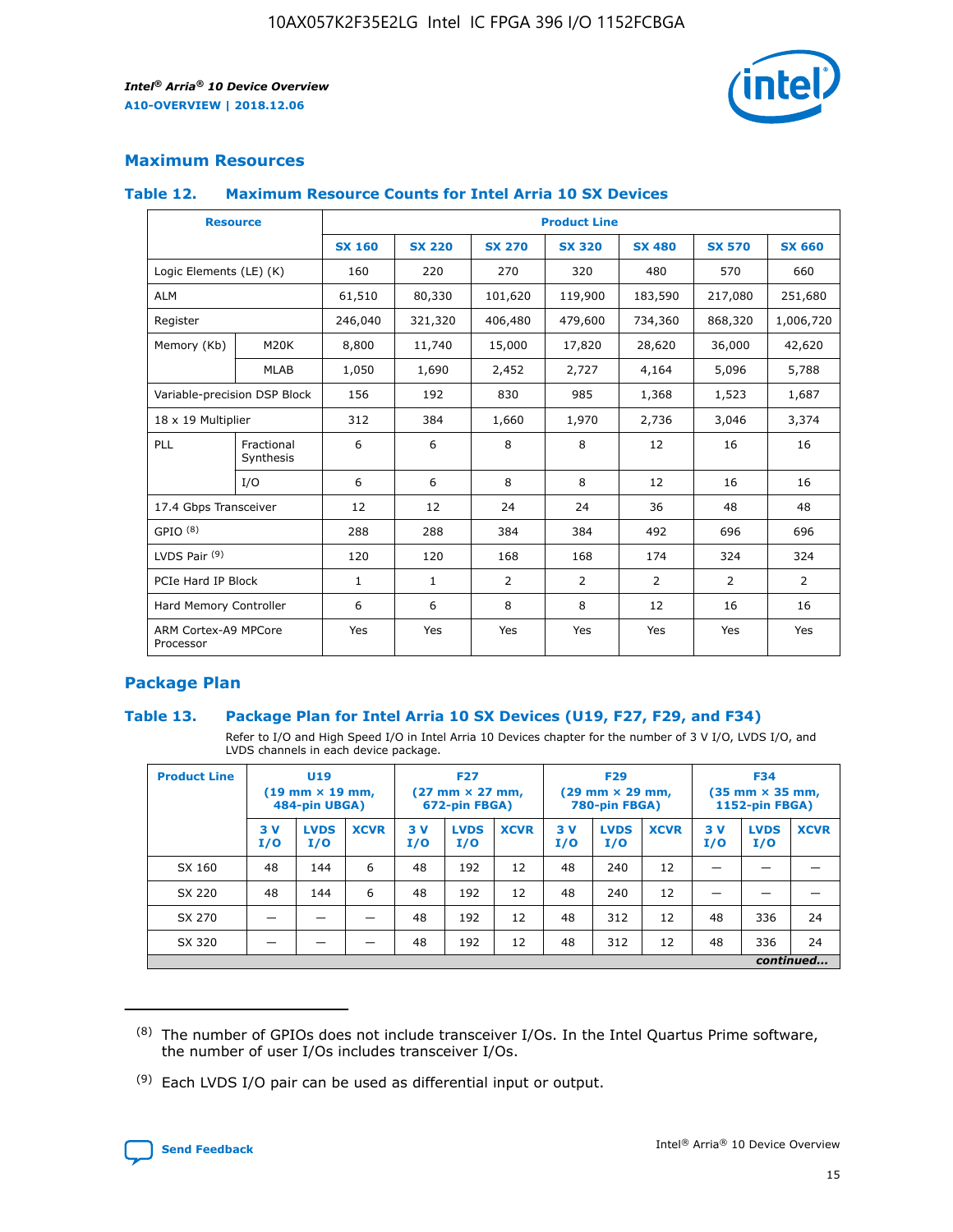

| <b>Product Line</b> | U <sub>19</sub><br>$(19 \text{ mm} \times 19 \text{ mm})$<br>484-pin UBGA) |                    | <b>F27</b><br>$(27 \text{ mm} \times 27 \text{ mm})$<br>672-pin FBGA) |            | <b>F29</b><br>$(29$ mm $\times$ 29 mm,<br>780-pin FBGA) |             |           | <b>F34</b><br>$(35$ mm $\times$ 35 mm,<br><b>1152-pin FBGA)</b> |             |            |                    |             |
|---------------------|----------------------------------------------------------------------------|--------------------|-----------------------------------------------------------------------|------------|---------------------------------------------------------|-------------|-----------|-----------------------------------------------------------------|-------------|------------|--------------------|-------------|
|                     | 3 V<br>I/O                                                                 | <b>LVDS</b><br>I/O | <b>XCVR</b>                                                           | 3 V<br>I/O | <b>LVDS</b><br>I/O                                      | <b>XCVR</b> | 3V<br>I/O | <b>LVDS</b><br>I/O                                              | <b>XCVR</b> | 3 V<br>I/O | <b>LVDS</b><br>I/O | <b>XCVR</b> |
| SX 480              |                                                                            |                    |                                                                       |            |                                                         |             | 48        | 312                                                             | 12          | 48         | 444                | 24          |
| SX 570              |                                                                            |                    |                                                                       |            |                                                         |             |           |                                                                 |             | 48         | 444                | 24          |
| SX 660              |                                                                            |                    |                                                                       |            |                                                         |             |           |                                                                 |             | 48         | 444                | 24          |

## **Table 14. Package Plan for Intel Arria 10 SX Devices (F35, KF40, and NF40)**

Refer to I/O and High Speed I/O in Intel Arria 10 Devices chapter for the number of 3 V I/O, LVDS I/O, and LVDS channels in each device package.

| <b>Product Line</b> | <b>F35</b><br>(35 mm × 35 mm,<br><b>1152-pin FBGA)</b> |          |             |                                           | <b>KF40</b><br>(40 mm × 40 mm,<br>1517-pin FBGA) |    | <b>NF40</b><br>$(40 \text{ mm} \times 40 \text{ mm})$<br><b>1517-pin FBGA)</b> |          |             |  |
|---------------------|--------------------------------------------------------|----------|-------------|-------------------------------------------|--------------------------------------------------|----|--------------------------------------------------------------------------------|----------|-------------|--|
|                     | 3 V I/O                                                | LVDS I/O | <b>XCVR</b> | <b>LVDS I/O</b><br><b>XCVR</b><br>3 V I/O |                                                  |    | 3 V I/O                                                                        | LVDS I/O | <b>XCVR</b> |  |
| SX 270              | 48                                                     | 336      | 24          |                                           |                                                  |    |                                                                                |          |             |  |
| SX 320              | 48                                                     | 336      | 24          |                                           |                                                  |    |                                                                                |          |             |  |
| SX 480              | 48                                                     | 348      | 36          |                                           |                                                  |    |                                                                                |          |             |  |
| SX 570              | 48                                                     | 348      | 36          | 96<br>36<br>600                           |                                                  | 48 | 540                                                                            | 48       |             |  |
| SX 660              | 48                                                     | 348      | 36          | 96                                        | 600                                              | 36 | 48                                                                             | 540      | 48          |  |

## **Related Information**

[I/O and High-Speed Differential I/O Interfaces in Intel Arria 10 Devices chapter, Intel](https://www.intel.com/content/www/us/en/programmable/documentation/sam1403482614086.html#sam1403482030321) [Arria 10 Device Handbook](https://www.intel.com/content/www/us/en/programmable/documentation/sam1403482614086.html#sam1403482030321)

Provides the number of 3 V and LVDS I/Os, and LVDS channels for each Intel Arria 10 device package.

Intel<sup>®</sup> Arria<sup>®</sup> 10 Device Overview **[Send Feedback](mailto:FPGAtechdocfeedback@intel.com?subject=Feedback%20on%20Intel%20Arria%2010%20Device%20Overview%20(A10-OVERVIEW%202018.12.06)&body=We%20appreciate%20your%20feedback.%20In%20your%20comments,%20also%20specify%20the%20page%20number%20or%20paragraph.%20Thank%20you.)** Send Feedback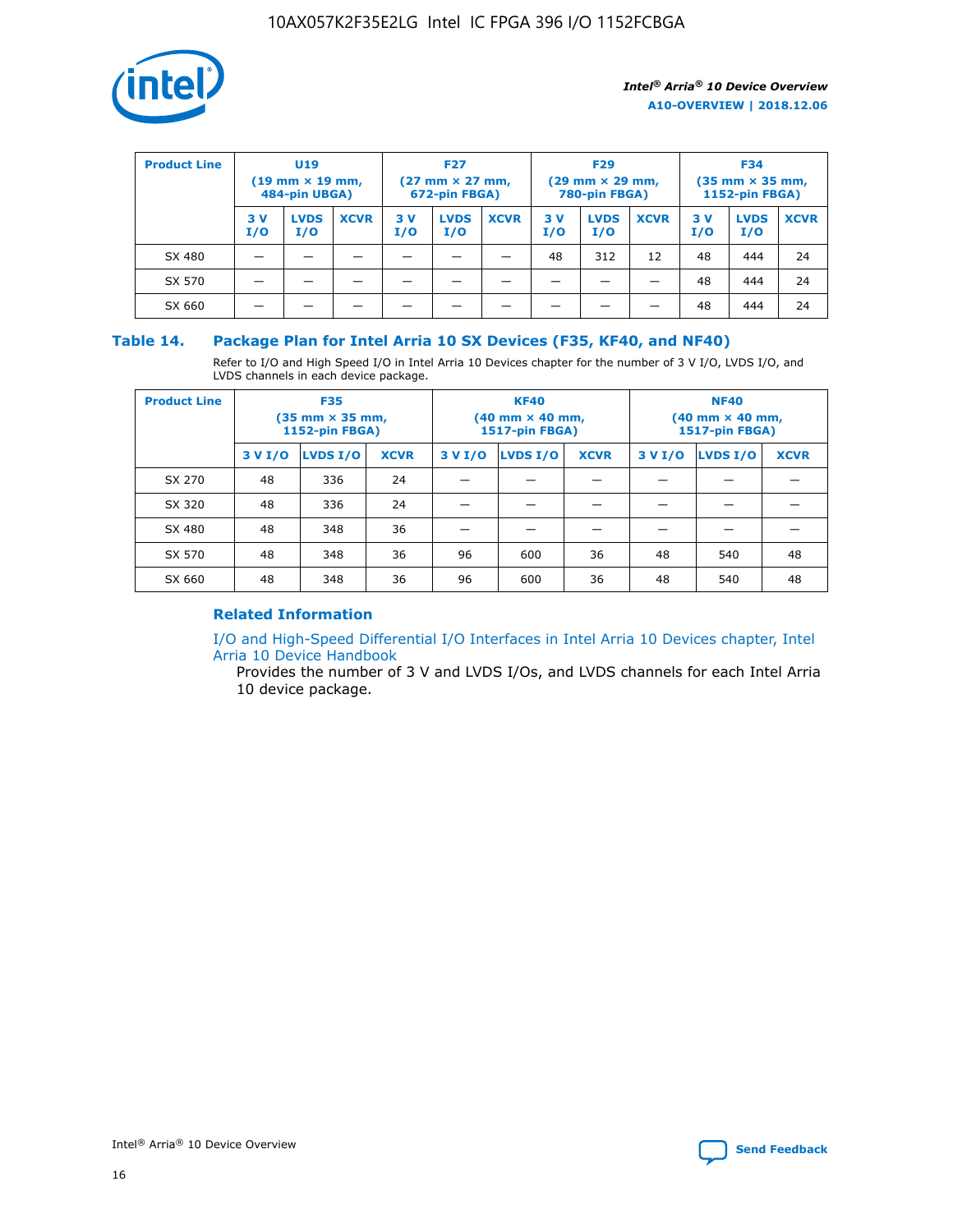

## **I/O Vertical Migration for Intel Arria 10 Devices**

#### **Figure 4. Migration Capability Across Intel Arria 10 Product Lines**

- The arrows indicate the migration paths. The devices included in each vertical migration path are shaded. Devices with fewer resources in the same path have lighter shades.
- To achieve the full I/O migration across product lines in the same migration path, restrict I/Os and transceivers usage to match the product line with the lowest I/O and transceiver counts.
- An LVDS I/O bank in the source device may be mapped to a 3 V I/O bank in the target device. To use memory interface clock frequency higher than 533 MHz, assign external memory interface pins only to banks that are LVDS I/O in both devices.
- There may be nominal 0.15 mm package height difference between some product lines in the same package type.
	- **Variant Product Line Package U19 F27 F29 F34 F35 KF40 NF40 RF40 NF45 SF45 UF45** Intel® Arria® 10 GX GX 160 GX 220 GX 270 GX 320 GX 480 GX 570 GX 660 GX 900 GX 1150 Intel Arria 10 GT GT 900 GT 1150 Intel Arria 10 SX SX 160 SX 220 SX 270 SX 320 SX 480 SX 570 SX 660
- Some migration paths are not shown in the Intel Quartus Prime software **Pin Migration View**.

*Note:* To verify the pin migration compatibility, use the **Pin Migration View** window in the Intel Quartus Prime software Pin Planner.

## **Adaptive Logic Module**

Intel Arria 10 devices use a 20 nm ALM as the basic building block of the logic fabric.

The ALM architecture is the same as the previous generation FPGAs, allowing for efficient implementation of logic functions and easy conversion of IP between the device generations.

The ALM, as shown in following figure, uses an 8-input fracturable look-up table (LUT) with four dedicated registers to help improve timing closure in register-rich designs and achieve an even higher design packing capability than the traditional two-register per LUT architecture.

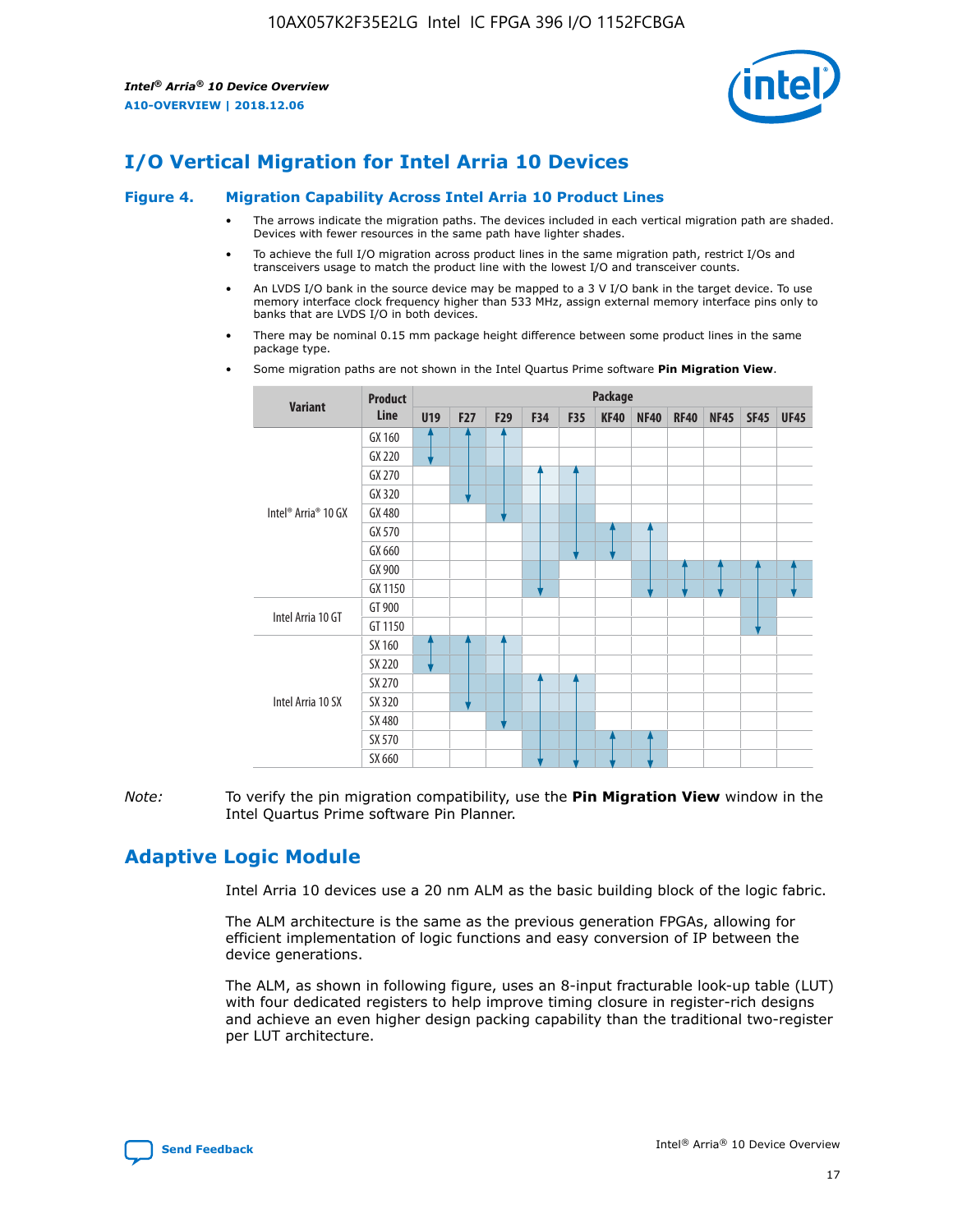

**Figure 5. ALM for Intel Arria 10 Devices**



The Intel Quartus Prime software optimizes your design according to the ALM logic structure and automatically maps legacy designs into the Intel Arria 10 ALM architecture.

## **Variable-Precision DSP Block**

The Intel Arria 10 variable precision DSP blocks support fixed-point arithmetic and floating-point arithmetic.

Features for fixed-point arithmetic:

- High-performance, power-optimized, and fully registered multiplication operations
- 18-bit and 27-bit word lengths
- Two 18 x 19 multipliers or one 27 x 27 multiplier per DSP block
- Built-in addition, subtraction, and 64-bit double accumulation register to combine multiplication results
- Cascading 19-bit or 27-bit when pre-adder is disabled and cascading 18-bit when pre-adder is used to form the tap-delay line for filtering applications
- Cascading 64-bit output bus to propagate output results from one block to the next block without external logic support
- Hard pre-adder supported in 19-bit and 27-bit modes for symmetric filters
- Internal coefficient register bank in both 18-bit and 27-bit modes for filter implementation
- 18-bit and 27-bit systolic finite impulse response (FIR) filters with distributed output adder
- Biased rounding support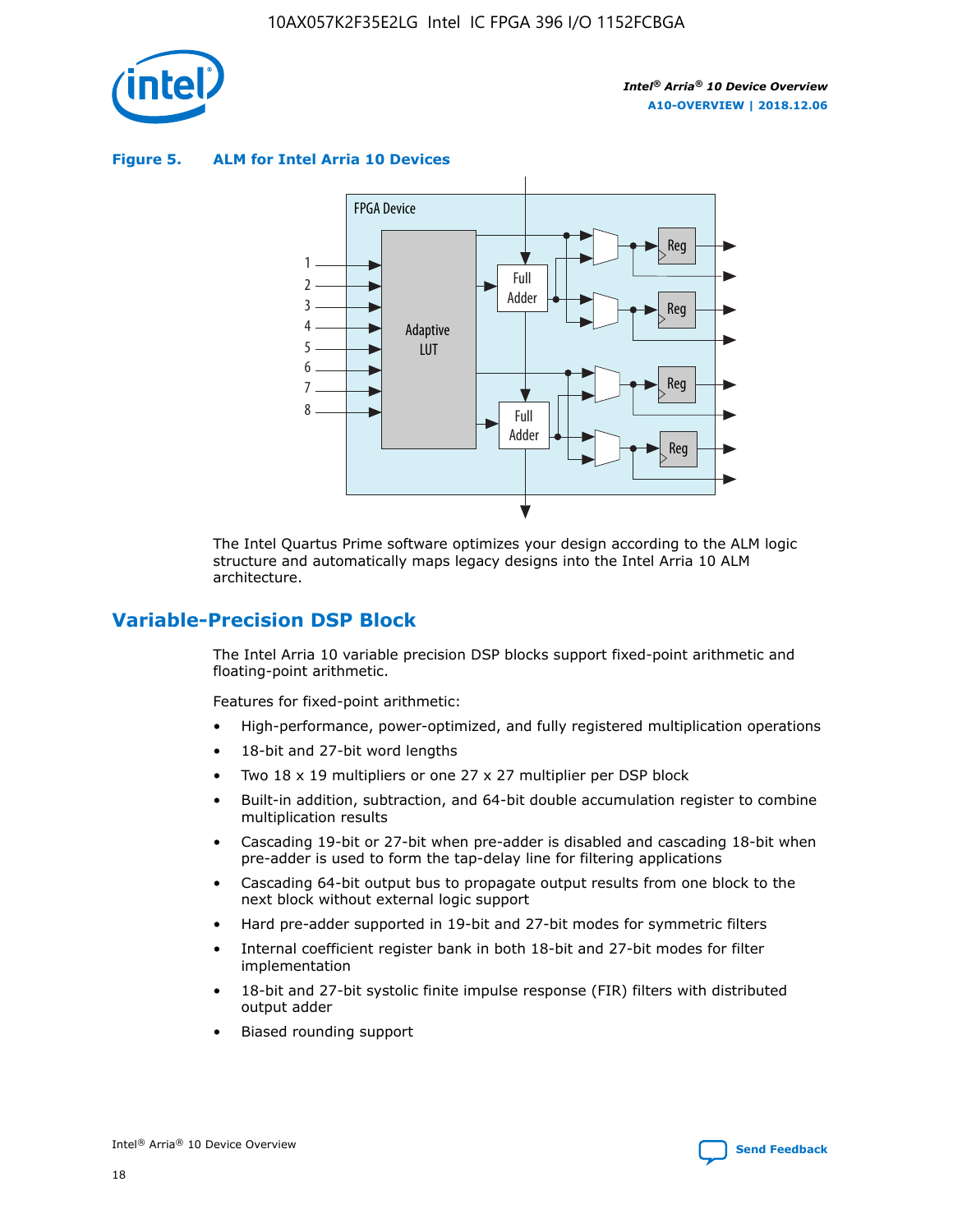

Features for floating-point arithmetic:

- A completely hardened architecture that supports multiplication, addition, subtraction, multiply-add, and multiply-subtract
- Multiplication with accumulation capability and a dynamic accumulator reset control
- Multiplication with cascade summation capability
- Multiplication with cascade subtraction capability
- Complex multiplication
- Direct vector dot product
- Systolic FIR filter

## **Table 15. Variable-Precision DSP Block Configurations for Intel Arria 10 Devices**

| <b>Usage Example</b>                                       | <b>Multiplier Size (Bit)</b>    | <b>DSP Block Resources</b> |
|------------------------------------------------------------|---------------------------------|----------------------------|
| Medium precision fixed point                               | Two 18 x 19                     |                            |
| High precision fixed or Single precision<br>floating point | One 27 x 27                     |                            |
| Fixed point FFTs                                           | One 19 x 36 with external adder |                            |
| Very high precision fixed point                            | One 36 x 36 with external adder |                            |
| Double precision floating point                            | One 54 x 54 with external adder | 4                          |

#### **Table 16. Resources for Fixed-Point Arithmetic in Intel Arria 10 Devices**

The table lists the variable-precision DSP resources by bit precision for each Intel Arria 10 device.

| <b>Variant</b>  | <b>Product Line</b> | <b>Variable-</b><br>precision<br><b>DSP Block</b> | <b>Independent Input and Output</b><br><b>Multiplications Operator</b> |                                     | 18 x 19<br><b>Multiplier</b><br><b>Adder Sum</b> | $18 \times 18$<br><b>Multiplier</b><br><b>Adder</b> |
|-----------------|---------------------|---------------------------------------------------|------------------------------------------------------------------------|-------------------------------------|--------------------------------------------------|-----------------------------------------------------|
|                 |                     |                                                   | 18 x 19<br><b>Multiplier</b>                                           | $27 \times 27$<br><b>Multiplier</b> | <b>Mode</b>                                      | <b>Summed with</b><br>36 bit Input                  |
| AIntel Arria 10 | GX 160              | 156                                               | 312                                                                    | 156                                 | 156                                              | 156                                                 |
| GX              | GX 220              | 192                                               | 384                                                                    | 192                                 | 192                                              | 192                                                 |
|                 | GX 270              | 830                                               | 1,660                                                                  | 830                                 | 830                                              | 830                                                 |
|                 | GX 320              | 984                                               | 1,968                                                                  | 984                                 | 984                                              | 984                                                 |
|                 | GX 480              | 1,368                                             | 2,736                                                                  | 1,368                               | 1,368                                            | 1,368                                               |
|                 | GX 570              | 1,523                                             | 3,046                                                                  | 1,523                               | 1,523                                            | 1,523                                               |
|                 | GX 660              | 1,687                                             | 3,374                                                                  | 1,687                               | 1,687                                            | 1,687                                               |
|                 | GX 900              | 1,518                                             | 3,036                                                                  | 1,518                               | 1,518                                            | 1,518                                               |
|                 | GX 1150             | 1,518                                             | 3,036                                                                  | 1,518                               | 1,518                                            | 1,518                                               |
| Intel Arria 10  | GT 900              | 1,518                                             | 3,036                                                                  | 1,518                               | 1,518                                            | 1,518                                               |
| GT              | GT 1150             | 1,518                                             | 3,036                                                                  | 1,518                               | 1,518                                            | 1,518                                               |
| Intel Arria 10  | SX 160              | 156                                               | 312                                                                    | 156                                 | 156                                              | 156                                                 |
| <b>SX</b>       | SX 220              | 192                                               | 384                                                                    | 192                                 | 192                                              | 192                                                 |
|                 | SX 270              | 830                                               | 1,660                                                                  | 830                                 | 830                                              | 830                                                 |
|                 |                     |                                                   |                                                                        |                                     |                                                  | continued                                           |

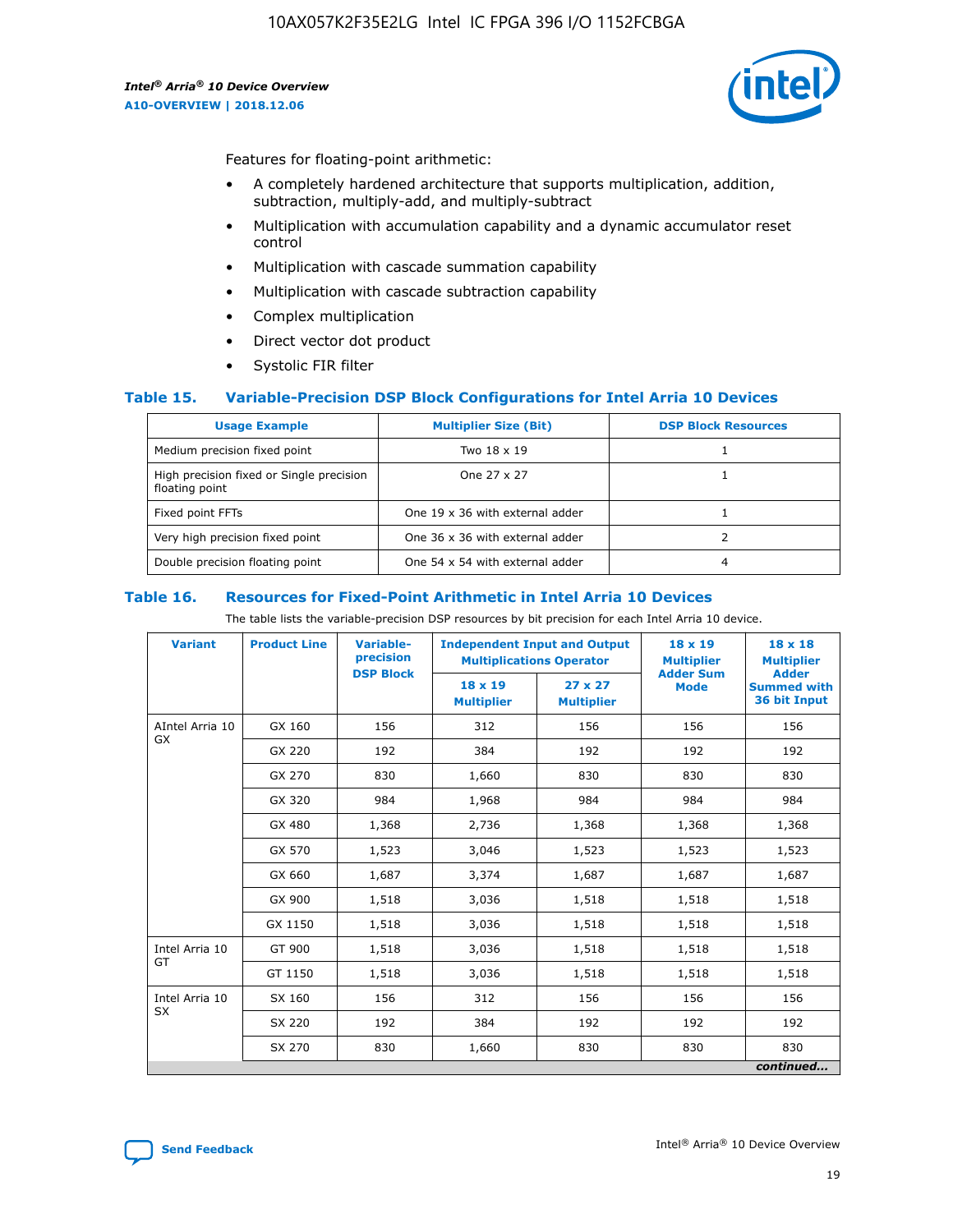

| <b>Variant</b> | <b>Product Line</b> | <b>Variable-</b><br>precision<br><b>DSP Block</b> | <b>Independent Input and Output</b><br><b>Multiplications Operator</b> |                                     | $18 \times 19$<br><b>Multiplier</b><br><b>Adder Sum</b> | $18 \times 18$<br><b>Multiplier</b><br><b>Adder</b> |  |
|----------------|---------------------|---------------------------------------------------|------------------------------------------------------------------------|-------------------------------------|---------------------------------------------------------|-----------------------------------------------------|--|
|                |                     |                                                   | $18 \times 19$<br><b>Multiplier</b>                                    | $27 \times 27$<br><b>Multiplier</b> | <b>Mode</b>                                             | <b>Summed with</b><br>36 bit Input                  |  |
|                | SX 320              | 984                                               | 1,968                                                                  | 984                                 | 984                                                     | 984                                                 |  |
|                | SX 480              | 1,368                                             | 2,736                                                                  | 1,368                               | 1,368                                                   | 1,368                                               |  |
|                | SX 570              | 1,523                                             | 3,046                                                                  | 1,523                               | 1,523                                                   | 1,523                                               |  |
|                | SX 660              | 1,687                                             | 3,374                                                                  | 1,687                               | 1,687                                                   | 1,687                                               |  |

## **Table 17. Resources for Floating-Point Arithmetic in Intel Arria 10 Devices**

The table lists the variable-precision DSP resources by bit precision for each Intel Arria 10 device.

| <b>Variant</b> | <b>Product Line</b> | <b>Variable-</b><br>precision<br><b>DSP Block</b> | <b>Single</b><br><b>Precision</b><br><b>Floating-Point</b><br><b>Multiplication</b><br><b>Mode</b> | <b>Single-Precision</b><br><b>Floating-Point</b><br><b>Adder Mode</b> | Single-<br><b>Precision</b><br><b>Floating-Point</b><br><b>Multiply</b><br><b>Accumulate</b><br><b>Mode</b> | <b>Peak</b><br><b>Giga Floating-</b><br><b>Point</b><br><b>Operations</b><br>per Second<br>(GFLOPs) |
|----------------|---------------------|---------------------------------------------------|----------------------------------------------------------------------------------------------------|-----------------------------------------------------------------------|-------------------------------------------------------------------------------------------------------------|-----------------------------------------------------------------------------------------------------|
| Intel Arria 10 | GX 160              | 156                                               | 156                                                                                                | 156                                                                   | 156                                                                                                         | 140                                                                                                 |
| GX             | GX 220              | 192                                               | 192                                                                                                | 192                                                                   | 192                                                                                                         | 173                                                                                                 |
|                | GX 270              | 830                                               | 830                                                                                                | 830                                                                   | 830                                                                                                         | 747                                                                                                 |
|                | GX 320              | 984                                               | 984                                                                                                | 984                                                                   | 984                                                                                                         | 886                                                                                                 |
|                | GX 480              | 1,369                                             | 1,368                                                                                              | 1,368                                                                 | 1,368                                                                                                       | 1,231                                                                                               |
|                | GX 570              | 1,523                                             | 1,523                                                                                              | 1,523                                                                 | 1,523                                                                                                       | 1,371                                                                                               |
|                | GX 660              | 1,687                                             | 1,687                                                                                              | 1,687                                                                 | 1,687                                                                                                       | 1,518                                                                                               |
|                | GX 900              | 1,518                                             | 1,518                                                                                              | 1,518                                                                 | 1,518                                                                                                       | 1,366                                                                                               |
|                | GX 1150             | 1,518                                             | 1,518                                                                                              | 1,518                                                                 | 1,518                                                                                                       | 1,366                                                                                               |
| Intel Arria 10 | GT 900              | 1,518                                             | 1,518                                                                                              | 1,518                                                                 | 1,518                                                                                                       | 1,366                                                                                               |
| GT             | GT 1150             | 1,518                                             | 1,518                                                                                              | 1,518                                                                 | 1,518                                                                                                       | 1,366                                                                                               |
| Intel Arria 10 | SX 160              | 156                                               | 156                                                                                                | 156                                                                   | 156                                                                                                         | 140                                                                                                 |
| <b>SX</b>      | SX 220              | 192                                               | 192                                                                                                | 192                                                                   | 192                                                                                                         | 173                                                                                                 |
|                | SX 270              | 830                                               | 830                                                                                                | 830                                                                   | 830                                                                                                         | 747                                                                                                 |
|                | SX 320              | 984                                               | 984                                                                                                | 984                                                                   | 984                                                                                                         | 886                                                                                                 |
|                | SX 480              | 1,369                                             | 1,368                                                                                              | 1,368                                                                 | 1,368                                                                                                       | 1,231                                                                                               |
|                | SX 570              | 1,523                                             | 1,523                                                                                              | 1,523                                                                 | 1,523                                                                                                       | 1,371                                                                                               |
|                | SX 660              | 1,687                                             | 1,687                                                                                              | 1,687                                                                 | 1,687                                                                                                       | 1,518                                                                                               |

## **Embedded Memory Blocks**

The embedded memory blocks in the devices are flexible and designed to provide an optimal amount of small- and large-sized memory arrays to fit your design requirements.

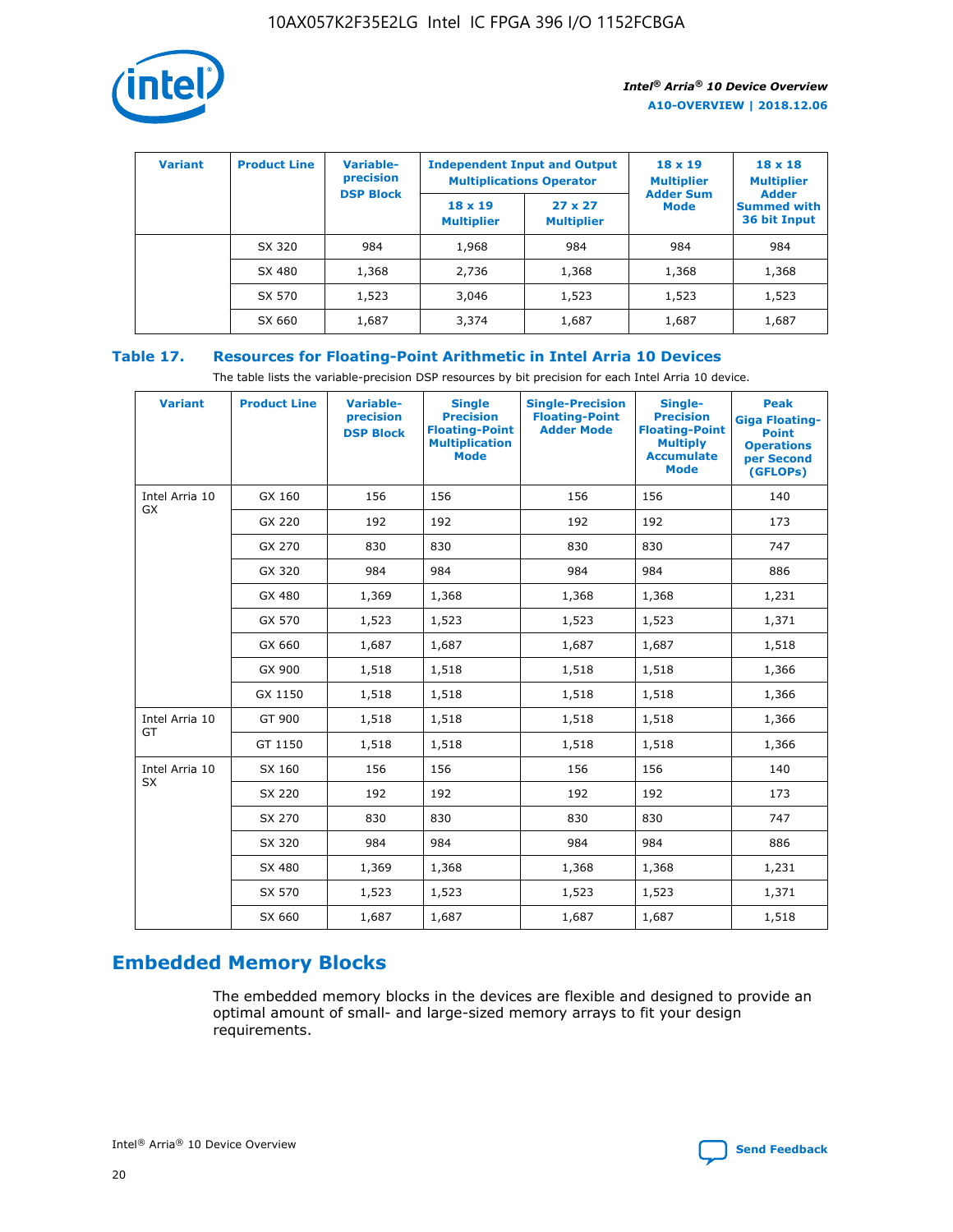

## **Types of Embedded Memory**

The Intel Arria 10 devices contain two types of memory blocks:

- 20 Kb M20K blocks—blocks of dedicated memory resources. The M20K blocks are ideal for larger memory arrays while still providing a large number of independent ports.
- 640 bit memory logic array blocks (MLABs)—enhanced memory blocks that are configured from dual-purpose logic array blocks (LABs). The MLABs are ideal for wide and shallow memory arrays. The MLABs are optimized for implementation of shift registers for digital signal processing (DSP) applications, wide and shallow FIFO buffers, and filter delay lines. Each MLAB is made up of ten adaptive logic modules (ALMs). In the Intel Arria 10 devices, you can configure these ALMs as ten 32 x 2 blocks, giving you one 32 x 20 simple dual-port SRAM block per MLAB.

## **Embedded Memory Capacity in Intel Arria 10 Devices**

|                   | <b>Product</b> |              | <b>M20K</b>         | <b>MLAB</b>  |                     | <b>Total RAM Bit</b> |
|-------------------|----------------|--------------|---------------------|--------------|---------------------|----------------------|
| <b>Variant</b>    | Line           | <b>Block</b> | <b>RAM Bit (Kb)</b> | <b>Block</b> | <b>RAM Bit (Kb)</b> | (Kb)                 |
| Intel Arria 10 GX | GX 160         | 440          | 8,800               | 1,680        | 1,050               | 9,850                |
|                   | GX 220         | 587          | 11,740              | 2,703        | 1,690               | 13,430               |
|                   | GX 270         | 750          | 15,000              | 3,922        | 2,452               | 17,452               |
|                   | GX 320         | 891          | 17,820              | 4,363        | 2,727               | 20,547               |
|                   | GX 480         | 1,431        | 28,620              | 6,662        | 4,164               | 32,784               |
|                   | GX 570         | 1,800        | 36,000              | 8,153        | 5,096               | 41,096               |
|                   | GX 660         | 2,131        | 42,620              | 9,260        | 5,788               | 48,408               |
|                   | GX 900         | 2,423        | 48,460              | 15,017       | 9,386               | 57,846               |
|                   | GX 1150        | 2,713        | 54,260              | 20,774       | 12,984              | 67,244               |
| Intel Arria 10 GT | GT 900         | 2,423        | 48,460              | 15,017       | 9,386               | 57,846               |
|                   | GT 1150        | 2,713        | 54,260              | 20,774       | 12,984              | 67,244               |
| Intel Arria 10 SX | SX 160         | 440          | 8,800               | 1,680        | 1,050               | 9,850                |
|                   | SX 220         | 587          | 11,740              | 2,703        | 1,690               | 13,430               |
|                   | SX 270         | 750          | 15,000              | 3,922        | 2,452               | 17,452               |
|                   | SX 320         | 891          | 17,820              | 4,363        | 2,727               | 20,547               |
|                   | SX 480         | 1,431        | 28,620              | 6,662        | 4,164               | 32,784               |
|                   | SX 570         | 1,800        | 36,000              | 8,153        | 5,096               | 41,096               |
|                   | SX 660         | 2,131        | 42,620              | 9,260        | 5,788               | 48,408               |

#### **Table 18. Embedded Memory Capacity and Distribution in Intel Arria 10 Devices**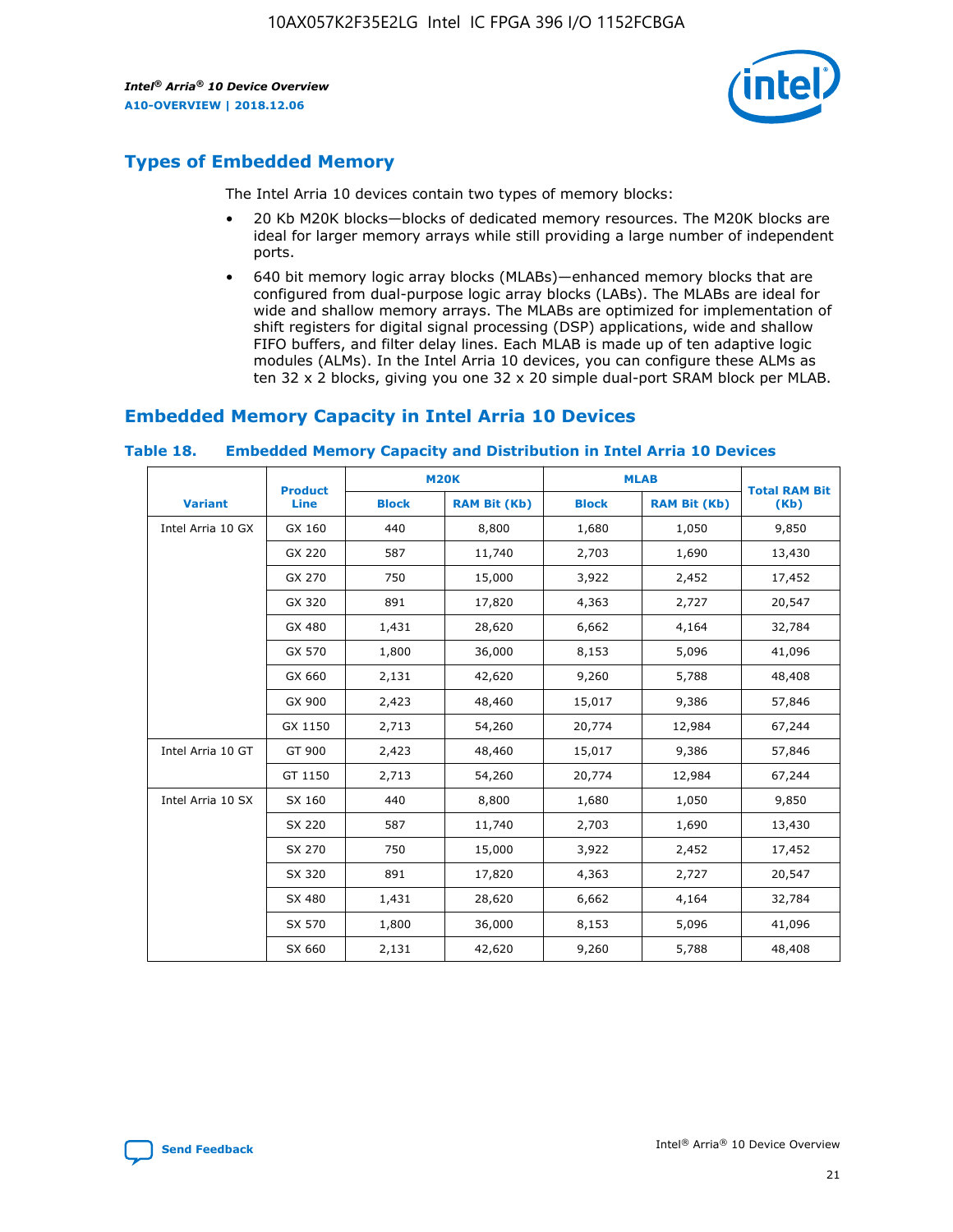

## **Embedded Memory Configurations for Single-port Mode**

#### **Table 19. Single-port Embedded Memory Configurations for Intel Arria 10 Devices**

This table lists the maximum configurations supported for single-port RAM and ROM modes.

| <b>Memory Block</b> | Depth (bits) | <b>Programmable Width</b> |
|---------------------|--------------|---------------------------|
| MLAB                | 32           | x16, x18, or x20          |
|                     | 64(10)       | x8, x9, x10               |
| M20K                | 512          | x40, x32                  |
|                     | 1K           | x20, x16                  |
|                     | 2K           | x10, x8                   |
|                     | 4K           | x5, x4                    |
|                     | 8K           | x2                        |
|                     | 16K          | x1                        |

## **Clock Networks and PLL Clock Sources**

The clock network architecture is based on Intel's global, regional, and peripheral clock structure. This clock structure is supported by dedicated clock input pins, fractional clock synthesis PLLs, and integer I/O PLLs.

## **Clock Networks**

The Intel Arria 10 core clock networks are capable of up to 800 MHz fabric operation across the full industrial temperature range. For the external memory interface, the clock network supports the hard memory controller with speeds up to 2,400 Mbps in a quarter-rate transfer.

To reduce power consumption, the Intel Quartus Prime software identifies all unused sections of the clock network and powers them down.

## **Fractional Synthesis and I/O PLLs**

Intel Arria 10 devices contain up to 32 fractional synthesis PLLs and up to 16 I/O PLLs that are available for both specific and general purpose uses in the core:

- Fractional synthesis PLLs—located in the column adjacent to the transceiver blocks
- I/O PLLs—located in each bank of the 48 I/Os

## **Fractional Synthesis PLLs**

You can use the fractional synthesis PLLs to:

- Reduce the number of oscillators that are required on your board
- Reduce the number of clock pins that are used in the device by synthesizing multiple clock frequencies from a single reference clock source

<sup>(10)</sup> Supported through software emulation and consumes additional MLAB blocks.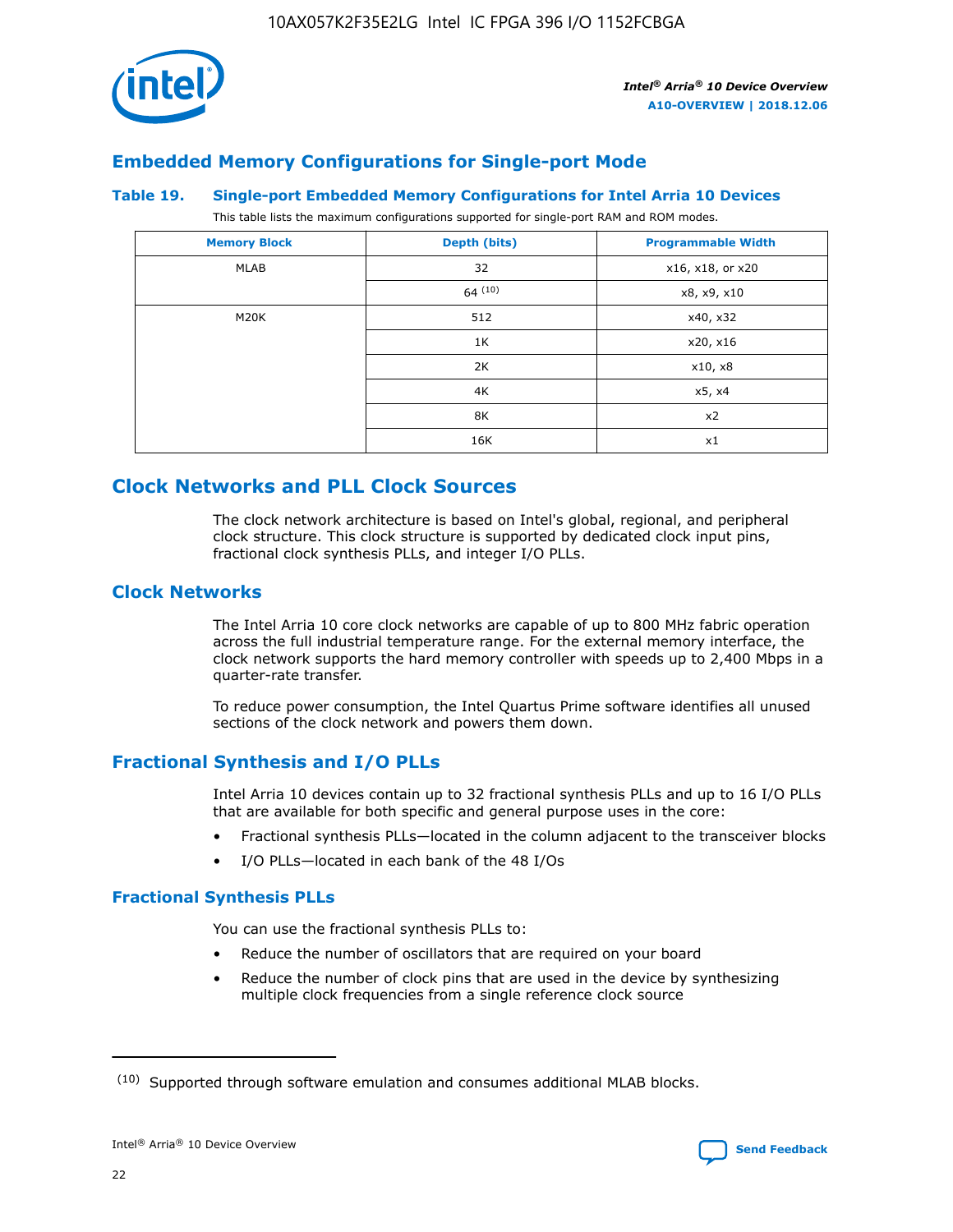

The fractional synthesis PLLs support the following features:

- Reference clock frequency synthesis for transceiver CMU and Advanced Transmit (ATX) PLLs
- Clock network delay compensation
- Zero-delay buffering
- Direct transmit clocking for transceivers
- Independently configurable into two modes:
	- Conventional integer mode equivalent to the general purpose PLL
	- Enhanced fractional mode with third order delta-sigma modulation
- PLL cascading

## **I/O PLLs**

The integer mode I/O PLLs are located in each bank of 48 I/Os. You can use the I/O PLLs to simplify the design of external memory and high-speed LVDS interfaces.

In each I/O bank, the I/O PLLs are adjacent to the hard memory controllers and LVDS SERDES. Because these PLLs are tightly coupled with the I/Os that need to use them, it makes it easier to close timing.

You can use the I/O PLLs for general purpose applications in the core such as clock network delay compensation and zero-delay buffering.

Intel Arria 10 devices support PLL-to-PLL cascading.

## **FPGA General Purpose I/O**

Intel Arria 10 devices offer highly configurable GPIOs. Each I/O bank contains 48 general purpose I/Os and a high-efficiency hard memory controller.

The following list describes the features of the GPIOs:

- Consist of 3 V I/Os for high-voltage application and LVDS I/Os for differential signaling
	- Up to two 3 V I/O banks, available in some devices, that support up to 3 V I/O standards
	- LVDS I/O banks that support up to 1.8 V I/O standards
- Support a wide range of single-ended and differential I/O interfaces
- LVDS speeds up to 1.6 Gbps
- Each LVDS pair of pins has differential input and output buffers, allowing you to configure the LVDS direction for each pair.
- Programmable bus hold and weak pull-up
- Programmable differential output voltage  $(V_{OD})$  and programmable pre-emphasis

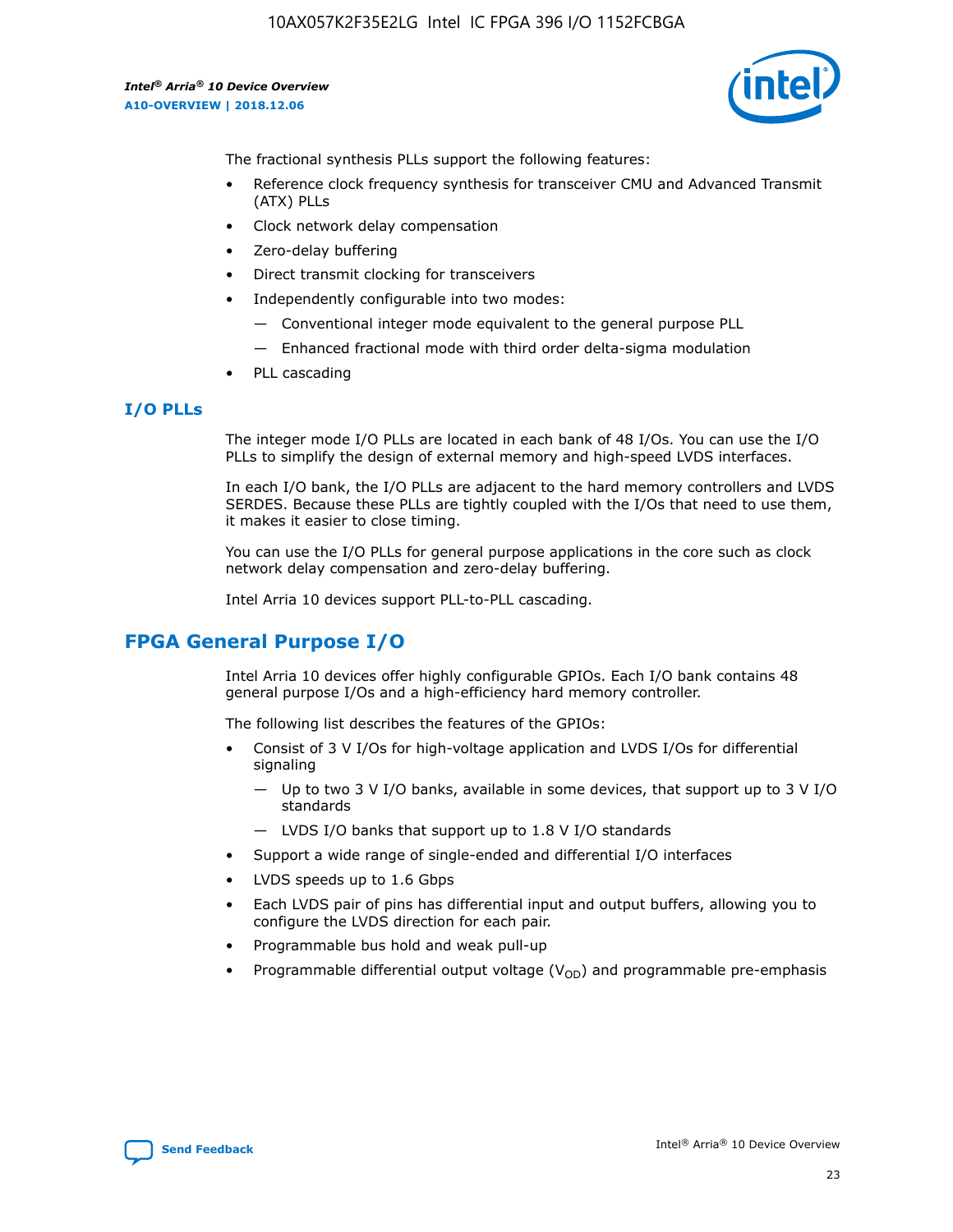

- Series (R<sub>S</sub>) and parallel (R<sub>T</sub>) on-chip termination (OCT) for all I/O banks with OCT calibration to limit the termination impedance variation
- On-chip dynamic termination that has the ability to swap between series and parallel termination, depending on whether there is read or write on a common bus for signal integrity
- Easy timing closure support using the hard read FIFO in the input register path, and delay-locked loop (DLL) delay chain with fine and coarse architecture

## **External Memory Interface**

Intel Arria 10 devices offer massive external memory bandwidth, with up to seven 32 bit DDR4 memory interfaces running at up to 2,400 Mbps. This bandwidth provides additional ease of design, lower power, and resource efficiencies of hardened highperformance memory controllers.

The memory interface within Intel Arria 10 FPGAs and SoCs delivers the highest performance and ease of use. You can configure up to a maximum width of 144 bits when using the hard or soft memory controllers. If required, you can bypass the hard memory controller and use a soft controller implemented in the user logic.

Each I/O contains a hardened DDR read/write path (PHY) capable of performing key memory interface functionality such as read/write leveling, FIFO buffering to lower latency and improve margin, timing calibration, and on-chip termination.

The timing calibration is aided by the inclusion of hard microcontrollers based on Intel's Nios® II technology, specifically tailored to control the calibration of multiple memory interfaces. This calibration allows the Intel Arria 10 device to compensate for any changes in process, voltage, or temperature either within the Intel Arria 10 device itself, or within the external memory device. The advanced calibration algorithms ensure maximum bandwidth and robust timing margin across all operating conditions.

In addition to parallel memory interfaces, Intel Arria 10 devices support serial memory technologies such as the Hybrid Memory Cube (HMC). The HMC is supported by the Intel Arria 10 high-speed serial transceivers which connect up to four HMC links, with each link running at data rates up to 15 Gbps.

## **Related Information**

#### [External Memory Interface Spec Estimator](http://www.altera.com/technology/memory/estimator/mem-emif-index.html)

Provides a parametric tool that allows you to find and compare the performance of the supported external memory interfaces in IntelFPGAs.

## **Memory Standards Supported by Intel Arria 10 Devices**

The I/Os are designed to provide high performance support for existing and emerging external memory standards.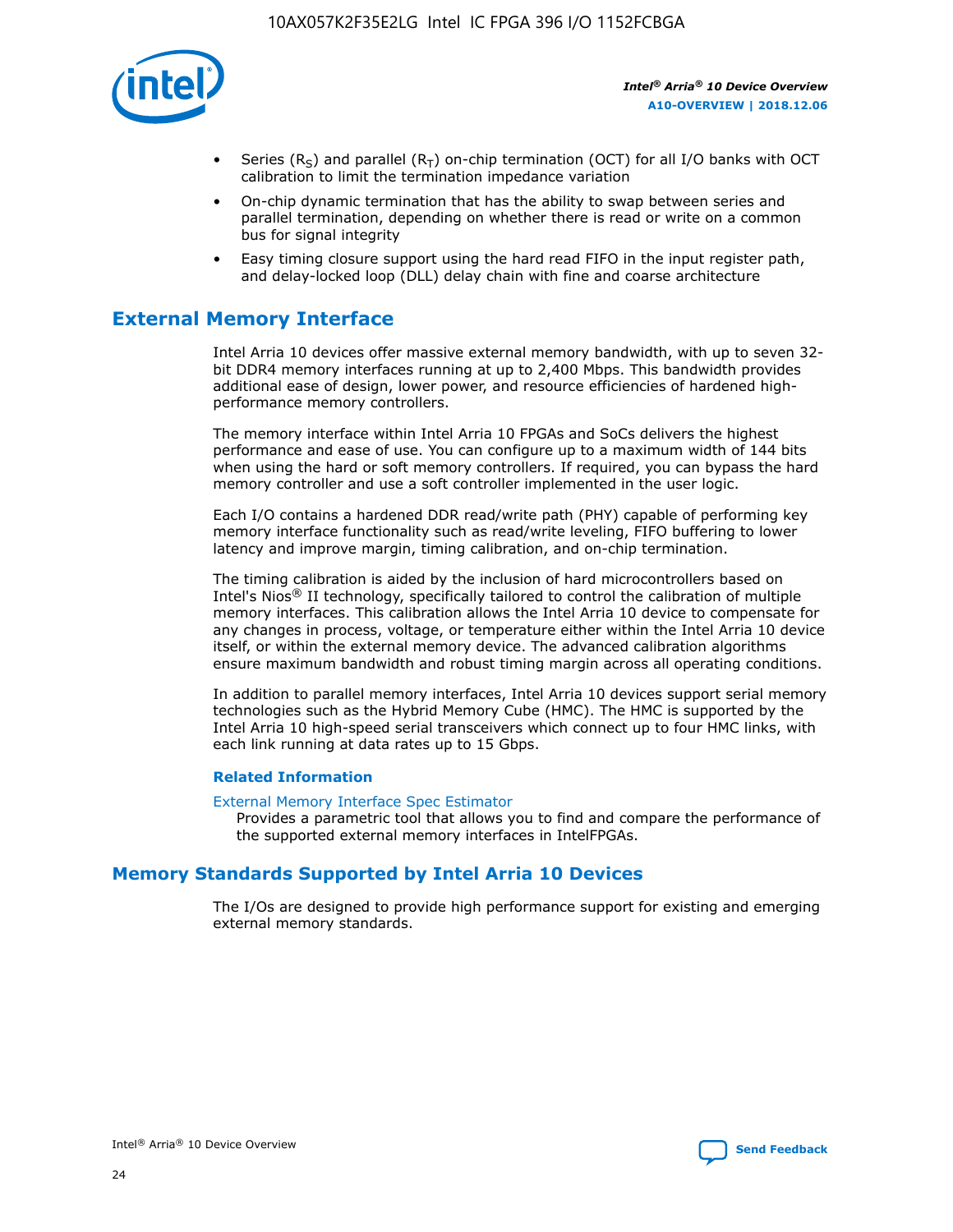

#### **Table 20. Memory Standards Supported by the Hard Memory Controller**

This table lists the overall capability of the hard memory controller. For specific details, refer to the External Memory Interface Spec Estimator and Intel Arria 10 Device Datasheet.

| <b>Memory Standard</b> | <b>Rate Support</b> | <b>Ping Pong PHY Support</b> | <b>Maximum Frequency</b><br>(MHz) |
|------------------------|---------------------|------------------------------|-----------------------------------|
| <b>DDR4 SDRAM</b>      | Quarter rate        | Yes                          | 1,067                             |
|                        |                     |                              | 1,200                             |
| DDR3 SDRAM             | Half rate           | Yes                          | 533                               |
|                        |                     |                              | 667                               |
|                        | Quarter rate        | Yes                          | 1,067                             |
|                        |                     |                              | 1,067                             |
| <b>DDR3L SDRAM</b>     | Half rate           | Yes                          | 533                               |
|                        |                     |                              | 667                               |
|                        | Quarter rate        | Yes                          | 933                               |
|                        |                     |                              | 933                               |
| LPDDR3 SDRAM           | Half rate           |                              | 533                               |
|                        | Quarter rate        |                              | 800                               |

## **Table 21. Memory Standards Supported by the Soft Memory Controller**

| <b>Memory Standard</b>      | <b>Rate Support</b> | <b>Maximum Frequency</b><br>(MHz) |
|-----------------------------|---------------------|-----------------------------------|
| <b>RLDRAM 3 (11)</b>        | Quarter rate        | 1,200                             |
| ODR IV SRAM <sup>(11)</sup> | Quarter rate        | 1,067                             |
| <b>ODR II SRAM</b>          | Full rate           | 333                               |
|                             | Half rate           | 633                               |
| <b>ODR II+ SRAM</b>         | Full rate           | 333                               |
|                             | Half rate           | 633                               |
| <b>ODR II+ Xtreme SRAM</b>  | Full rate           | 333                               |
|                             | Half rate           | 633                               |

#### **Table 22. Memory Standards Supported by the HPS Hard Memory Controller**

The hard processor system (HPS) is available in Intel Arria 10 SoC devices only.

| <b>Memory Standard</b> | <b>Rate Support</b> | <b>Maximum Frequency</b><br>(MHz) |
|------------------------|---------------------|-----------------------------------|
| <b>DDR4 SDRAM</b>      | Half rate           | 1,200                             |
| <b>DDR3 SDRAM</b>      | Half rate           | 1,067                             |
| <b>DDR3L SDRAM</b>     | Half rate           | 933                               |

<sup>(11)</sup> Intel Arria 10 devices support this external memory interface using hard PHY with soft memory controller.

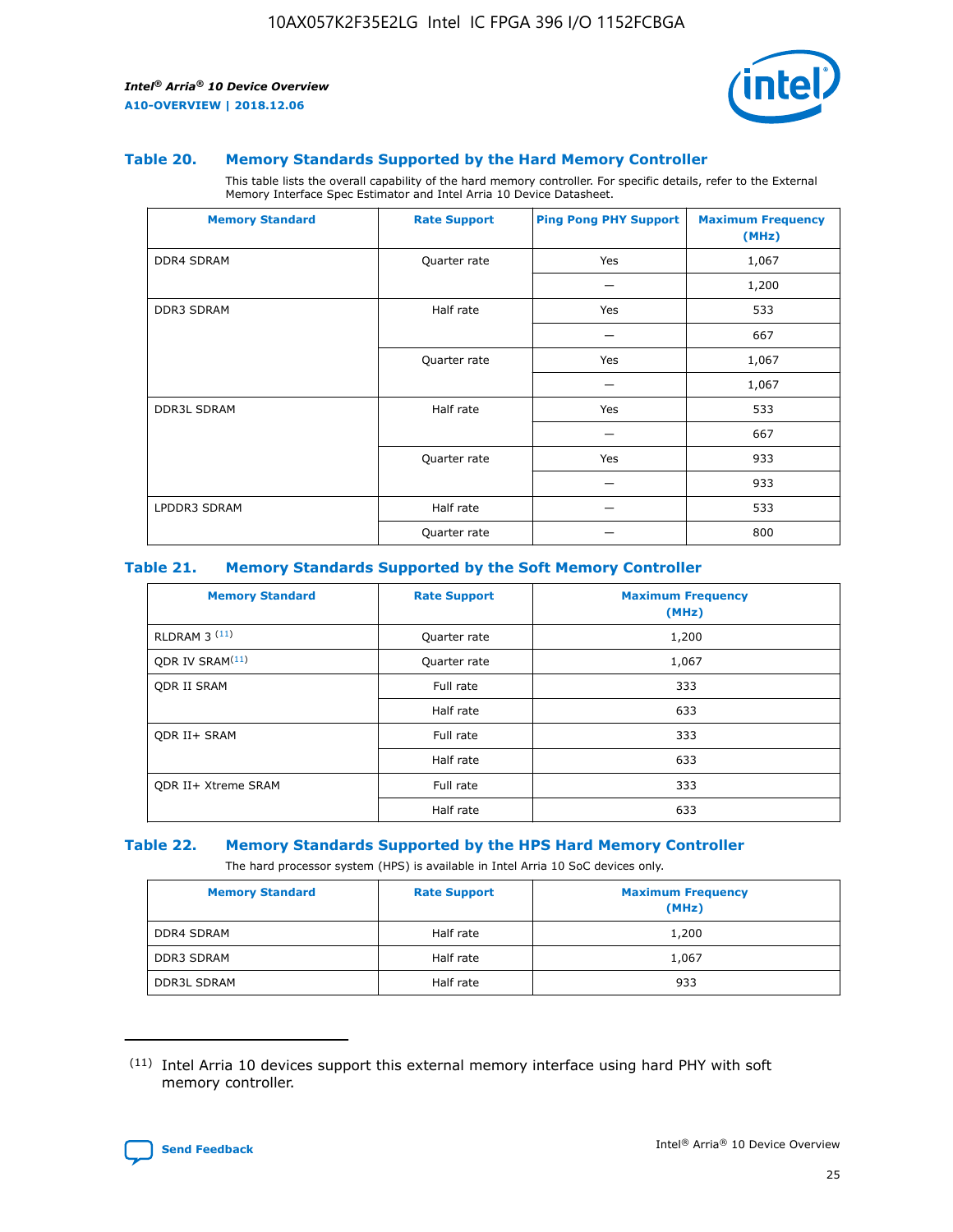

## **Related Information**

#### [Intel Arria 10 Device Datasheet](https://www.intel.com/content/www/us/en/programmable/documentation/mcn1413182292568.html#mcn1413182153340)

Lists the memory interface performance according to memory interface standards, rank or chip select configurations, and Intel Arria 10 device speed grades.

## **PCIe Gen1, Gen2, and Gen3 Hard IP**

Intel Arria 10 devices contain PCIe hard IP that is designed for performance and ease-of-use:

- Includes all layers of the PCIe stack—transaction, data link and physical layers.
- Supports PCIe Gen3, Gen2, and Gen1 Endpoint and Root Port in x1, x2, x4, or x8 lane configuration.
- Operates independently from the core logic—optional configuration via protocol (CvP) allows the PCIe link to power up and complete link training in less than 100 ms while the Intel Arria 10 device completes loading the programming file for the rest of the FPGA.
- Provides added functionality that makes it easier to support emerging features such as Single Root I/O Virtualization (SR-IOV) and optional protocol extensions.
- Provides improved end-to-end datapath protection using ECC.
- Supports FPGA configuration via protocol (CvP) using PCIe at Gen3, Gen2, or Gen1 speed.

#### **Related Information**

PCS Features on page 30

## **Enhanced PCS Hard IP for Interlaken and 10 Gbps Ethernet**

## **Interlaken Support**

The Intel Arria 10 enhanced PCS hard IP provides integrated Interlaken PCS supporting rates up to 25.8 Gbps per lane.

The Interlaken PCS is based on the proven functionality of the PCS developed for Intel's previous generation FPGAs, which demonstrated interoperability with Interlaken ASSP vendors and third-party IP suppliers. The Interlaken PCS is present in every transceiver channel in Intel Arria 10 devices.

## **Related Information**

PCS Features on page 30

## **10 Gbps Ethernet Support**

The Intel Arria 10 enhanced PCS hard IP supports 10GBASE-R PCS compliant with IEEE 802.3 10 Gbps Ethernet (10GbE). The integrated hard IP support for 10GbE and the 10 Gbps transceivers save external PHY cost, board space, and system power.

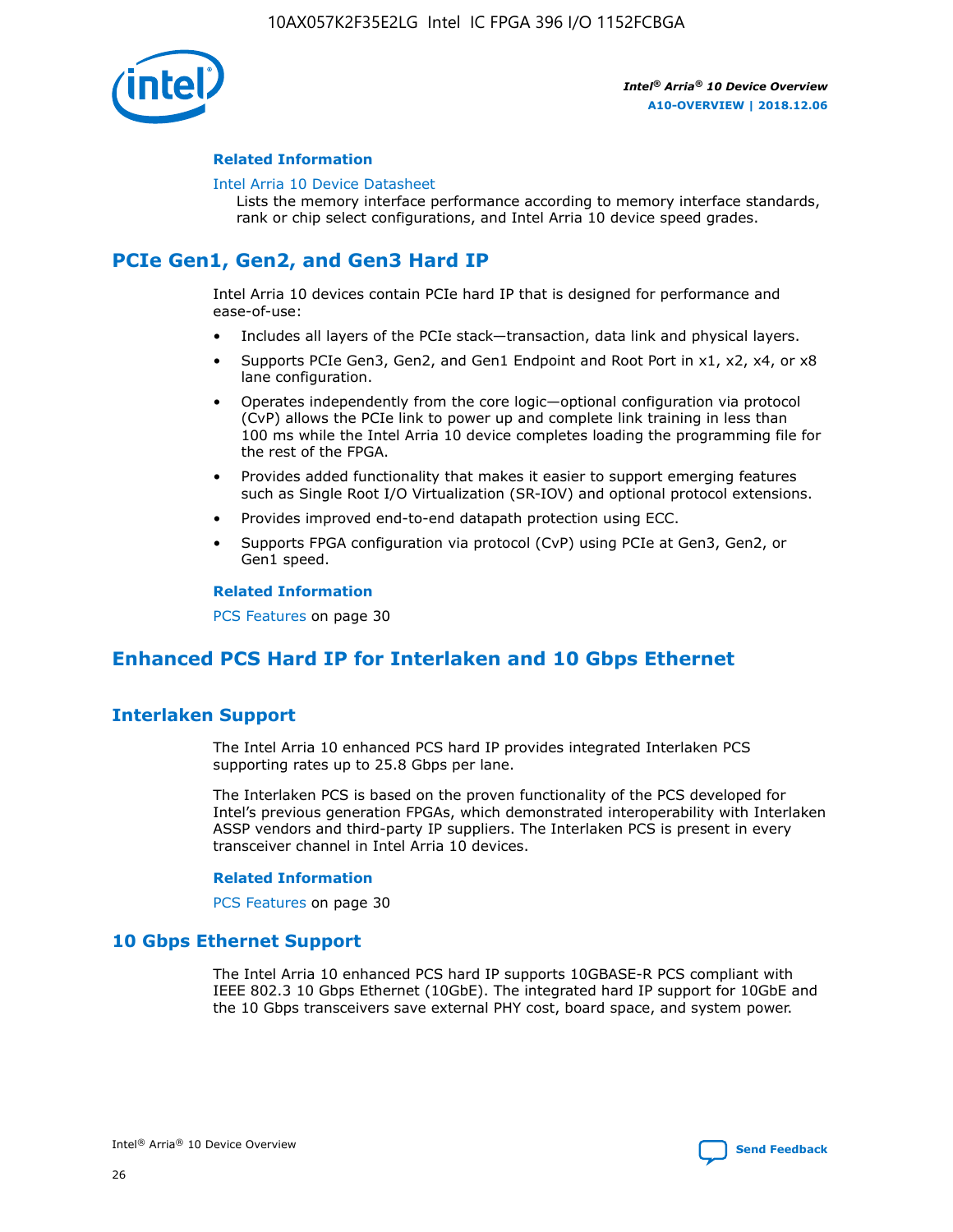

The scalable hard IP supports multiple independent 10GbE ports while using a single PLL for all the 10GBASE-R PCS instantiations, which saves on core logic resources and clock networks:

- Simplifies multiport 10GbE systems compared to XAUI interfaces that require an external XAUI-to-10G PHY.
- Incorporates Electronic Dispersion Compensation (EDC), which enables direct connection to standard 10 Gbps XFP and SFP+ pluggable optical modules.
- Supports backplane Ethernet applications and includes a hard 10GBASE-KR Forward Error Correction (FEC) circuit that you can use for 10 Gbps and 40 Gbps applications.

The 10 Gbps Ethernet PCS hard IP and 10GBASE-KR FEC are present in every transceiver channel.

#### **Related Information**

PCS Features on page 30

## **Low Power Serial Transceivers**

Intel Arria 10 FPGAs and SoCs include lowest power transceivers that deliver high bandwidth, throughput and low latency.

Intel Arria 10 devices deliver the industry's lowest power consumption per transceiver channel:

- 12.5 Gbps transceivers at as low as 242 mW
- 10 Gbps transceivers at as low as 168 mW
- 6 Gbps transceivers at as low as 117 mW

Intel Arria 10 transceivers support various data rates according to application:

- Chip-to-chip and chip-to-module applications—from 1 Gbps up to 25.8 Gbps
- Long reach and backplane applications—from 1 Gbps up to 12.5 with advanced adaptive equalization
- Critical power sensitive applications—from 1 Gbps up to 11.3 Gbps using lower power modes

The combination of 20 nm process technology and architectural advances provide the following benefits:

- Significant reduction in die area and power consumption
- Increase of up to two times in transceiver I/O density compared to previous generation devices while maintaining optimal signal integrity
- Up to 72 total transceiver channels—you can configure up to 6 of these channels to run as fast as 25.8 Gbps
- All channels feature continuous data rate support up to the maximum rated speed

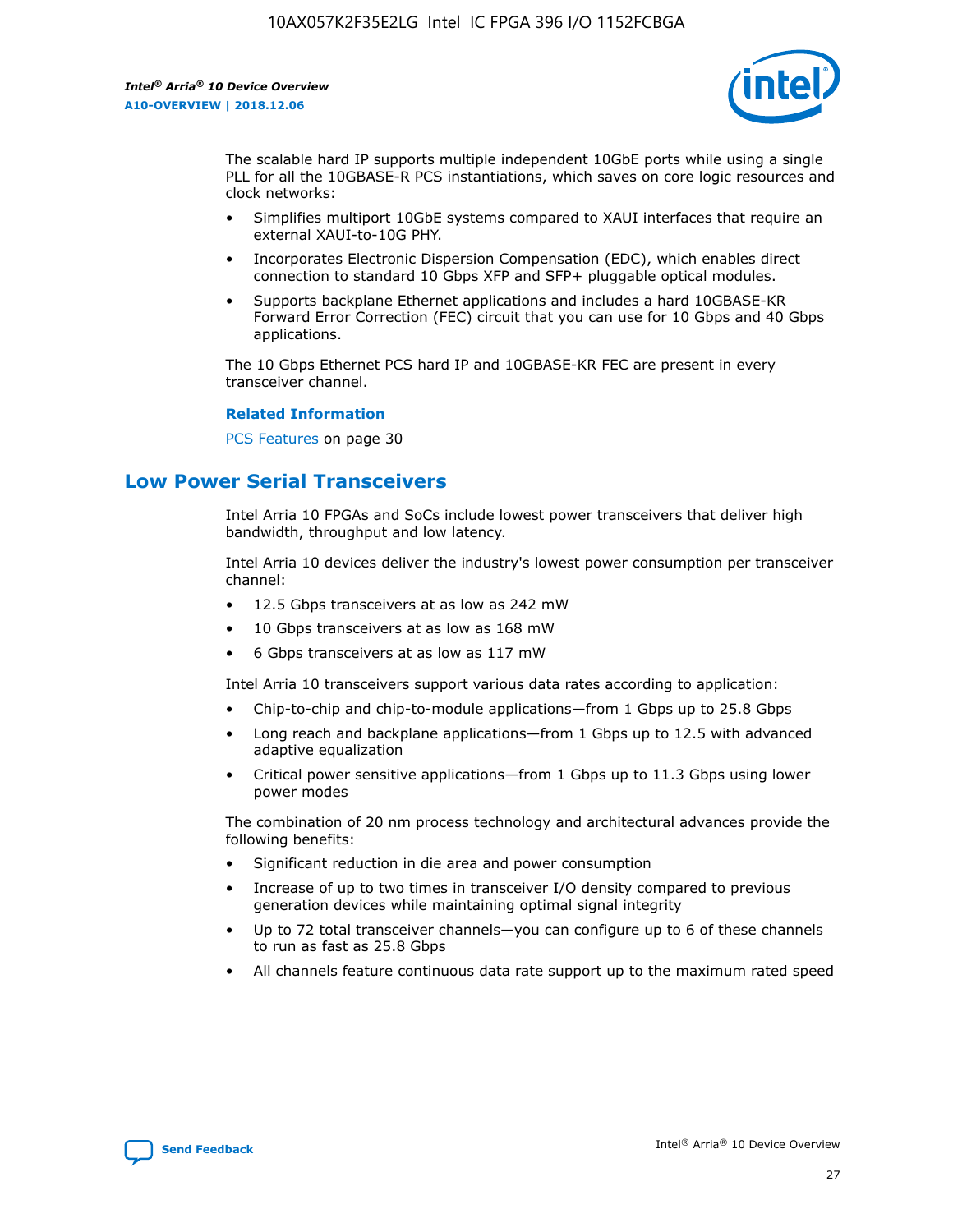



## **Figure 6. Intel Arria 10 Transceiver Block Architecture**

## **Transceiver Channels**

All transceiver channels feature a dedicated Physical Medium Attachment (PMA) and a hardened Physical Coding Sublayer (PCS).

- The PMA provides primary interfacing capabilities to physical channels.
- The PCS typically handles encoding/decoding, word alignment, and other preprocessing functions before transferring data to the FPGA core fabric.

A transceiver channel consists of a PMA and a PCS block. Most transceiver banks have 6 channels. There are some transceiver banks that contain only 3 channels.

A wide variety of bonded and non-bonded data rate configurations is possible using a highly configurable clock distribution network. Up to 80 independent transceiver data rates can be configured.

The following figures are graphical representations of top views of the silicon die, which correspond to reverse views for flip chip packages. Different Intel Arria 10 devices may have different floorplans than the ones shown in the figures.

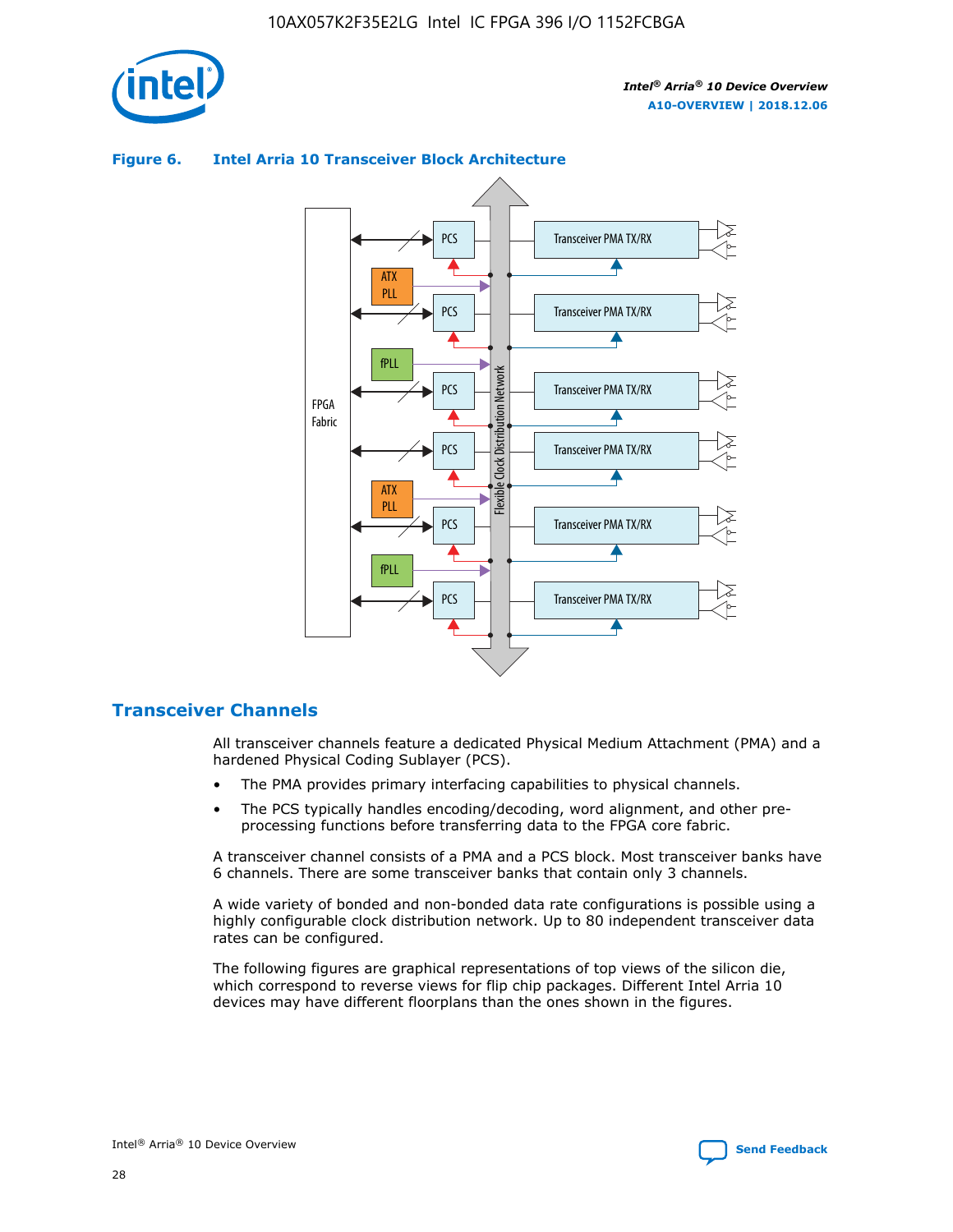

## **Figure 7. Device Chip Overview for Intel Arria 10 GX and GT Devices**





## **PMA Features**

Intel Arria 10 transceivers provide exceptional signal integrity at data rates up to 25.8 Gbps. Clocking options include ultra-low jitter ATX PLLs (LC tank based), clock multiplier unit (CMU) PLLs, and fractional PLLs.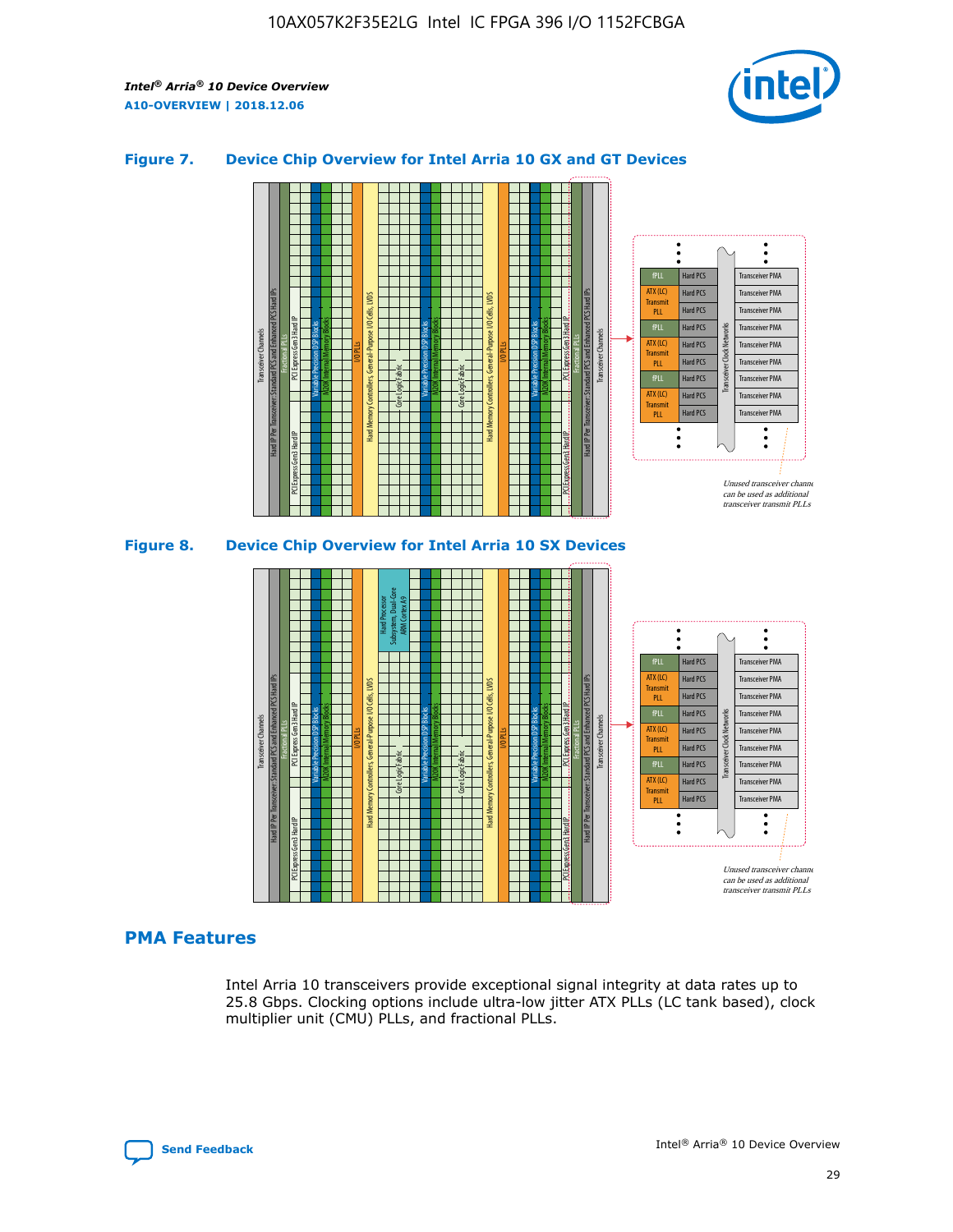

Each transceiver channel contains a channel PLL that can be used as the CMU PLL or clock data recovery (CDR) PLL. In CDR mode, the channel PLL recovers the receiver clock and data in the transceiver channel. Up to 80 independent data rates can be configured on a single Intel Arria 10 device.

## **Table 23. PMA Features of the Transceivers in Intel Arria 10 Devices**

| <b>Feature</b>                                             | <b>Capability</b>                                                                                                                                                                                                             |
|------------------------------------------------------------|-------------------------------------------------------------------------------------------------------------------------------------------------------------------------------------------------------------------------------|
| Chip-to-Chip Data Rates                                    | 1 Gbps to 17.4 Gbps (Intel Arria 10 GX devices)<br>1 Gbps to 25.8 Gbps (Intel Arria 10 GT devices)                                                                                                                            |
| Backplane Support                                          | Drive backplanes at data rates up to 12.5 Gbps                                                                                                                                                                                |
| <b>Optical Module Support</b>                              | SFP+/SFP, XFP, CXP, QSFP/QSFP28, CFP/CFP2/CFP4                                                                                                                                                                                |
| Cable Driving Support                                      | SFP+ Direct Attach, PCI Express over cable, eSATA                                                                                                                                                                             |
| Transmit Pre-Emphasis                                      | 4-tap transmit pre-emphasis and de-emphasis to compensate for system channel loss                                                                                                                                             |
| Continuous Time Linear<br>Equalizer (CTLE)                 | Dual mode, high-gain, and high-data rate, linear receive equalization to compensate for<br>system channel loss                                                                                                                |
| Decision Feedback Equalizer<br>(DFE)                       | 7-fixed and 4-floating tap DFE to equalize backplane channel loss in the presence of<br>crosstalk and noisy environments                                                                                                      |
| Variable Gain Amplifier                                    | Optimizes the signal amplitude prior to the CDR sampling and operates in fixed and<br>adaptive modes                                                                                                                          |
| Altera Digital Adaptive<br>Parametric Tuning (ADAPT)       | Fully digital adaptation engine to automatically adjust all link equalization parameters-<br>including CTLE, DFE, and variable gain amplifier blocks—that provide optimal link margin<br>without intervention from user logic |
| Precision Signal Integrity<br>Calibration Engine (PreSICE) | Hardened calibration controller to quickly calibrate all transceiver control parameters on<br>power-up, which provides the optimal signal integrity and jitter performance                                                    |
| Advanced Transmit (ATX)<br>PLL                             | Low jitter ATX (LC tank based) PLLs with continuous tuning range to cover a wide range of<br>standard and proprietary protocols                                                                                               |
| <b>Fractional PLLs</b>                                     | On-chip fractional frequency synthesizers to replace on-board crystal oscillators and reduce<br>system cost                                                                                                                   |
| Digitally Assisted Analog<br><b>CDR</b>                    | Superior jitter tolerance with fast lock time                                                                                                                                                                                 |
| <b>Dynamic Partial</b><br>Reconfiguration                  | Allows independent control of the Avalon memory-mapped interface of each transceiver<br>channel for the highest transceiver flexibility                                                                                       |
| Multiple PCS-PMA and PCS-<br>PLD interface widths          | 8-, 10-, 16-, 20-, 32-, 40-, or 64-bit interface widths for flexibility of deserialization width,<br>encoding, and reduced latency                                                                                            |

## **PCS Features**

This table summarizes the Intel Arria 10 transceiver PCS features. You can use the transceiver PCS to support a wide range of protocols ranging from 1 Gbps to 25.8 Gbps.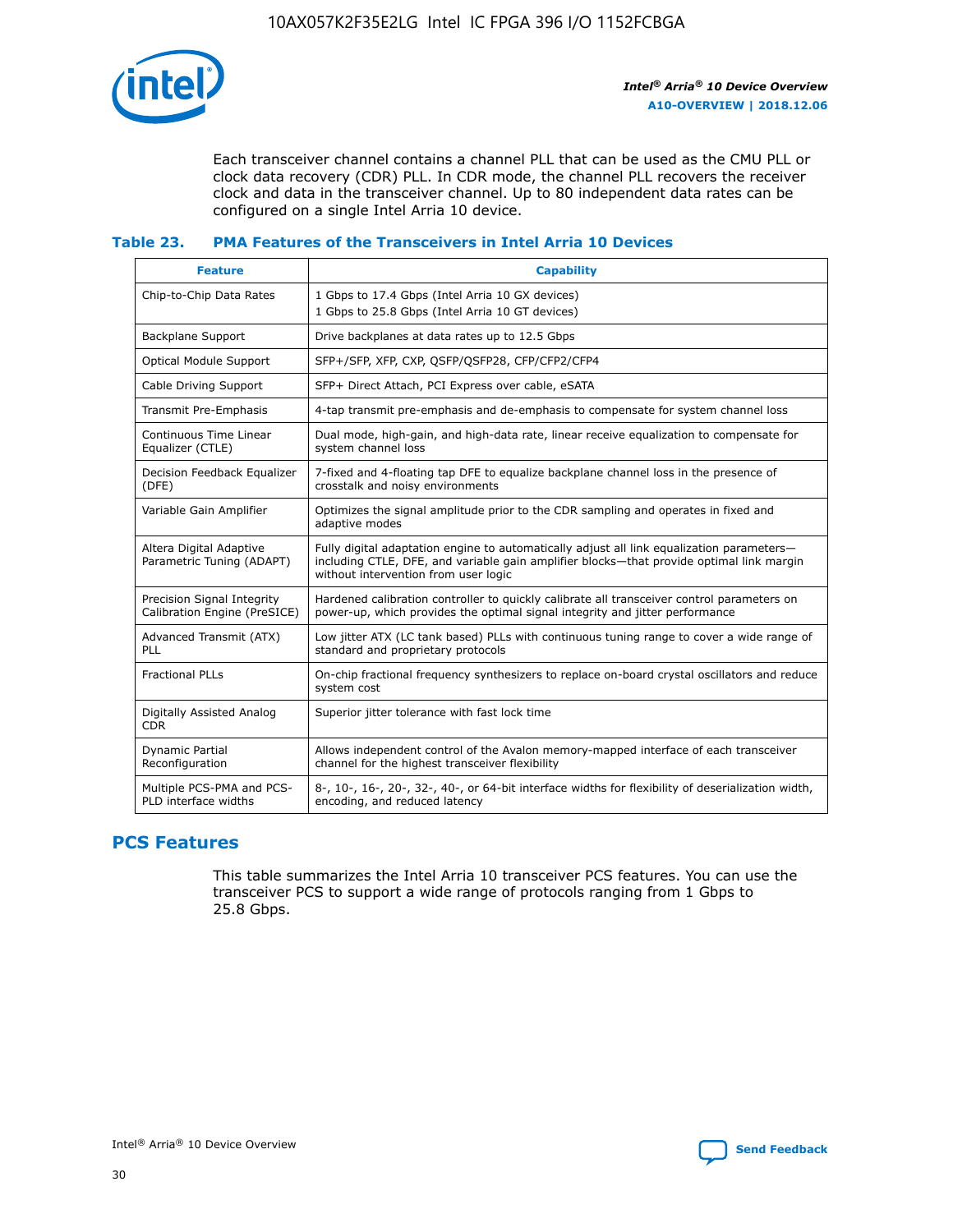

| <b>PCS</b>    | <b>Description</b>                                                                                                                                                                                                                                                                                                                                                                                             |
|---------------|----------------------------------------------------------------------------------------------------------------------------------------------------------------------------------------------------------------------------------------------------------------------------------------------------------------------------------------------------------------------------------------------------------------|
| Standard PCS  | Operates at a data rate up to 12 Gbps<br>Supports protocols such as PCI-Express, CPRI 4.2+, GigE, IEEE 1588 in Hard PCS<br>Implements other protocols using Basic/Custom (Standard PCS) transceiver<br>configuration rules.                                                                                                                                                                                    |
| Enhanced PCS  | Performs functions common to most serial data industry standards, such as word<br>alignment, encoding/decoding, and framing, before data is sent or received off-chip<br>through the PMA<br>• Handles data transfer to and from the FPGA fabric<br>Handles data transfer internally to and from the PMA<br>Provides frequency compensation<br>Performs channel bonding for multi-channel low skew applications |
| PCIe Gen3 PCS | Supports the seamless switching of Data and Clock between the Gen1, Gen2, and Gen3<br>data rates<br>Provides support for PIPE 3.0 features<br>Supports the PIPE interface with the Hard IP enabled, as well as with the Hard IP<br>bypassed                                                                                                                                                                    |

#### **Related Information**

- PCIe Gen1, Gen2, and Gen3 Hard IP on page 26
- Interlaken Support on page 26
- 10 Gbps Ethernet Support on page 26

## **PCS Protocol Support**

This table lists some of the protocols supported by the Intel Arria 10 transceiver PCS. For more information about the blocks in the transmitter and receiver data paths, refer to the related information.

| <b>Protocol</b>                                 | <b>Data Rate</b><br>(Gbps) | <b>Transceiver IP</b>       | <b>PCS Support</b>                      |
|-------------------------------------------------|----------------------------|-----------------------------|-----------------------------------------|
| PCIe Gen3 x1, x2, x4, x8                        | 8.0                        | Native PHY (PIPE)           | Standard PCS and PCIe<br>Gen3 PCS       |
| PCIe Gen2 x1, x2, x4, x8                        | 5.0                        | Native PHY (PIPE)           | <b>Standard PCS</b>                     |
| PCIe Gen1 x1, x2, x4, x8                        | 2.5                        | Native PHY (PIPE)           | Standard PCS                            |
| 1000BASE-X Gigabit Ethernet                     | 1.25                       | Native PHY                  | <b>Standard PCS</b>                     |
| 1000BASE-X Gigabit Ethernet with<br>IEEE 1588v2 | 1.25                       | Native PHY                  | Standard PCS                            |
| 10GBASE-R                                       | 10.3125                    | Native PHY                  | <b>Enhanced PCS</b>                     |
| 10GBASE-R with IEEE 1588v2                      | 10.3125                    | Native PHY                  | <b>Enhanced PCS</b>                     |
| 10GBASE-R with KR FEC                           | 10.3125                    | Native PHY                  | <b>Enhanced PCS</b>                     |
| 10GBASE-KR and 1000BASE-X                       | 10.3125                    | 1G/10GbE and 10GBASE-KR PHY | Standard PCS and<br><b>Enhanced PCS</b> |
| Interlaken (CEI-6G/11G)                         | 3.125 to 17.4              | Native PHY                  | <b>Enhanced PCS</b>                     |
| SFI-S/SFI-5.2                                   | 11.2                       | Native PHY                  | <b>Enhanced PCS</b>                     |
| $10G$ SDI                                       | 10.692                     | Native PHY                  | <b>Enhanced PCS</b>                     |
|                                                 |                            |                             | continued                               |

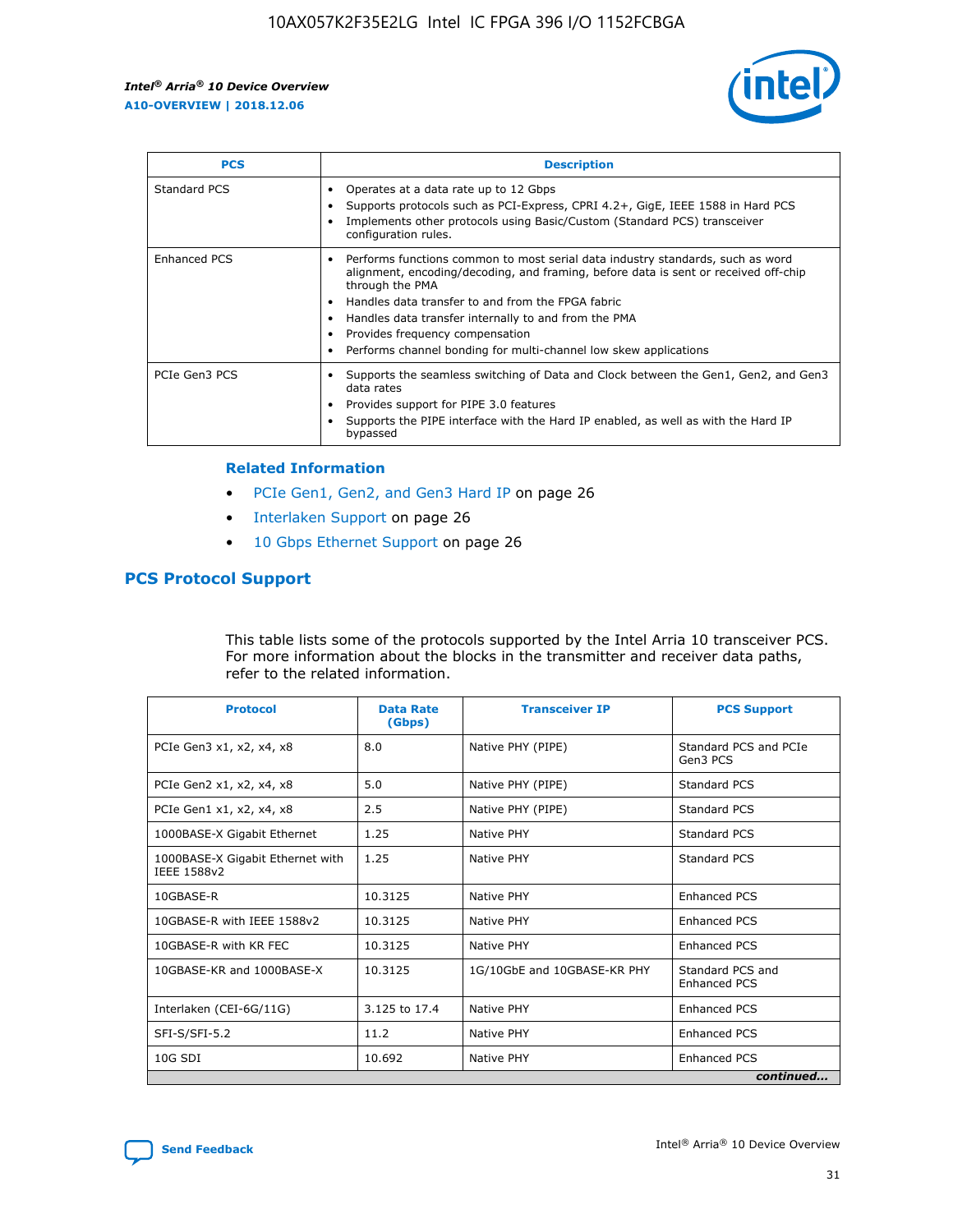

| <b>Protocol</b>      | <b>Data Rate</b><br>(Gbps) | <b>Transceiver IP</b> | <b>PCS Support</b> |
|----------------------|----------------------------|-----------------------|--------------------|
| CPRI 6.0 (64B/66B)   | 0.6144 to<br>10.1376       | Native PHY            | Enhanced PCS       |
| CPRI 4.2 (8B/10B)    | 0.6144 to<br>9.8304        | Native PHY            | Standard PCS       |
| OBSAI RP3 v4.2       | 0.6144 to 6.144            | Native PHY            | Standard PCS       |
| SD-SDI/HD-SDI/3G-SDI | $0.143(12)$ to<br>2.97     | Native PHY            | Standard PCS       |

## **Related Information**

#### [Intel Arria 10 Transceiver PHY User Guide](https://www.intel.com/content/www/us/en/programmable/documentation/nik1398707230472.html#nik1398707091164)

Provides more information about the supported transceiver protocols and PHY IP, the PMA architecture, and the standard, enhanced, and PCIe Gen3 PCS architecture.

## **SoC with Hard Processor System**

Each SoC device combines an FPGA fabric and a hard processor system (HPS) in a single device. This combination delivers the flexibility of programmable logic with the power and cost savings of hard IP in these ways:

- Reduces board space, system power, and bill of materials cost by eliminating a discrete embedded processor
- Allows you to differentiate the end product in both hardware and software, and to support virtually any interface standard
- Extends the product life and revenue through in-field hardware and software updates

 $(12)$  The 0.143 Gbps data rate is supported using oversampling of user logic that you must implement in the FPGA fabric.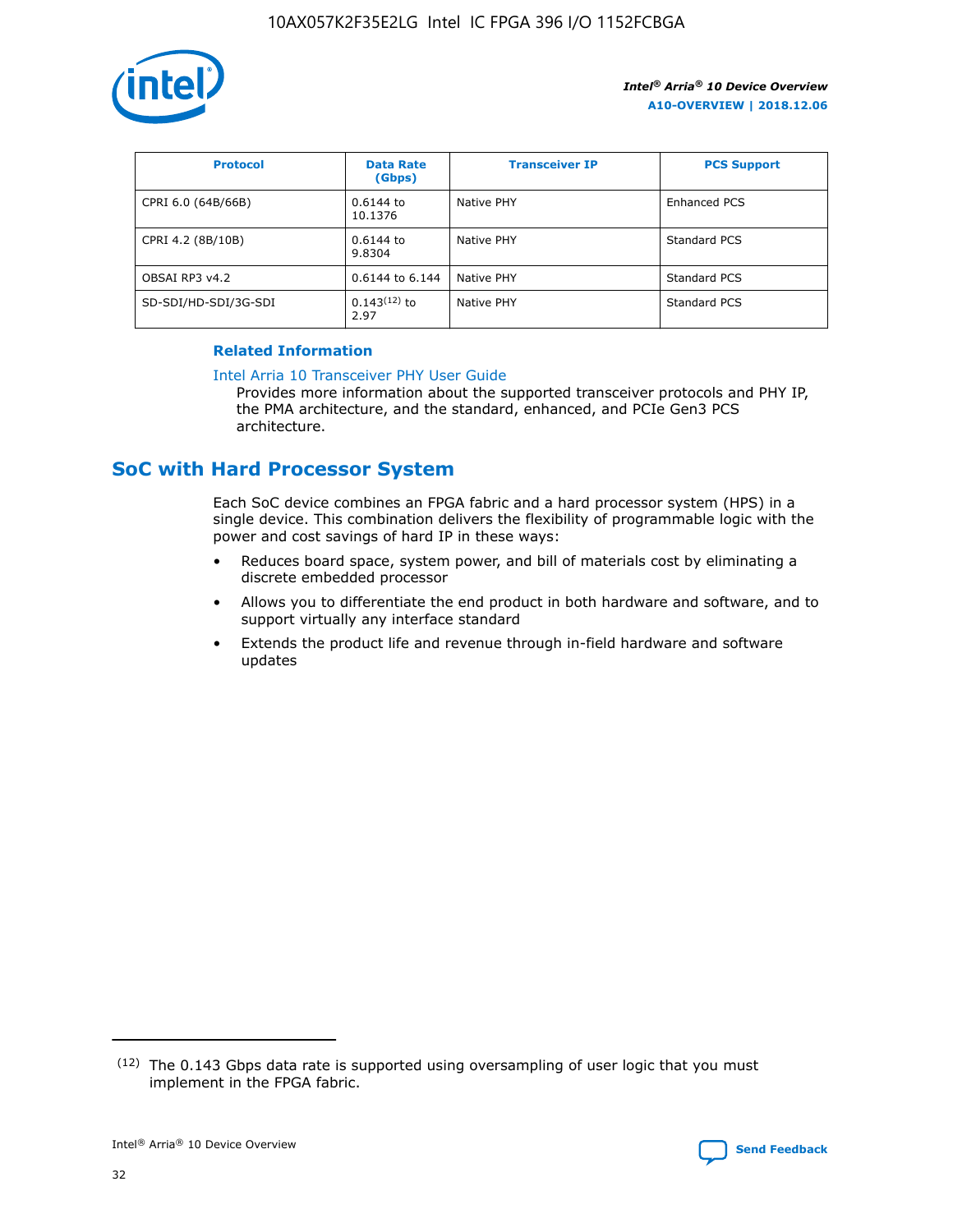

#### **Figure 9. HPS Block Diagram**

This figure shows a block diagram of the HPS with the dual ARM Cortex-A9 MPCore processor.



## **Key Advantages of 20-nm HPS**

The 20-nm HPS strikes a balance between enabling maximum software compatibility with 28-nm SoCs while still improving upon the 28-nm HPS architecture. These improvements address the requirements of the next generation target markets such as wireless and wireline communications, compute and storage equipment, broadcast and military in terms of performance, memory bandwidth, connectivity via backplane and security.

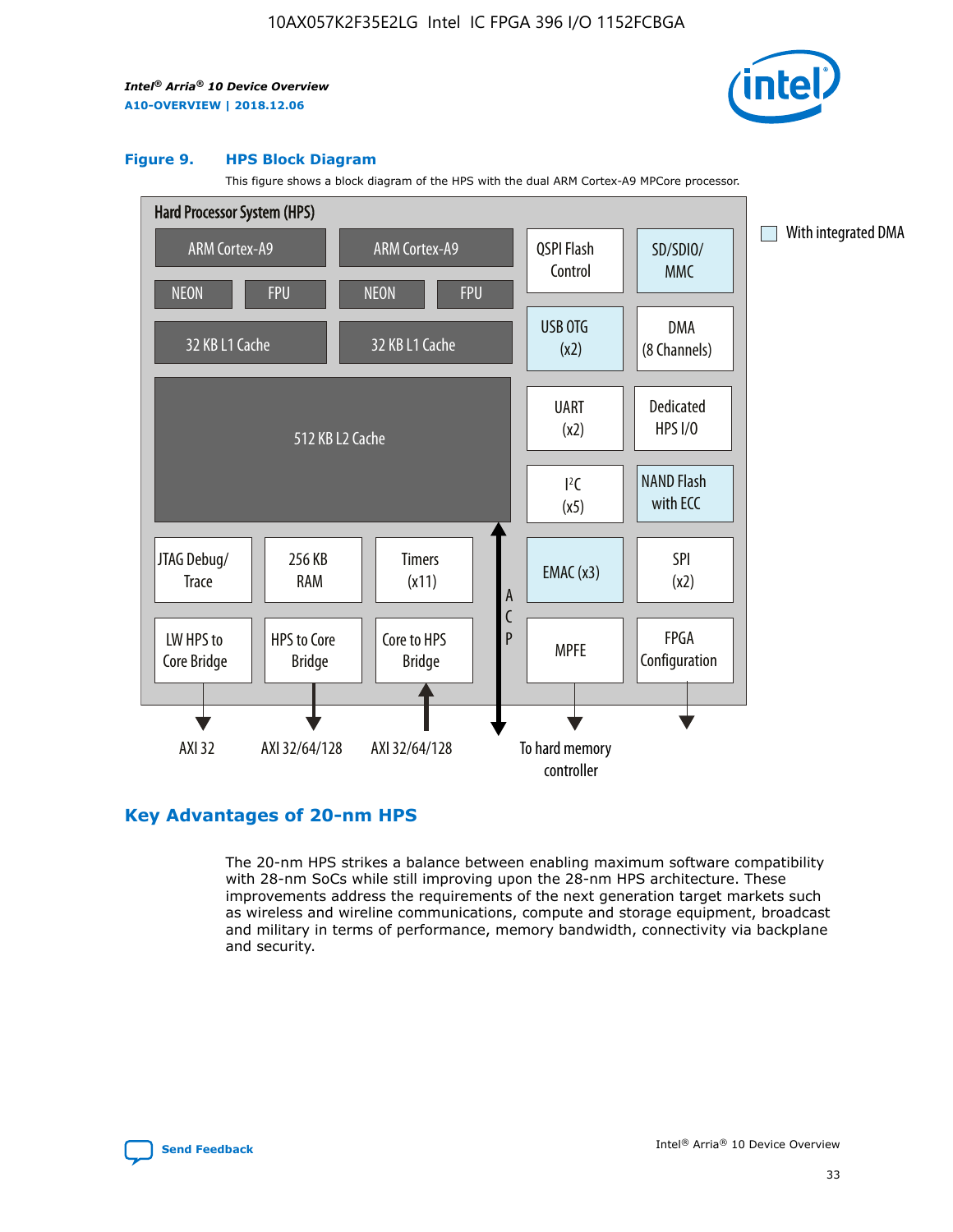

## **Table 24. Improvements in 20 nm HPS**

This table lists the key improvements of the 20 nm HPS compared to the 28 nm HPS.

| Advantages/<br><b>Improvements</b>                          | <b>Description</b>                                                                                                                                                                                                                                                                                                                                                                                                                                                                                                                                                                                                                                                                                                                                                                                                                                                                                                                   |
|-------------------------------------------------------------|--------------------------------------------------------------------------------------------------------------------------------------------------------------------------------------------------------------------------------------------------------------------------------------------------------------------------------------------------------------------------------------------------------------------------------------------------------------------------------------------------------------------------------------------------------------------------------------------------------------------------------------------------------------------------------------------------------------------------------------------------------------------------------------------------------------------------------------------------------------------------------------------------------------------------------------|
| Increased performance and<br>overdrive capability           | While the nominal processor frequency is 1.2 GHz, the 20 nm HPS offers an "overdrive"<br>feature which enables a higher processor operating frequency. This requires a higher supply<br>voltage value that is unique to the HPS and may require a separate requlator.                                                                                                                                                                                                                                                                                                                                                                                                                                                                                                                                                                                                                                                                |
| Increased processor memory<br>bandwidth and DDR4<br>support | Up to 64-bit DDR4 memory at 2,400 Mbps support is available for the processor. The hard<br>memory controller for the HPS comprises a multi-port front end that manages connections<br>to a single port memory controller. The multi-port front end allows logic core and the HPS<br>to share ports and thereby the available bandwidth of the memory controller.                                                                                                                                                                                                                                                                                                                                                                                                                                                                                                                                                                     |
| Flexible I/O sharing                                        | An advanced I/O pin muxing scheme allows improved sharing of I/O between the HPS and<br>the core logic. The following types of I/O are available for SoC:<br>17 dedicated I/Os-physically located inside the HPS block and are not accessible to<br>logic within the core. The 17 dedicated I/Os are used for HPS clock, resets, and<br>interfacing with boot devices, QSPI, and SD/MMC.<br>48 direct shared I/O-located closest to the HPS block and are ideal for high speed HPS<br>peripherals such as EMAC, USB, and others. There is one bank of 48 I/Os that supports<br>direct sharing where the 48 I/Os can be shared 12 I/Os at a time.<br>Standard (shared) I/O-all standard I/Os can be shared by the HPS peripherals and any<br>$\bullet$<br>logic within the core. For designs where more than 48 I/Os are required to fully use all<br>the peripherals in the HPS, these I/Os can be connected through the core logic. |
| <b>EMAC</b> core                                            | Three EMAC cores are available in the HPS. The EMAC cores enable an application to<br>support two redundant Ethernet connections; for example, backplane, or two EMAC cores<br>for managing IEEE 1588 time stamp information while allowing a third EMAC core for debug<br>and configuration. All three EMACs can potentially share the same time stamps, simplifying<br>the 1588 time stamping implementation. A new serial time stamp interface allows core<br>logic to access and read the time stamp values. The integrated EMAC controllers can be<br>connected to external Ethernet PHY through the provided MDIO or I <sup>2</sup> C interface.                                                                                                                                                                                                                                                                               |
| On-chip memory                                              | The on-chip memory is updated to 256 KB support and can support larger data sets and<br>real time algorithms.                                                                                                                                                                                                                                                                                                                                                                                                                                                                                                                                                                                                                                                                                                                                                                                                                        |
| <b>ECC</b> enhancements                                     | Improvements in L2 Cache ECC management allow identification of errors down to the<br>address level. ECC enhancements also enable improved error injection and status reporting<br>via the introduction of new memory mapped access to syndrome and data signals.                                                                                                                                                                                                                                                                                                                                                                                                                                                                                                                                                                                                                                                                    |
| HPS to FPGA Interconnect<br><b>Backbone</b>                 | Although the HPS and the Logic Core can operate independently, they are tightly coupled<br>via a high-bandwidth system interconnect built from high-performance ARM AMBA AXI bus<br>bridges. IP bus masters in the FPGA fabric have access to HPS bus slaves via the FPGA-to-<br>HPS interconnect. Similarly, HPS bus masters have access to bus slaves in the core fabric<br>via the HPS-to-FPGA bridge. Both bridges are AMBA AXI-3 compliant and support<br>simultaneous read and write transactions. Up to three masters within the core fabric can<br>share the HPS SDRAM controller with the processor. Additionally, the processor can be used<br>to configure the core fabric under program control via a dedicated 32-bit configuration port.                                                                                                                                                                               |
| FPGA configuration and HPS<br>booting                       | The FPGA fabric and HPS in the SoCs are powered independently. You can reduce the clock<br>frequencies or gate the clocks to reduce dynamic power.<br>You can configure the FPGA fabric and boot the HPS independently, in any order, providing<br>you with more design flexibility.                                                                                                                                                                                                                                                                                                                                                                                                                                                                                                                                                                                                                                                 |
| Security                                                    | New security features have been introduced for anti-tamper management, secure boot,<br>encryption (AES), and authentication (SHA).                                                                                                                                                                                                                                                                                                                                                                                                                                                                                                                                                                                                                                                                                                                                                                                                   |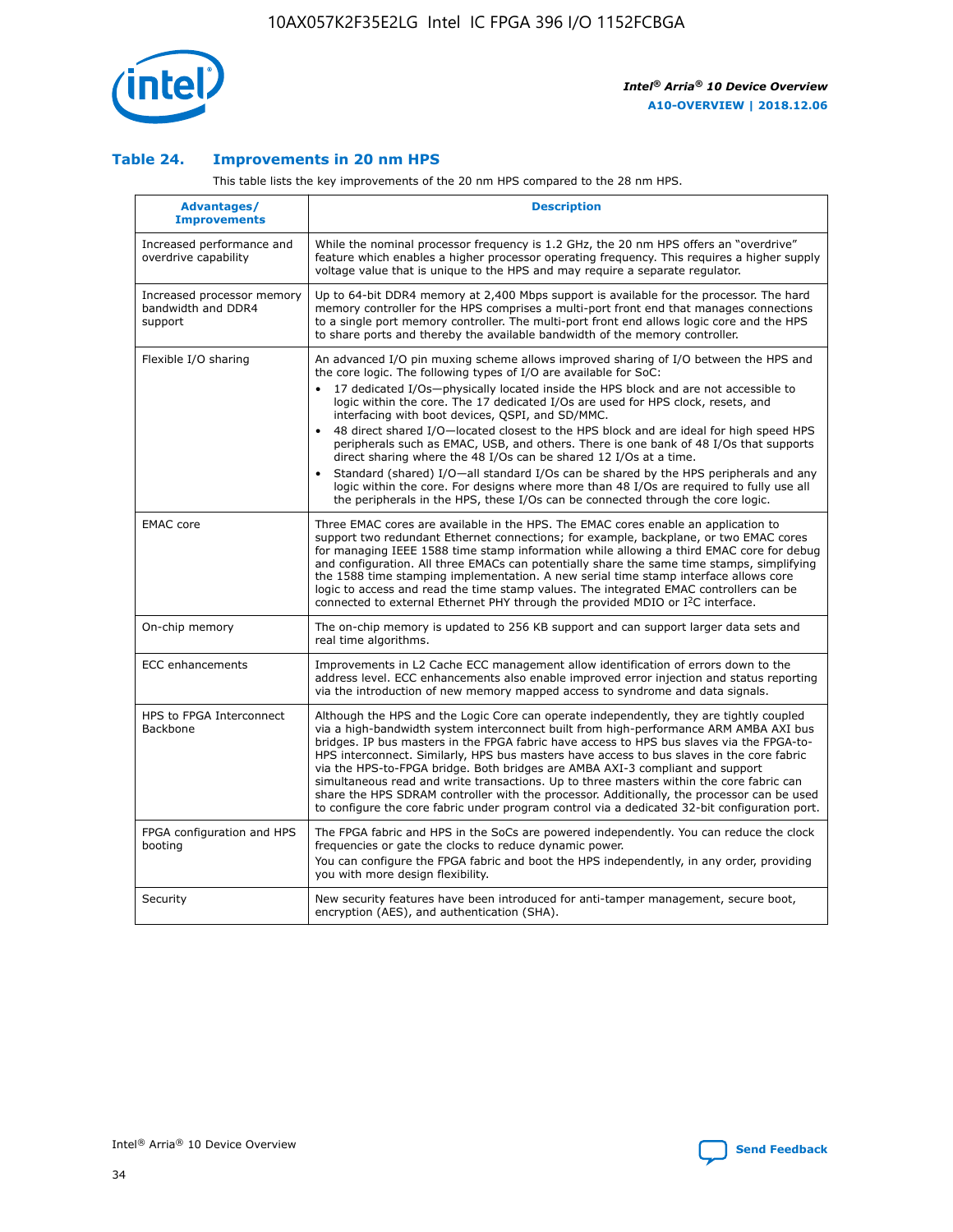

## **Features of the HPS**

The HPS has the following features:

- 1.2-GHz, dual-core ARM Cortex-A9 MPCore processor with up to 1.5-GHz via overdrive
	- ARMv7-A architecture that runs 32-bit ARM instructions, 16-bit and 32-bit Thumb instructions, and 8-bit Java byte codes in Jazelle style
	- Superscalar, variable length, out-of-order pipeline with dynamic branch prediction
	- Instruction Efficiency 2.5 MIPS/MHz, which provides total performance of 7500 MIPS at 1.5 GHz
- Each processor core includes:
	- 32 KB of L1 instruction cache, 32 KB of L1 data cache
	- Single- and double-precision floating-point unit and NEON media engine
	- CoreSight debug and trace technology
	- Snoop Control Unit (SCU) and Acceleration Coherency Port (ACP)
- 512 KB of shared L2 cache
- 256 KB of scratch RAM
- Hard memory controller with support for DDR3, DDR4 and optional error correction code (ECC) support
- Multiport Front End (MPFE) Scheduler interface to the hard memory controller
- 8-channel direct memory access (DMA) controller
- QSPI flash controller with SIO, DIO, QIO SPI Flash support
- NAND flash controller (ONFI 1.0 or later) with DMA and ECC support, updated to support 8 and 16-bit Flash devices and new command DMA to offload CPU for fast power down recovery
- Updated SD/SDIO/MMC controller to eMMC 4.5 with DMA with CE-ATA digital command support
- 3 10/100/1000 Ethernet media access control (MAC) with DMA
- 2 USB On-the-Go (OTG) controllers with DMA
- $\bullet$  5 I<sup>2</sup>C controllers (3 can be used by EMAC for MIO to external PHY)
- 2 UART 16550 Compatible controllers
- 4 serial peripheral interfaces (SPI) (2 Master, 2 Slaves)
- 62 programmable general-purpose I/Os, which includes 48 direct share I/Os that allows the HPS peripherals to connect directly to the FPGA I/Os
- 7 general-purpose timers
- 4 watchdog timers
- Anti-tamper, Secure Boot, Encryption (AES) and Authentication (SHA)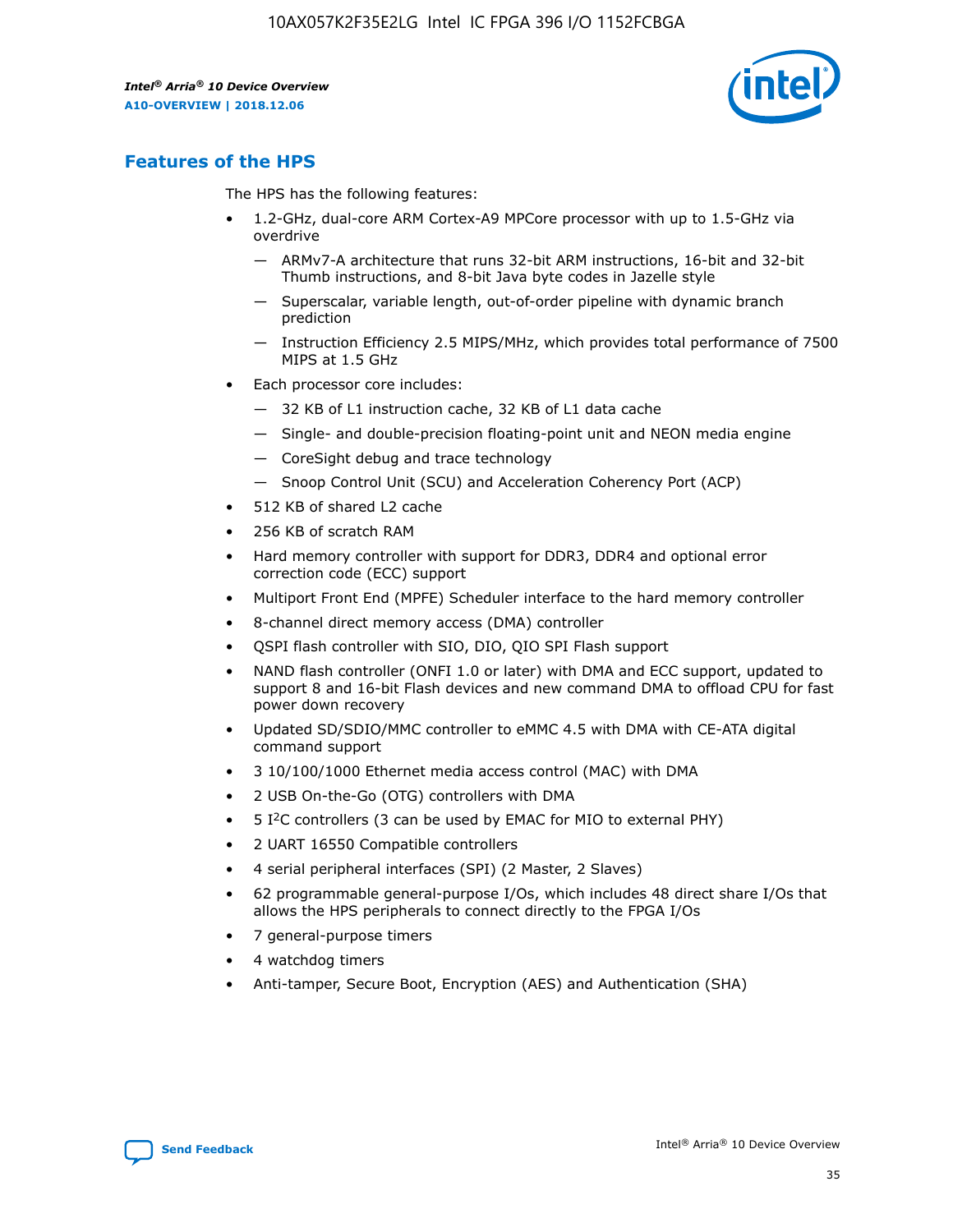

## **System Peripherals and Debug Access Port**

Each Ethernet MAC, USB OTG, NAND flash controller, and SD/MMC controller module has an integrated DMA controller. For modules without an integrated DMA controller, an additional DMA controller module provides up to eight channels of high-bandwidth data transfers. Peripherals that communicate off-chip are multiplexed with other peripherals at the HPS pin level. This allows you to choose which peripherals interface with other devices on your PCB.

The debug access port provides interfaces to industry standard JTAG debug probes and supports ARM CoreSight debug and core traces to facilitate software development.

#### **HPS–FPGA AXI Bridges**

The HPS–FPGA bridges, which support the Advanced Microcontroller Bus Architecture (AMBA) Advanced eXtensible Interface (AXI™) specifications, consist of the following bridges:

- FPGA-to-HPS AMBA AXI bridge—a high-performance bus supporting 32, 64, and 128 bit data widths that allows the FPGA fabric to issue transactions to slaves in the HPS.
- HPS-to-FPGA Avalon/AMBA AXI bridge—a high-performance bus supporting 32, 64, and 128 bit data widths that allows the HPS to issue transactions to slaves in the FPGA fabric.
- Lightweight HPS-to-FPGA AXI bridge—a lower latency 32 bit width bus that allows the HPS to issue transactions to soft peripherals in the FPGA fabric. This bridge is primarily used for control and status register (CSR) accesses to peripherals in the FPGA fabric.

The HPS–FPGA AXI bridges allow masters in the FPGA fabric to communicate with slaves in the HPS logic, and vice versa. For example, the HPS-to-FPGA AXI bridge allows you to share memories instantiated in the FPGA fabric with one or both microprocessors in the HPS, while the FPGA-to-HPS AXI bridge allows logic in the FPGA fabric to access the memory and peripherals in the HPS.

Each HPS–FPGA bridge also provides asynchronous clock crossing for data transferred between the FPGA fabric and the HPS.

#### **HPS SDRAM Controller Subsystem**

The HPS SDRAM controller subsystem contains a multiport SDRAM controller and DDR PHY that are shared between the FPGA fabric (through the FPGA-to-HPS SDRAM interface), the level 2 (L2) cache, and the level 3 (L3) system interconnect. The FPGA-to-HPS SDRAM interface supports AMBA AXI and Avalon® Memory-Mapped (Avalon-MM) interface standards, and provides up to six individual ports for access by masters implemented in the FPGA fabric.

The HPS SDRAM controller supports up to 3 masters (command ports), 3x 64-bit read data ports and 3x 64-bit write data ports.

To maximize memory performance, the SDRAM controller subsystem supports command and data reordering, deficit round-robin arbitration with aging, and high-priority bypass features.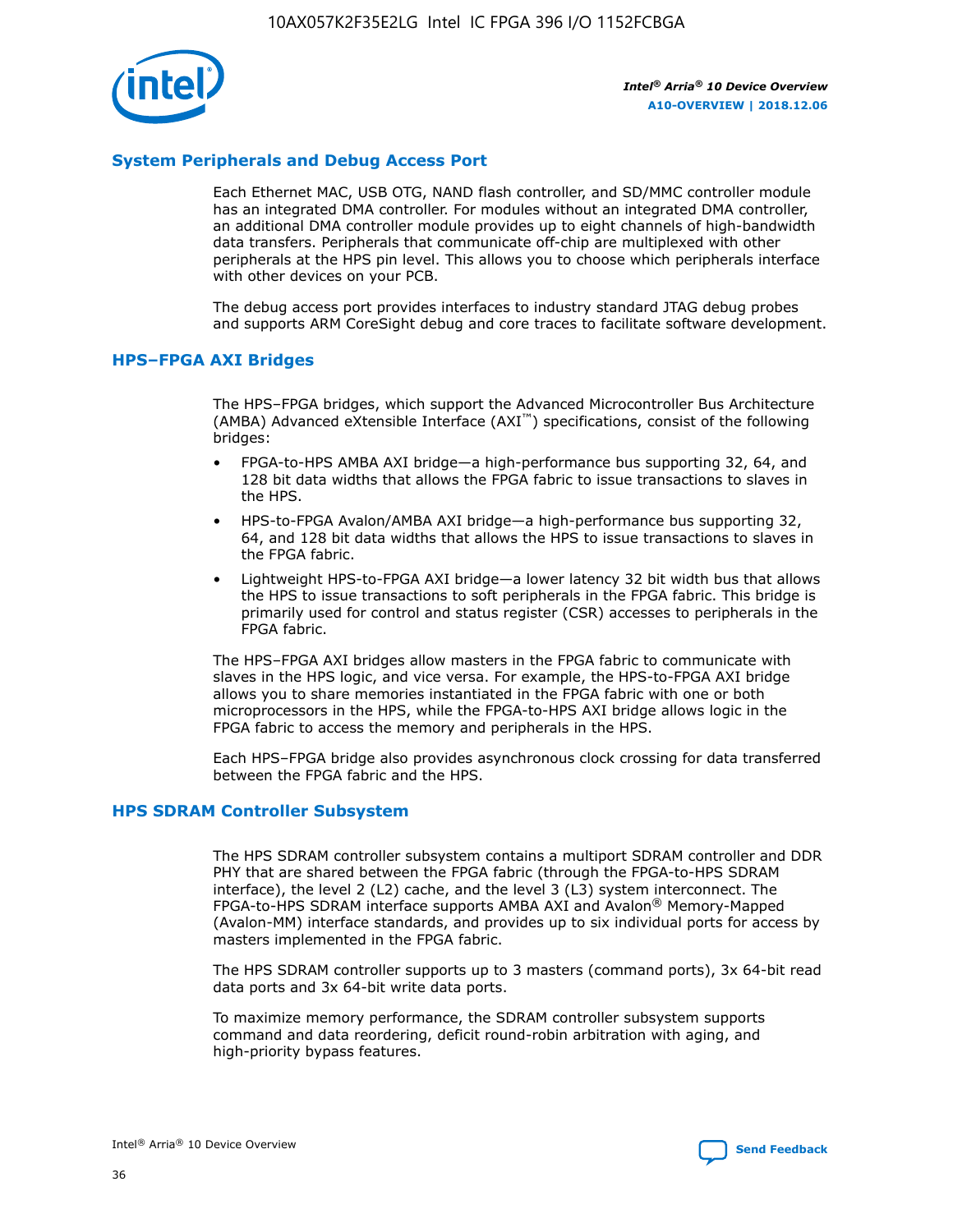

## **FPGA Configuration and HPS Booting**

The FPGA fabric and HPS in the SoC FPGA must be powered at the same time. You can reduce the clock frequencies or gate the clocks to reduce dynamic power.

Once powered, the FPGA fabric and HPS can be configured independently thus providing you with more design flexibility:

- You can boot the HPS independently. After the HPS is running, the HPS can fully or partially reconfigure the FPGA fabric at any time under software control. The HPS can also configure other FPGAs on the board through the FPGA configuration controller.
- Configure the FPGA fabric first, and then boot the HPS from memory accessible to the FPGA fabric.

## **Hardware and Software Development**

For hardware development, you can configure the HPS and connect your soft logic in the FPGA fabric to the HPS interfaces using the Platform Designer system integration tool in the Intel Quartus Prime software.

For software development, the ARM-based SoC FPGA devices inherit the rich software development ecosystem available for the ARM Cortex-A9 MPCore processor. The software development process for Intel SoC FPGAs follows the same steps as those for other SoC devices from other manufacturers. Support for Linux\*, VxWorks\*, and other operating systems are available for the SoC FPGAs. For more information on the operating systems support availability, contact the Intel FPGA sales team.

You can begin device-specific firmware and software development on the Intel SoC FPGA Virtual Target. The Virtual Target is a fast PC-based functional simulation of a target development system—a model of a complete development board. The Virtual Target enables the development of device-specific production software that can run unmodified on actual hardware.

## **Dynamic and Partial Reconfiguration**

The Intel Arria 10 devices support dynamic and partial reconfiguration. You can use dynamic and partial reconfiguration simultaneously to enable seamless reconfiguration of both the device core and transceivers.

## **Dynamic Reconfiguration**

You can reconfigure the PMA and PCS blocks while the device continues to operate. This feature allows you to change the data rates, protocol, and analog settings of a channel in a transceiver bank without affecting on-going data transfer in other transceiver banks. This feature is ideal for applications that require dynamic multiprotocol or multirate support.

## **Partial Reconfiguration**

Using partial reconfiguration, you can reconfigure some parts of the device while keeping the device in operation.

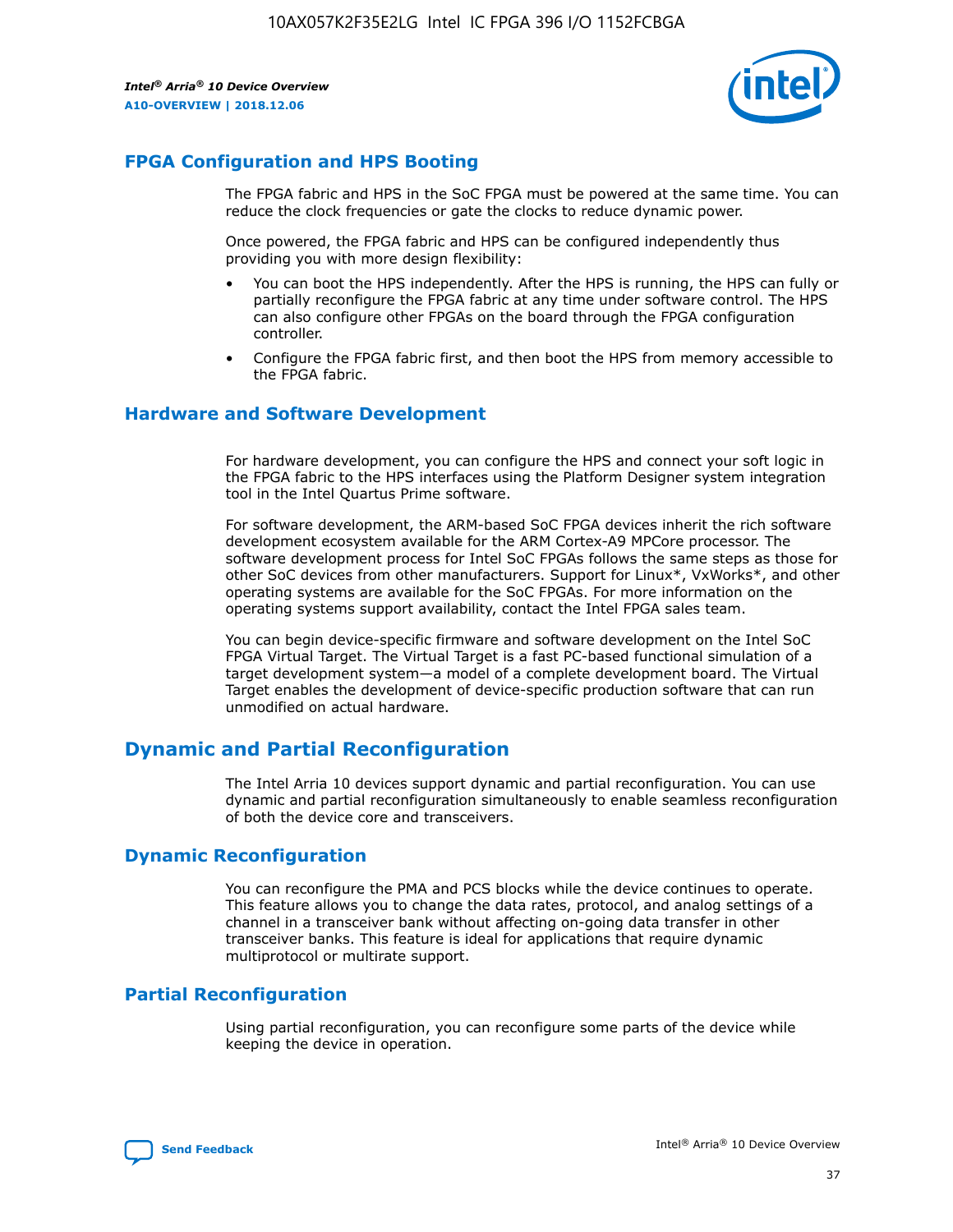

Instead of placing all device functions in the FPGA fabric, you can store some functions that do not run simultaneously in external memory and load them only when required. This capability increases the effective logic density of the device, and lowers cost and power consumption.

In the Intel solution, you do not have to worry about intricate device architecture to perform a partial reconfiguration. The partial reconfiguration capability is built into the Intel Quartus Prime design software, making such time-intensive task simple.

Intel Arria 10 devices support partial reconfiguration in the following configuration options:

- Using an internal host:
	- All supported configuration modes where the FPGA has access to external memory devices such as serial and parallel flash memory.
	- Configuration via Protocol [CvP (PCIe)]
- Using an external host—passive serial (PS), fast passive parallel (FPP) x8, FPP x16, and FPP x32 I/O interface.

## **Enhanced Configuration and Configuration via Protocol**

## **Table 25. Configuration Schemes and Features of Intel Arria 10 Devices**

Intel Arria 10 devices support 1.8 V programming voltage and several configuration schemes.

| <b>Scheme</b>                                                          | <b>Data</b><br><b>Width</b> | <b>Max Clock</b><br>Rate<br>(MHz) | <b>Max Data</b><br>Rate<br>(Mbps)<br>(13) | <b>Decompression</b> | <b>Design</b><br>Security <sup>(1</sup><br>4) | <b>Partial</b><br>Reconfiguration<br>(15) | <b>Remote</b><br><b>System</b><br><b>Update</b> |
|------------------------------------------------------------------------|-----------------------------|-----------------------------------|-------------------------------------------|----------------------|-----------------------------------------------|-------------------------------------------|-------------------------------------------------|
| <b>JTAG</b>                                                            | 1 bit                       | 33                                | 33                                        |                      |                                               | Yes(16)                                   |                                                 |
| Active Serial (AS)<br>through the<br>EPCO-L<br>configuration<br>device | 1 bit,<br>4 bits            | 100                               | 400                                       | Yes                  | Yes                                           | Yes(16)                                   | Yes                                             |
| Passive serial (PS)<br>through CPLD or<br>external<br>microcontroller  | 1 bit                       | 100                               | 100                                       | Yes                  | Yes                                           | Yes <sup>(16)</sup>                       | Parallel<br>Flash<br>Loader<br>(PFL) IP<br>core |
|                                                                        | continued                   |                                   |                                           |                      |                                               |                                           |                                                 |

<sup>(13)</sup> Enabling either compression or design security features affects the maximum data rate. Refer to the Intel Arria 10 Device Datasheet for more information.

<sup>(14)</sup> Encryption and compression cannot be used simultaneously.

 $(15)$  Partial reconfiguration is an advanced feature of the device family. If you are interested in using partial reconfiguration, contact Intel for support.

 $(16)$  Partial configuration can be performed only when it is configured as internal host.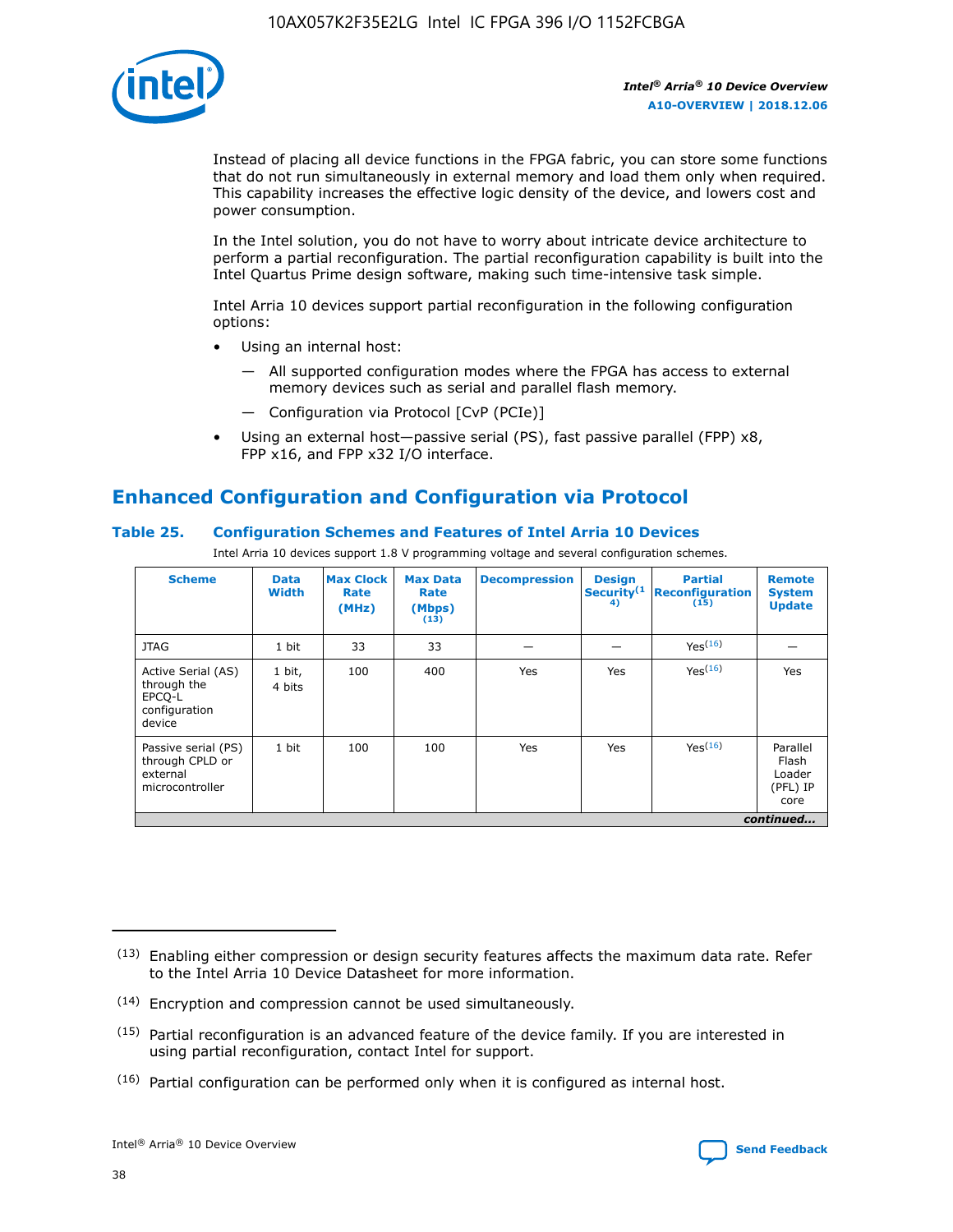

| <b>Scheme</b>                                   | <b>Data</b><br><b>Width</b> | <b>Max Clock</b><br>Rate<br>(MHz) | <b>Max Data</b><br>Rate<br>(Mbps)<br>(13) | <b>Decompression</b> | <b>Design</b><br>Security <sup>(1</sup><br>4) | <b>Partial</b><br><b>Reconfiguration</b><br>(15) | <b>Remote</b><br><b>System</b><br><b>Update</b> |
|-------------------------------------------------|-----------------------------|-----------------------------------|-------------------------------------------|----------------------|-----------------------------------------------|--------------------------------------------------|-------------------------------------------------|
| Fast passive                                    | 8 bits                      | 100                               | 3200                                      | Yes                  | Yes                                           | Yes(17)                                          | PFL IP                                          |
| parallel (FPP)<br>through CPLD or               | 16 bits                     |                                   |                                           | Yes                  | Yes                                           |                                                  | core                                            |
| external<br>microcontroller                     | 32 bits                     |                                   |                                           | Yes                  | Yes                                           |                                                  |                                                 |
| Configuration via                               | 16 bits                     | 100                               | 3200                                      | Yes                  | Yes                                           | Yes <sup>(17)</sup>                              |                                                 |
| <b>HPS</b>                                      | 32 bits                     |                                   |                                           | Yes                  | Yes                                           |                                                  |                                                 |
| Configuration via<br>Protocol [CvP<br>$(PCIe*)$ | x1, x2,<br>x4, x8<br>lanes  |                                   | 8000                                      | Yes                  | Yes                                           | Yes <sup>(16)</sup>                              |                                                 |

You can configure Intel Arria 10 devices through PCIe using Configuration via Protocol (CvP). The Intel Arria 10 CvP implementation conforms to the PCIe 100 ms power-up-to-active time requirement.

#### **Related Information**

[Configuration via Protocol \(CvP\) Implementation in Intel FPGAs User Guide](https://www.intel.com/content/www/us/en/programmable/documentation/dsu1441819344145.html#dsu1442269728522) Provides more information about the CvP configuration scheme.

## **SEU Error Detection and Correction**

Intel Arria 10 devices offer robust and easy-to-use single-event upset (SEU) error detection and correction circuitry.

The detection and correction circuitry includes protection for Configuration RAM (CRAM) programming bits and user memories. The CRAM is protected by a continuously running CRC error detection circuit with integrated ECC that automatically corrects one or two errors and detects higher order multi-bit errors. When more than two errors occur, correction is available through reloading of the core programming file, providing a complete design refresh while the FPGA continues to operate.

The physical layout of the Intel Arria 10 CRAM array is optimized to make the majority of multi-bit upsets appear as independent single-bit or double-bit errors which are automatically corrected by the integrated CRAM ECC circuitry. In addition to the CRAM protection, the M20K memory blocks also include integrated ECC circuitry and are layout-optimized for error detection and correction. The MLAB does not have ECC.

(14) Encryption and compression cannot be used simultaneously.

<sup>(17)</sup> Supported at a maximum clock rate of 100 MHz.



 $(13)$  Enabling either compression or design security features affects the maximum data rate. Refer to the Intel Arria 10 Device Datasheet for more information.

 $(15)$  Partial reconfiguration is an advanced feature of the device family. If you are interested in using partial reconfiguration, contact Intel for support.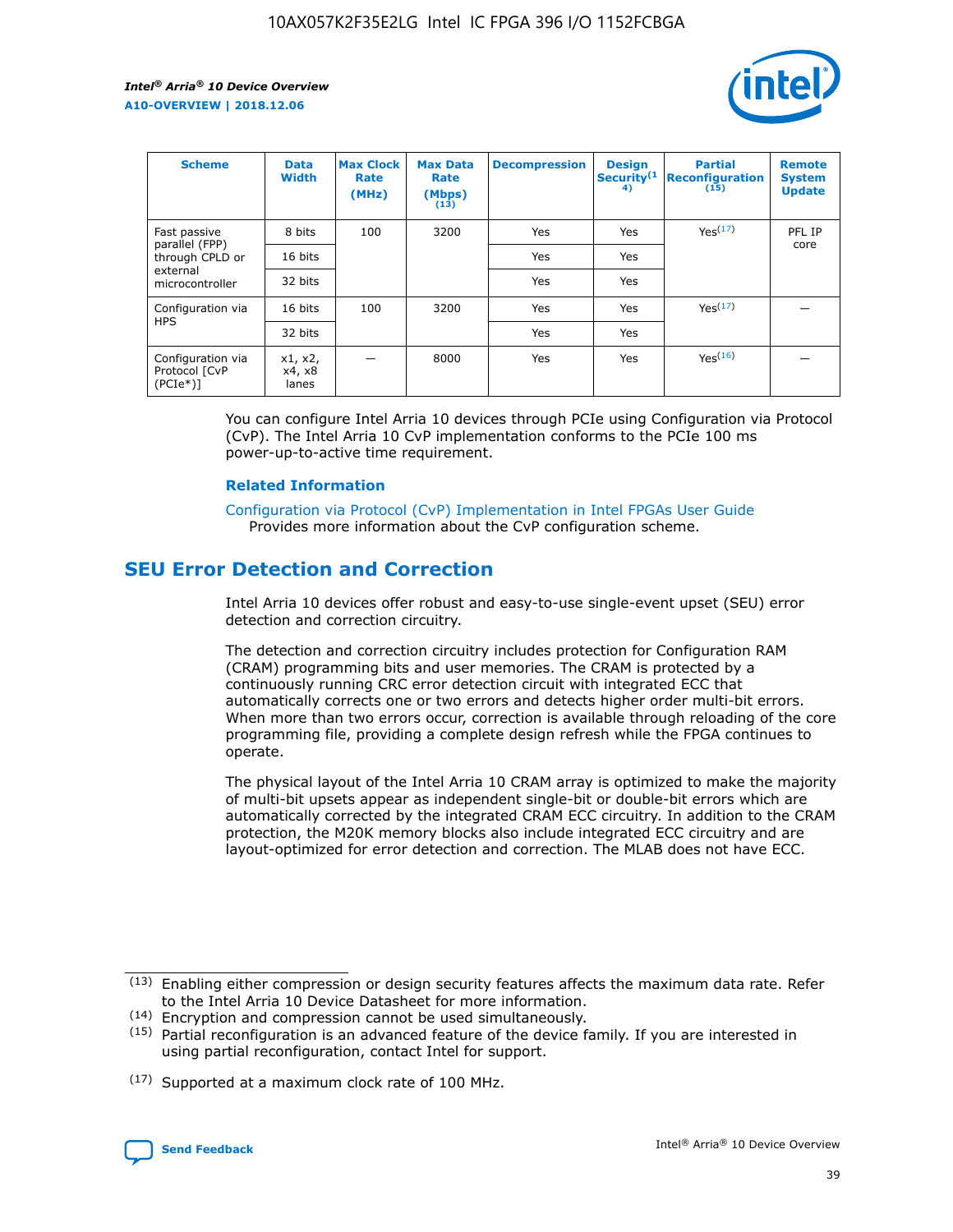

## **Power Management**

Intel Arria 10 devices leverage the advanced 20 nm process technology, a low 0.9 V core power supply, an enhanced core architecture, and several optional power reduction techniques to reduce total power consumption by as much as 40% compared to Arria V devices and as much as 60% compared to Stratix V devices.

The optional power reduction techniques in Intel Arria 10 devices include:

- **SmartVID**—a code is programmed into each device during manufacturing that allows a smart regulator to operate the device at lower core  $V_{CC}$  while maintaining performance
- **Programmable Power Technology**—non-critical timing paths are identified by the Intel Quartus Prime software and the logic in these paths is biased for low power instead of high performance
- **Low Static Power Options**—devices are available with either standard static power or low static power while maintaining performance

Furthermore, Intel Arria 10 devices feature Intel's industry-leading low power transceivers and include a number of hard IP blocks that not only reduce logic resources but also deliver substantial power savings compared to soft implementations. In general, hard IP blocks consume up to 90% less power than the equivalent soft logic implementations.

## **Incremental Compilation**

The Intel Quartus Prime software incremental compilation feature reduces compilation time and helps preserve performance to ease timing closure. The incremental compilation feature enables the partial reconfiguration flow for Intel Arria 10 devices.

Incremental compilation supports top-down, bottom-up, and team-based design flows. This feature facilitates modular, hierarchical, and team-based design flows where different designers compile their respective design sections in parallel. Furthermore, different designers or IP providers can develop and optimize different blocks of the design independently. These blocks can then be imported into the top level project.

## **Document Revision History for Intel Arria 10 Device Overview**

| <b>Document</b><br><b>Version</b> | <b>Changes</b>                                                                                                                                                                                                                                                              |
|-----------------------------------|-----------------------------------------------------------------------------------------------------------------------------------------------------------------------------------------------------------------------------------------------------------------------------|
| 2018.12.06                        | Added links to Intel Arria 10 device errata documents.<br>Removed automotive temperature option from the Intel Arria 10 GX devices.<br>Removed -3 fabric speed grade from the Intel Arria 10 GT devices.<br>Updated power options for the Intel Arria 10 GX and GT devices. |
| 2018.04.09                        | Updated the lowest $V_{CC}$ from 0.83 V to 0.82 V in the topic listing a summary of the device features.                                                                                                                                                                    |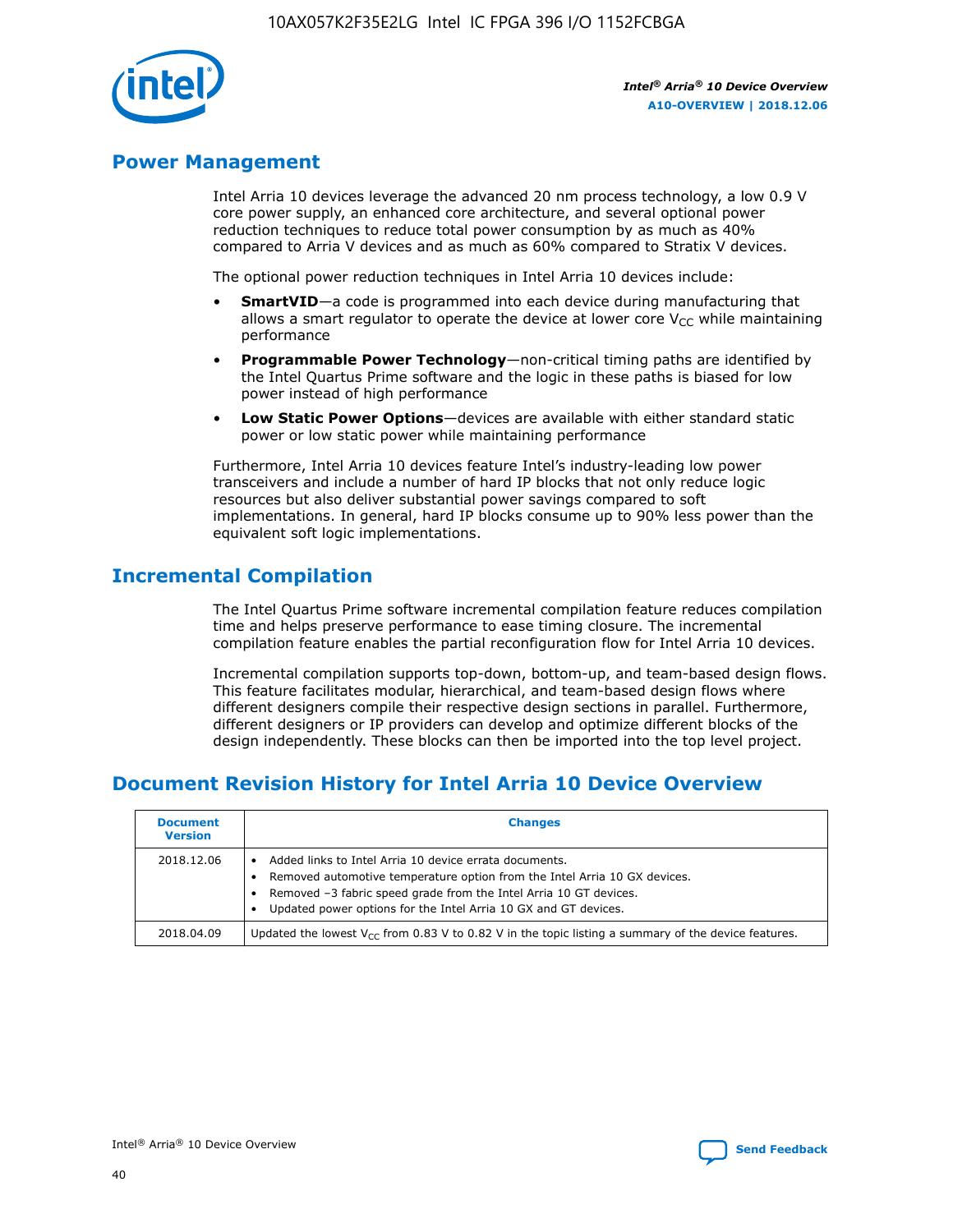*Intel® Arria® 10 Device Overview* **A10-OVERVIEW | 2018.12.06**



| <b>Date</b>    | <b>Version</b> | <b>Changes</b>                                                                                                                                                                                                                                                                                                                                                                                                                                                                                                                                                                                                                                                                                                                                                                                                                                                                                                                                                            |
|----------------|----------------|---------------------------------------------------------------------------------------------------------------------------------------------------------------------------------------------------------------------------------------------------------------------------------------------------------------------------------------------------------------------------------------------------------------------------------------------------------------------------------------------------------------------------------------------------------------------------------------------------------------------------------------------------------------------------------------------------------------------------------------------------------------------------------------------------------------------------------------------------------------------------------------------------------------------------------------------------------------------------|
| January 2018   | 2018.01.17     | Updated the maximum data rate for HPS (Intel Arria 10 SX devices<br>external memory interface DDR3 controller from 2,166 Mbps to 2,133<br>Mbps.<br>Updated maximum frequency supported for half rate QDRII and QDRII<br>+ SRAM to 633 MHz in Memory Standards Supported by the Soft<br>Memory Controller table.<br>Updated transceiver backplane capability to 12.5 Gbps.<br>$\bullet$<br>Removed transceiver speed grade 5 in Sample Ordering Core and<br>Available Options for Intel Arria 10 GX Devices figure.<br>Removed package code 40, low static power, SmartVID, industrial, and<br>military operating temperature support from Sample Ordering Core and<br>Available Options for Intel Arria 10 GT Devices figure.<br>Updated short reach transceiver rate for Intel Arria 10 GT devices to<br>25.8 Gbps.<br>Removed On-Die Instrumentation - EyeQ and Jitter Margin Tool<br>support from PMA Features of the Transceivers in Intel Arria 10 Devices<br>table. |
| September 2017 | 2017.09.20     | Updated the maximum speed of the DDR4 external memory interface from<br>1,333 MHz/2,666 Mbps to 1,200 MHz/2,400 Mbps.                                                                                                                                                                                                                                                                                                                                                                                                                                                                                                                                                                                                                                                                                                                                                                                                                                                     |
| July 2017      | 2017.07.13     | Corrected the automotive temperature range in the figure showing the<br>available options for the Intel Arria 10 GX devices from "-40°C to 100°C"<br>to "-40°C to 125°C".                                                                                                                                                                                                                                                                                                                                                                                                                                                                                                                                                                                                                                                                                                                                                                                                 |
| July 2017      | 2017.07.06     | Added automotive temperature option to Intel Arria 10 GX device family.                                                                                                                                                                                                                                                                                                                                                                                                                                                                                                                                                                                                                                                                                                                                                                                                                                                                                                   |
| May 2017       | 2017.05.08     | Corrected protocol names with "1588" to "IEEE 1588v2".<br>$\bullet$<br>Updated the vertical migration table to remove vertical migration<br>$\bullet$<br>between Intel Arria 10 GX and Intel Arria 10 SX device variants.<br>Removed all "Preliminary" marks.<br>$\bullet$                                                                                                                                                                                                                                                                                                                                                                                                                                                                                                                                                                                                                                                                                                |
| March 2017     | 2017.03.15     | Removed the topic about migration from Intel Arria 10 to Intel Stratix<br>10 devices.<br>Rebranded as Intel.<br>$\bullet$                                                                                                                                                                                                                                                                                                                                                                                                                                                                                                                                                                                                                                                                                                                                                                                                                                                 |
| October 2016   | 2016.10.31     | Removed package F36 from Intel Arria 10 GX devices.<br>Updated Intel Arria 10 GT sample ordering code and maximum GX<br>$\bullet$<br>transceiver count. Intel Arria 10 GT devices are available only in the<br>SF45 package option with a maximum of 72 transceivers.                                                                                                                                                                                                                                                                                                                                                                                                                                                                                                                                                                                                                                                                                                     |
| May 2016       | 2016.05.02     | Updated the FPGA Configuration and HPS Booting topic.<br>$\bullet$<br>Remove V <sub>CC</sub> PowerManager from the Summary of Features, Power<br>Management and Arria 10 Device Variants and packages topics. This<br>feature is no longer supported in Arria 10 devices.<br>Removed LPDDR3 from the Memory Standards Supported by the HPS<br>Hard Memory Controller table in the Memory Standards Supported by<br>Intel Arria 10 Devices topic. This standard is only supported by the<br>FPGA.<br>Removed transceiver speed grade 5 from the Device Variants and<br>Packages topic for Arria 10 GX and SX devices.                                                                                                                                                                                                                                                                                                                                                      |
| February 2016  | 2016.02.11     | Changed the maximum Arria 10 GT datarate to 25.8 Gbps and the<br>minimum datarate to 1 Gbps globally.<br>Revised the state for Core clock networks in the Summary of Features<br>$\bullet$<br>topic.<br>Changed the transceiver parameters in the "Summary of Features for<br>$\bullet$<br>Arria 10 Devices" table.<br>• Changed the transceiver parameters in the "Maximum Resource Counts<br>for Arria 10 GT Devices" table.<br>Changed the package availability for GT devices in the "Package Plan<br>for Arria 10 GT Devices" table.<br>Changed the package configurations for GT devices in the "Migration"<br>Capability Across Arria 10 Product Lines" figure.<br>continued                                                                                                                                                                                                                                                                                       |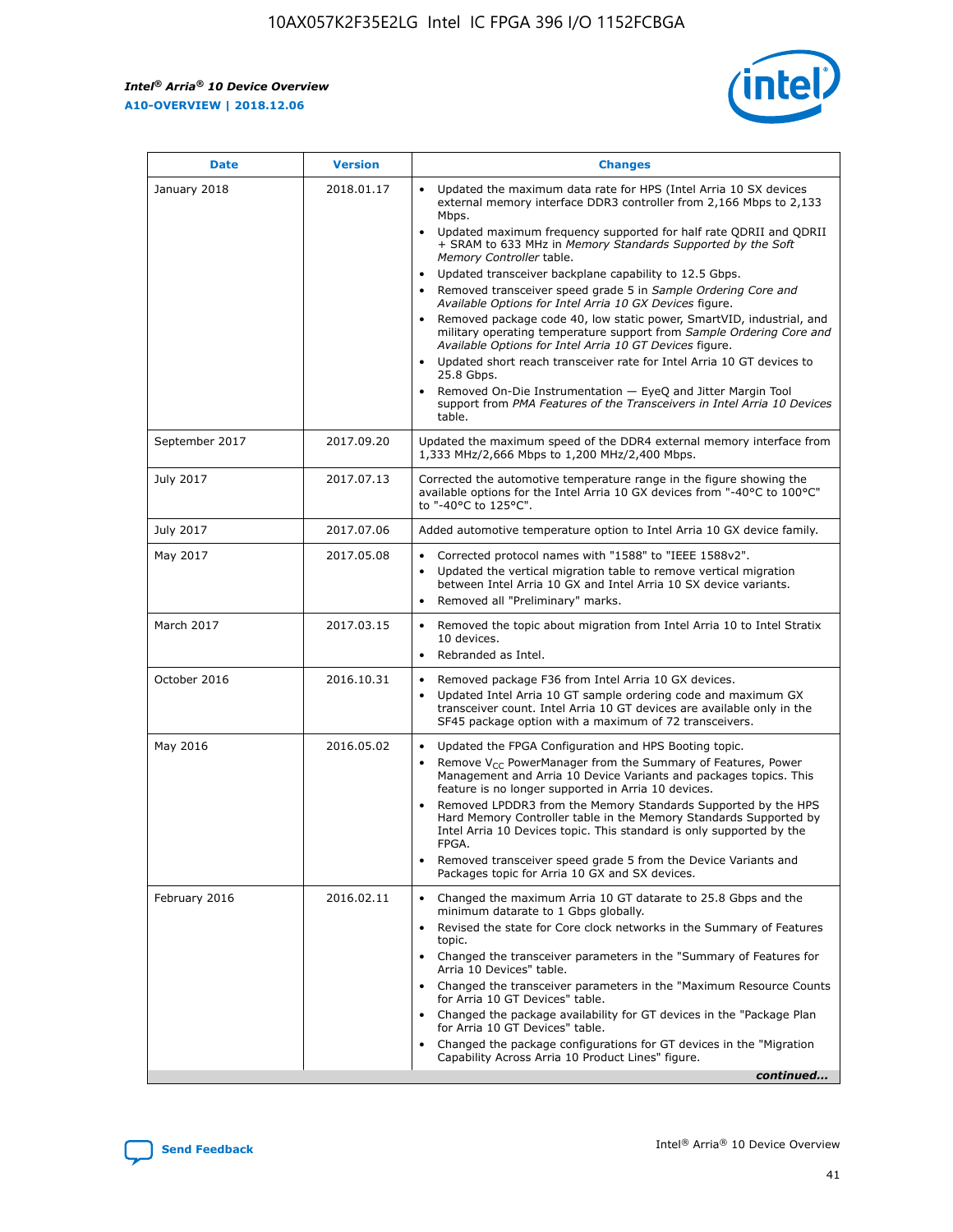

| <b>Date</b>   | <b>Version</b> | <b>Changes</b>                                                                                                                                                                   |
|---------------|----------------|----------------------------------------------------------------------------------------------------------------------------------------------------------------------------------|
|               |                | • Changed transceiver parameters in the "Low Power Serial Transceivers"<br>section.                                                                                              |
|               |                | • Changed the transceiver descriptions in the "Device Variants for the<br>Arria 10 Device Family" table.                                                                         |
|               |                | Changed the "Sample Ordering Code and Available Options for Arria 10<br>GT Devices" figure.                                                                                      |
|               |                | Changed the datarates for GT devices in the "PMA Features" section.                                                                                                              |
|               |                | Changed the datarates for GT devices in the "PCS Features" section.<br>$\bullet$                                                                                                 |
| December 2015 | 2015.12.14     | Updated the number of M20K memory blocks for Arria 10 GX 660 from<br>$\bullet$<br>2133 to 2131 and corrected the total RAM bit from 48,448 Kb to<br>48,408 Kb.                   |
|               |                | Corrected the number of DSP blocks for Arria 10 GX 660 from 1688 to<br>$\bullet$<br>1687 in the table listing floating-point arithmetic resources.                               |
| November 2015 | 2015.11.02     | Updated the maximum resources for Arria 10 GX 220, GX 320, GX 480,<br>$\bullet$<br>GX 660, SX 220, SX 320, SX 480, and SX 660.                                                   |
|               |                | Updated resource count for Arria 10 GX 320, GX 480, GX 660, SX 320,<br>$\bullet$<br>SX 480, a SX 660 devices in Number of Multipliers in Intel Arria 10<br><b>Devices</b> table. |
|               |                | Updated the available options for Arria 10 GX, GT, and SX.<br>$\bullet$                                                                                                          |
|               |                | Changed instances of Quartus II to Quartus Prime.<br>$\bullet$                                                                                                                   |
| June 2015     | 2015.06.15     | Corrected label for Intel Arria 10 GT product lines in the vertical migration<br>figure.                                                                                         |
| May 2015      | 2015.05.15     | Corrected the DDR3 half rate and quarter rate maximum frequencies in the<br>table that lists the memory standards supported by the Intel Arria 10 hard<br>memory controller.     |
| May 2015      | 2015.05.04     | • Added support for 13.5G JESD204b in the Summary of Features table.<br>• Added a link to Arria 10 GT Channel Usage in the Arria 10 GT Package<br>Plan topic.                    |
|               |                | • Added a note to the table, Maximum Resource Counts for Arria 10 GT<br>devices.                                                                                                 |
|               |                | Updated the power requirements of the transceivers in the Low Power<br>Serial Transceivers topic.                                                                                |
| January 2015  | 2015.01.23     | • Added floating point arithmetic features in the Summary of Features<br>table.                                                                                                  |
|               |                | • Updated the total embedded memory from 38.38 megabits (Mb) to<br>65.6 Mb.                                                                                                      |
|               |                | • Updated the table that lists the memory standards supported by Intel<br>Arria 10 devices.                                                                                      |
|               |                | Removed support for DDR3U, LPDDR3 SDRAM, RLDRAM 2, and DDR2.<br>Moved RLDRAM 3 support from hard memory controller to soft memory                                                |
|               |                | controller. RLDRAM 3 support uses hard PHY with soft memory<br>controller.                                                                                                       |
|               |                | Added soft memory controller support for QDR IV.                                                                                                                                 |
|               |                | Updated the maximum resource count table to include the number of<br>hard memory controllers available in each device variant.                                                   |
|               |                | Updated the transceiver PCS data rate from 12.5 Gbps to 12 Gbps.<br>$\bullet$                                                                                                    |
|               |                | Updated the max clock rate of PS, FPP x8, FPP x16, and Configuration<br>via HPS from 125 MHz to 100 MHz.                                                                         |
|               |                | Added a feature for fractional synthesis PLLs: PLL cascading.                                                                                                                    |
|               |                | Updated the HPS programmable general-purpose I/Os from 54 to 62.<br>$\bullet$                                                                                                    |
|               |                | continued                                                                                                                                                                        |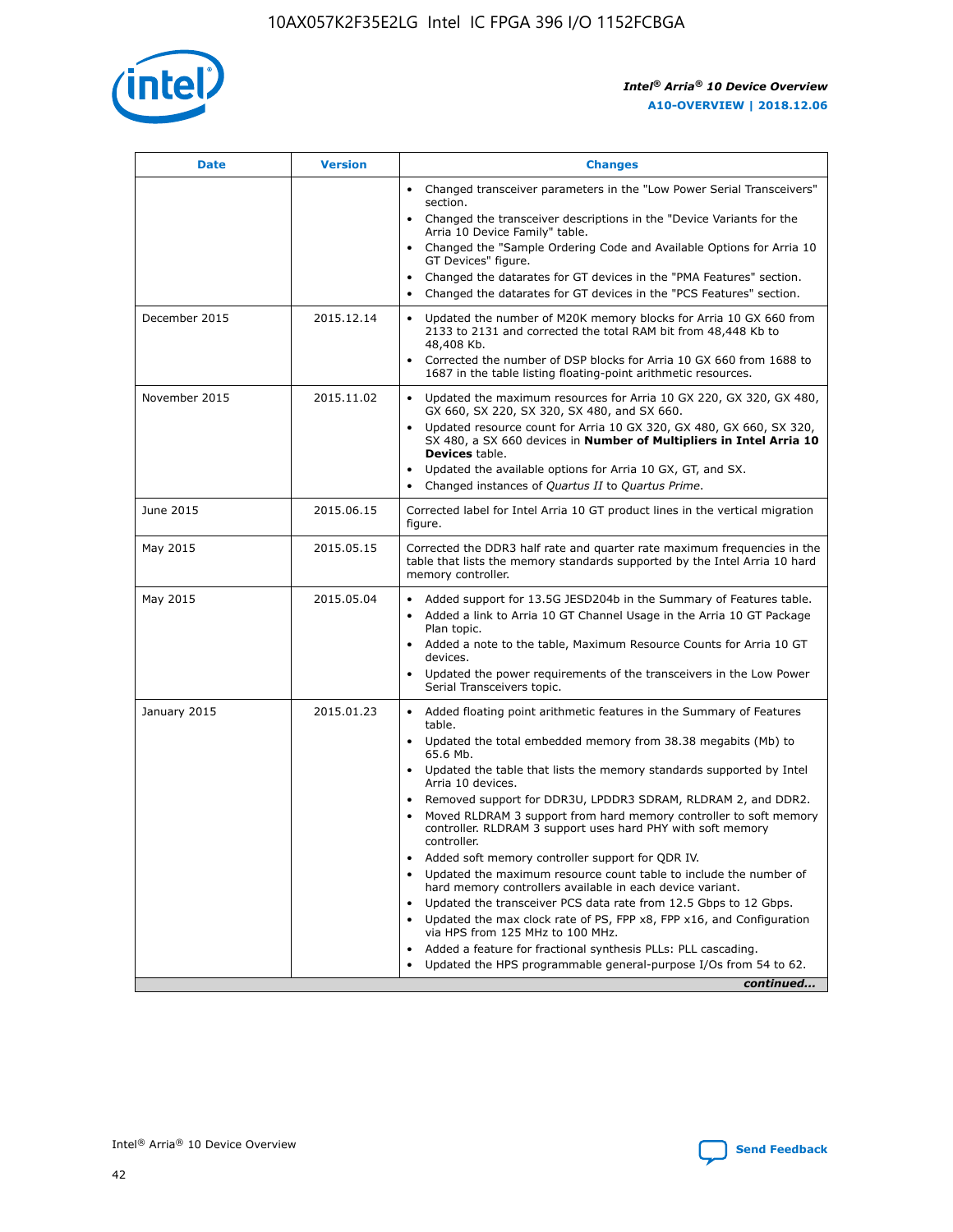r



| <b>Date</b>    | <b>Version</b> | <b>Changes</b>                                                                                                                                                                                                                                                                                                                                                                                                                                                                                                                                      |
|----------------|----------------|-----------------------------------------------------------------------------------------------------------------------------------------------------------------------------------------------------------------------------------------------------------------------------------------------------------------------------------------------------------------------------------------------------------------------------------------------------------------------------------------------------------------------------------------------------|
| September 2014 | 2014.09.30     | Corrected the 3 V I/O and LVDS I/O counts for F35 and F36 packages<br>$\bullet$<br>of Arria 10 GX.<br>Corrected the 3 V I/O, LVDS I/O, and transceiver counts for the NF40<br>$\bullet$<br>package of the Arria GX 570 and 660.<br>Removed 3 V I/O, LVDS I/O, and transceiver counts for the NF40<br>$\bullet$<br>package of the Arria GX 900 and 1150. The NF40 package is not<br>available for Arria 10 GX 900 and 1150.                                                                                                                          |
| August 2014    | 2014.08.18     | Updated Memory (Kb) M20K maximum resources for Arria 10 GX 660<br>devices from 42,660 to 42,620.<br>Added GPIO columns consisting of LVDS I/O Bank and 3V I/O Bank in<br>$\bullet$<br>the Package Plan table.<br>Added how to use memory interface clock frequency higher than 533<br>$\bullet$<br>MHz in the I/O vertical migration.<br>Added information to clarify that RLDRAM3 support uses hard PHY with<br>$\bullet$<br>soft memory controller.<br>Added variable precision DSP blocks support for floating-point<br>$\bullet$<br>arithmetic. |
| June 2014      | 2014.06.19     | Updated number of dedicated I/Os in the HPS block to 17.                                                                                                                                                                                                                                                                                                                                                                                                                                                                                            |
| February 2014  | 2014.02.21     | Updated transceiver speed grade options for GT devices in Figure 2.                                                                                                                                                                                                                                                                                                                                                                                                                                                                                 |
| February 2014  | 2014.02.06     | Updated data rate for Arria 10 GT devices from 28.1 Gbps to 28.3 Gbps.                                                                                                                                                                                                                                                                                                                                                                                                                                                                              |
| December 2013  | 2013.12.10     | Updated the HPS memory standards support from LPDDR2 to LPDDR3.<br>Updated HPS block diagram to include dedicated HPS I/O and FPGA<br>$\bullet$<br>Configuration blocks as well as repositioned SD/SDIO/MMC, DMA, SPI<br>and NAND Flash with ECC blocks.                                                                                                                                                                                                                                                                                            |
| December 2013  | 2013.12.02     | Initial release.                                                                                                                                                                                                                                                                                                                                                                                                                                                                                                                                    |